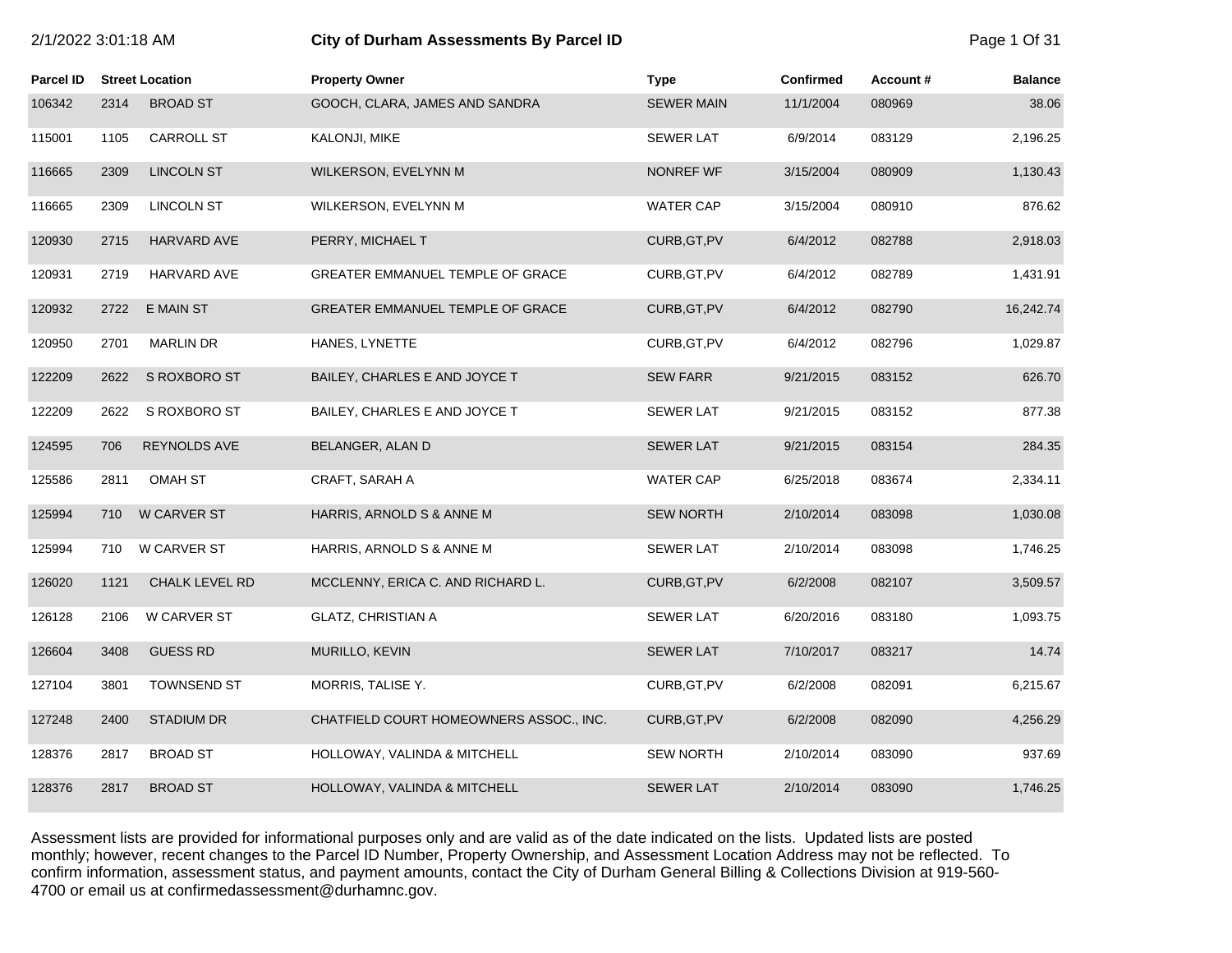|                  | 2/1/2022 3:01:18 AM |                        | <b>City of Durham Assessments By Parcel ID</b> |                   |                  |          |                |
|------------------|---------------------|------------------------|------------------------------------------------|-------------------|------------------|----------|----------------|
| <b>Parcel ID</b> |                     | <b>Street Location</b> | <b>Property Owner</b>                          | <b>Type</b>       | <b>Confirmed</b> | Account# | <b>Balance</b> |
| 128808           | 513                 | E MAYNARD AVE          | PENNY, JERRY L                                 | <b>SEWER LAT</b>  | 5/6/2002         | 080418   | 177.54         |
| 130254           | 5712                | <b>MEADOWLARK LANE</b> | BARBOUR, CALVIN F.                             | <b>WATER LAT</b>  | 2/18/2008        | 081938   | 1,428.98       |
| 130254           | 5712                | <b>MEADOWLARK LANE</b> | BARBOUR, CALVIN F.                             | <b>WATER CAP</b>  | 2/18/2008        | 081939   | 2,322.59       |
| 131055           | 3319                | ANGIER AVE             | FENNELL, DAVID AND ARLEEN                      | <b>WATER CAP</b>  | 6/20/2011        | 082666   | 2,724.15       |
| 131055           | 3319                | ANGIER AVE             | FENNELL, DAVID AND ARLEEN                      | <b>WATER LAT</b>  | 6/20/2011        | 082666   | 955.62         |
| 131199           | 3125                | ROWENA AVE             | <b>CLARK, ULYSSES</b>                          | <b>SEWER MAIN</b> | 6/5/2006         | 081531   | 3,314.68       |
| 131200           | 3127                | ROWENA AVE             | CLARK, ULYSSES                                 | <b>SEWER MAIN</b> | 6/5/2006         | 081529   | 2,031.30       |
| 131442           | 2512                | ROCHELLE ST            | JONES, JOHN L. AND WENDY C.                    | <b>WATER CAP</b>  | 5/17/2010        | 082551   | 0.06           |
| 131442           | 2512                | ROCHELLE ST            | JONES, JOHN L. AND WENDY C.                    | <b>SEW LICK</b>   | 5/17/2010        | 082552   | 0.06           |
| 131536           | 419                 | <b>BELMONT DR</b>      | COZART, LUCINDA                                | <b>SEWER LAT</b>  | 4/7/2003         | 080766   | 3.78           |
| 131541           | 433                 | <b>BELMONT DR</b>      | JONES, CHARLES E AND ELNORA                    | <b>SEW LICK</b>   | 9/21/2015        | 083148   | 578.80         |
| 131541           | 433                 | <b>BELMONT DR</b>      | JONES, CHARLES E AND ELNORA                    | <b>SEWER LAT</b>  | 9/21/2015        | 083148   | 868.00         |
| 132247           | 3020                | <b>CATHY DR</b>        | EDWARDS, PAWLEY B & CLEO Q                     | <b>WATER LAT</b>  | 9/7/2004         | 080954   | 850.31         |
| 132247           | 3020                | <b>CATHY DR</b>        | EDWARDS, PAWLEY B & CLEO Q                     | <b>WATER CAP</b>  | 9/7/2004         | 080955   | 1,089.58       |
| 132969           | 2210                | <b>S ALSTON AVE</b>    | <b>BULLOCK, SYLVIA THOMPSON</b>                | <b>SEW FARR</b>   | 6/20/2016        | 083189   | 1,306.56       |
| 132969           | 2210                | S ALSTON AVE           | BULLOCK, SYLVIA THOMPSON                       | <b>SEWER LAT</b>  | 6/20/2016        | 083189   | 56.24          |
| 133194           | 820                 | <b>HEMLOCK AVE</b>     | ROBINSON, SHARON L                             | CURB, GT, PV      | 8/15/2011        | 082685   | 2,130.00       |
| 133204           | 924                 | <b>GASTON AVE</b>      | KYLE, GREGORY P                                | CURB, GT, PV      | 8/15/2011        | 082678   | 1,995.10       |
| 133204           | 924                 | <b>GASTON AVE</b>      | KYLE, GREGORY P                                | <b>WATER LAT</b>  | 8/15/2011        | 082678   | 1,178.28       |
| 133205           | 914                 | <b>RED OAK AVE</b>     | BRITT, LEEVAN WILLIAMS AND JOSEPH              | CURB, GT, PV      | 8/15/2011        | 082680   | 6,319.00       |
| 133205           | 914                 | RED OAK AVE            | BRITT, LEEVAN WILLIAMS AND JOSEPH              | <b>SEWER LAT</b>  | 8/15/2011        | 082680   | 1,351.29       |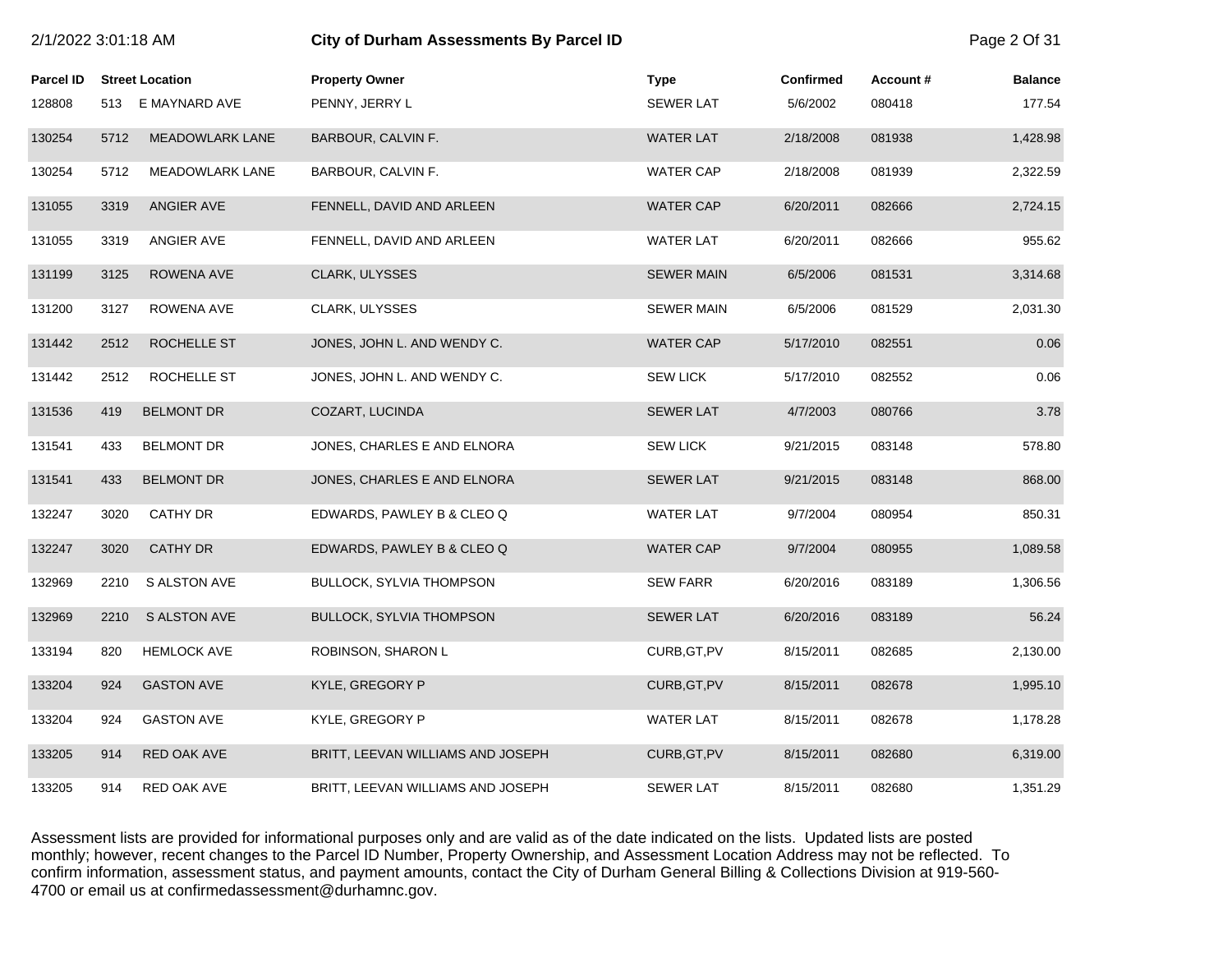| <b>Parcel ID</b> |      | <b>Street Location</b> | <b>Property Owner</b>             | <b>Type</b>       | <b>Confirmed</b> | Account# | <b>Balance</b> |
|------------------|------|------------------------|-----------------------------------|-------------------|------------------|----------|----------------|
| 133205           | 914  | <b>RED OAK AVE</b>     | BRITT, LEEVAN WILLIAMS AND JOSEPH | <b>WATER LAT</b>  | 8/15/2011        | 082680   | 1,178.28       |
| 133207           | 910  | RED OAK AVE            | RAY, ERNERST J                    | CURB, GT, PV      | 8/15/2011        | 082682   | 1,541.65       |
| 133208           | 908  | RED OAK AVE            | PATTERSON, MARY                   | CURB, GT, PV      | 8/15/2011        | 082683   | 1,766.70       |
| 133209           | 904  | RED OAK AVE            | WIGGINS, STRATH M                 | CURB, GT, PV      | 8/15/2011        | 082684   | 3,528.70       |
| 133634           | 1723 | <b>COLLIER RD</b>      | TEASLEY, ROBIN V.                 | CURB, GT, PV      | 10/5/2009        | 082276   | 2,191.88       |
| 133824           | 1515 | E CORNWALLIS RD        | HARRELL, DONNA W AND CHARLES J    | <b>SEWER MAIN</b> | 11/5/2012        | 082942   | 8,687.91       |
| 133831           | 1602 | E CORNWALLIS RD        | RAMSEY, JEROME C                  | <b>SEWER MAIN</b> | 8/19/2013        | 082945   | 18,885.02      |
| 134157           | 4010 | <b>FAYETTEVILLE RD</b> | <b>BURNS, GENE EARL</b>           | WATER LAT         | 5/17/2004        | 080914   | 850.31         |
| 134157           | 4010 | <b>FAYETTEVILLE RD</b> | <b>BURNS, GENE EARL</b>           | <b>NONREF WF</b>  | 5/17/2004        | 080915   | 1,380.91       |
| 134157           | 4010 | <b>FAYETTEVILLE RD</b> | <b>BURNS, GENE EARL</b>           | <b>WATER CAP</b>  | 5/17/2004        | 080916   | 1,089.58       |
| 134160           | 4003 | <b>BOOKER AVE</b>      | YATES, EDDIE AND WANDA            | CURB, GT, PV      | 2/19/2001        | 079251   | 936.11         |
| 134177           | 4004 | <b>BOOKER AVE</b>      | WHITE, JAMERSON F                 | CURB, GT, PV      | 2/19/2001        | 079267   | 2,141.92       |
| 134177           | 4004 | <b>BOOKER AVE</b>      | WHITE, JAMERSON F                 | <b>WATER LAT</b>  | 2/19/2001        | 079282   | 1,292.97       |
| 134177           | 4004 | <b>BOOKER AVE</b>      | WHITE, JAMESON                    | <b>SEWER LAT</b>  | 2/19/2001        | 079283   | 1,892.98       |
| 134293           | 3818 | <b>BOOKER AVE</b>      | PETERSON, CORNELIUS               | <b>SEW FARR</b>   | 4/4/2011         | 082653   | 1,652.72       |
| 134293           | 3818 | <b>BOOKER AVE</b>      | PETERSON, CORNELIUS               | <b>SEWER LAT</b>  | 4/4/2011         | 082653   | 1,986.88       |
| 134293           | 3818 | <b>BOOKER AVE</b>      | PETERSON, CORNELIUS               | NONREF SF         | 4/4/2011         | 082653   | 6,773.44       |
| 135810           | 4916 | <b>BISCAYNE RD</b>     | ELLIOTT, THOMAS L                 | CURB, GT, PV      | 2/6/2006         | 081546   | 6.88           |
| 135810           | 4916 | <b>BISCAYNE RD</b>     | ELLIOTT, THOMAS LEE               | <b>WATER LAT</b>  | 4/7/2003         | 080778   | 1.01           |
| 135810           | 4916 | <b>BISCAYNE RD</b>     | ELLIOTT, THOMAS LEE               | <b>SEWER LAT</b>  | 4/7/2003         | 080779   | 3.48           |
| 138739           | 3616 | <b>ALMAN DR</b>        | JONES, CORNELL                    | <b>SEWER MAIN</b> | 10/15/2012       | 082864   | 876.78         |

2/1/2022 3:01:18 AM **City of Durham Assessments By Parcel ID** Page 3 Of 31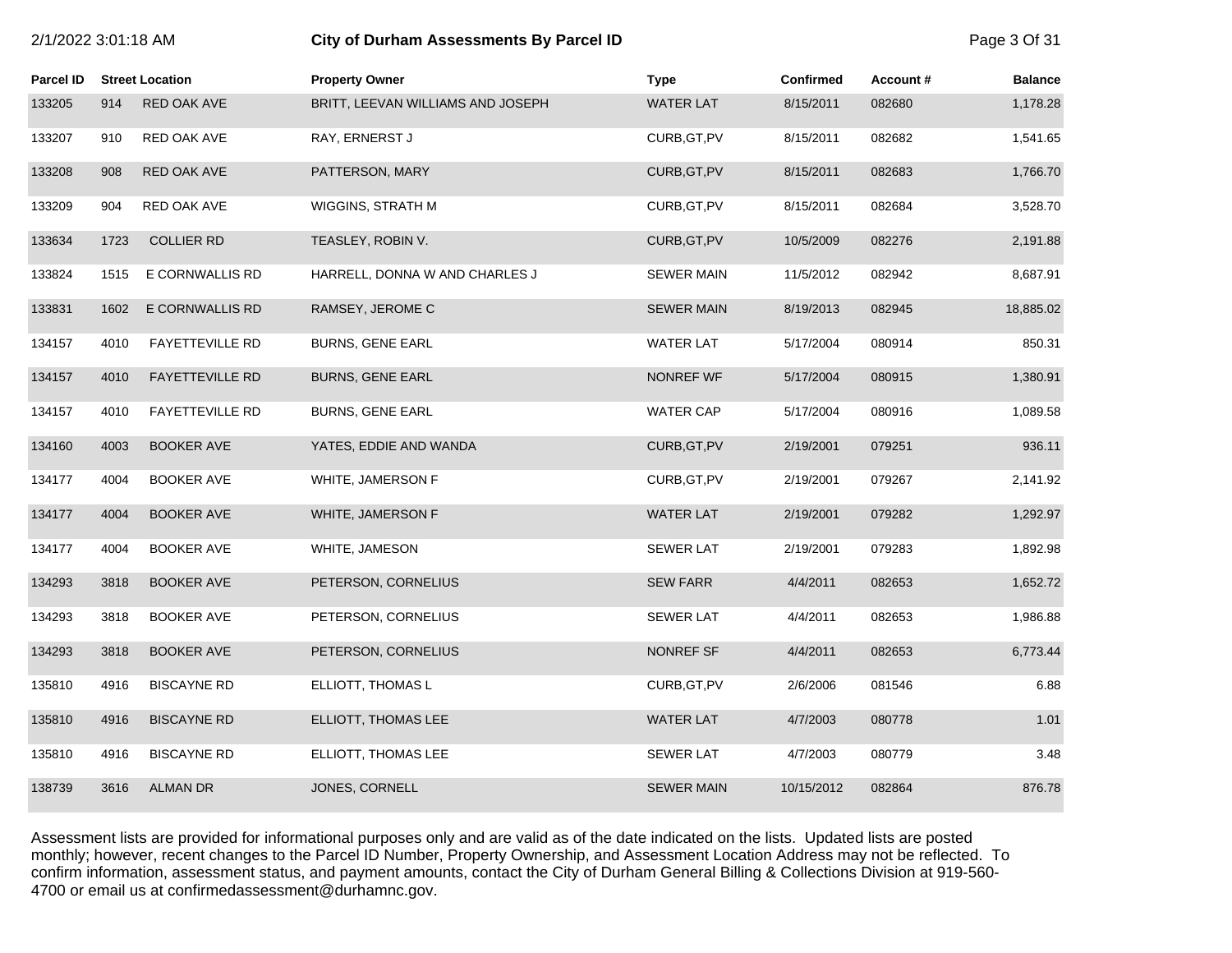|           | 2/1/2022 3:01:18 AM |                         | <b>City of Durham Assessments By Parcel ID</b> |                   |                  |          |                |
|-----------|---------------------|-------------------------|------------------------------------------------|-------------------|------------------|----------|----------------|
| Parcel ID |                     | <b>Street Location</b>  | <b>Property Owner</b>                          | <b>Type</b>       | <b>Confirmed</b> | Account# | <b>Balance</b> |
| 138739    | 3616                | ALMAN DR                | JONES, CORNELL                                 | <b>SW OUTFALL</b> | 10/15/2012       | 082864   | 12,877.26      |
| 138874    | 3500                | DONNIGALE AVE           | AARON AND SOPHIA KUO                           | <b>SW OUTFALL</b> | 3/5/2012         | 082723   | 5.00           |
| 139890    | 4108                | PAVILLION PL            | <b>WILKINSON, DIANE</b>                        | <b>SEWER MAIN</b> | 1/16/2007        | 081766   | 1.80           |
| 142241    | 5501                | <b>BARBEE CHAPEL RD</b> | RIGGSBEE, THEODORA                             | <b>WATER LAT</b>  | 11/17/2008       | 082167   | 1,149.01       |
| 142241    | 5501                | <b>BARBEE CHAPEL RD</b> | RIGGSBEE, THEODORA                             | <b>REFUND WF</b>  | 11/17/2008       | 082168   | 5,316.50       |
| 142241    | 5501                | <b>BARBEE CHAPEL RD</b> | RIGGSBEE, THEODORA                             | <b>WATER CAP</b>  | 11/17/2008       | 082169   | 1,904.47       |
| 142242    | 5503                | <b>BARBEE CHAPEL RD</b> | LONG, MELINDA BLACKWELL                        | <b>WATER LAT</b>  | 2/16/2009        | 082193   | 1,720.78       |
| 142242    | 5503                | <b>BARBEE CHAPEL RD</b> | LONG, MELINDA BLACKWELL                        | <b>WATER CAP</b>  | 2/16/2009        | 082194   | 2,900.52       |
| 143354    | 8405                | <b>NC 751 HWY</b>       | ZAREA, REZA G. AND AHMAD G.                    | <b>SEWER LAT</b>  | 7/10/2017        | 083204   | 1,847.85       |
| 143611    | 4911                | SOUTHPARK DR            | PARADIS, MARY T                                | <b>SEWER MAIN</b> | 4/18/2011        | 082610   | 16.68          |
| 143638    | 8                   | <b>KERSEY CT</b>        | TANN, CHARLES AND CAROLYN CARVER               | CURB, GT, PV      | 4/18/2011        | 082611   | 24.47          |
| 146360    | 1005                | ARDMORE DR              | HALL, TOYA S                                   | <b>WATER MAIN</b> | 9/3/2013         | 083017   | 2,160.00       |
| 146361    | 1009                | ARDMORE DR              | PENA, JOSE ALFREDO AND IRENE                   | WATER MAIN        | 9/3/2013         | 083018   | 3,716.78       |
| 146377    | 1016                | ARDMORE DR              | <b>CHECK, GERTRUDE</b>                         | <b>WATER MAIN</b> | 9/3/2013         | 083020   | 4,265.63       |
| 146378    | 1012                | ARDMORE DR              | JONES, CAROLYN G                               | <b>WATER MAIN</b> | 11/18/2013       | 083021   | 1,229.02       |
| 146389    | 806                 | ARDMORE DR              | CAMERON, LATASHA                               | <b>SEWER ENO</b>  | 6/25/2018        | 083669   | 760.84         |
| 146389    | 806                 | ARDMORE DR              | CAMERON, LATASHA                               | <b>SEWER LAT</b>  | 6/25/2018        | 083669   | 3,711.30       |
| 146427    | 815                 | COOK RD                 | WILLIAMS, YVONNE H & CHARLES P                 | <b>SEW FARR</b>   | 4/7/2003         | 080677   | 966.85         |
| 146920    | 4818                | <b>BAY POINT DR</b>     | EVERETT, JR, ED AND DOROTHY D                  | CURB, GT, PV      | 4/15/2002        | 080243   | 806.76         |
| 146926    | 4674                | <b>BAY POINT DR</b>     | <b>MANGUM HEIRS</b>                            | <b>SEWER LAT</b>  | 4/15/2002        | 080317   | 199.07         |
| 146942    | 106                 | <b>OVERBY DR</b>        | <b>GETHERS, LILLIAN</b>                        | CURB, GT, PV      | 4/15/2002        | 080259   | 4,311.00       |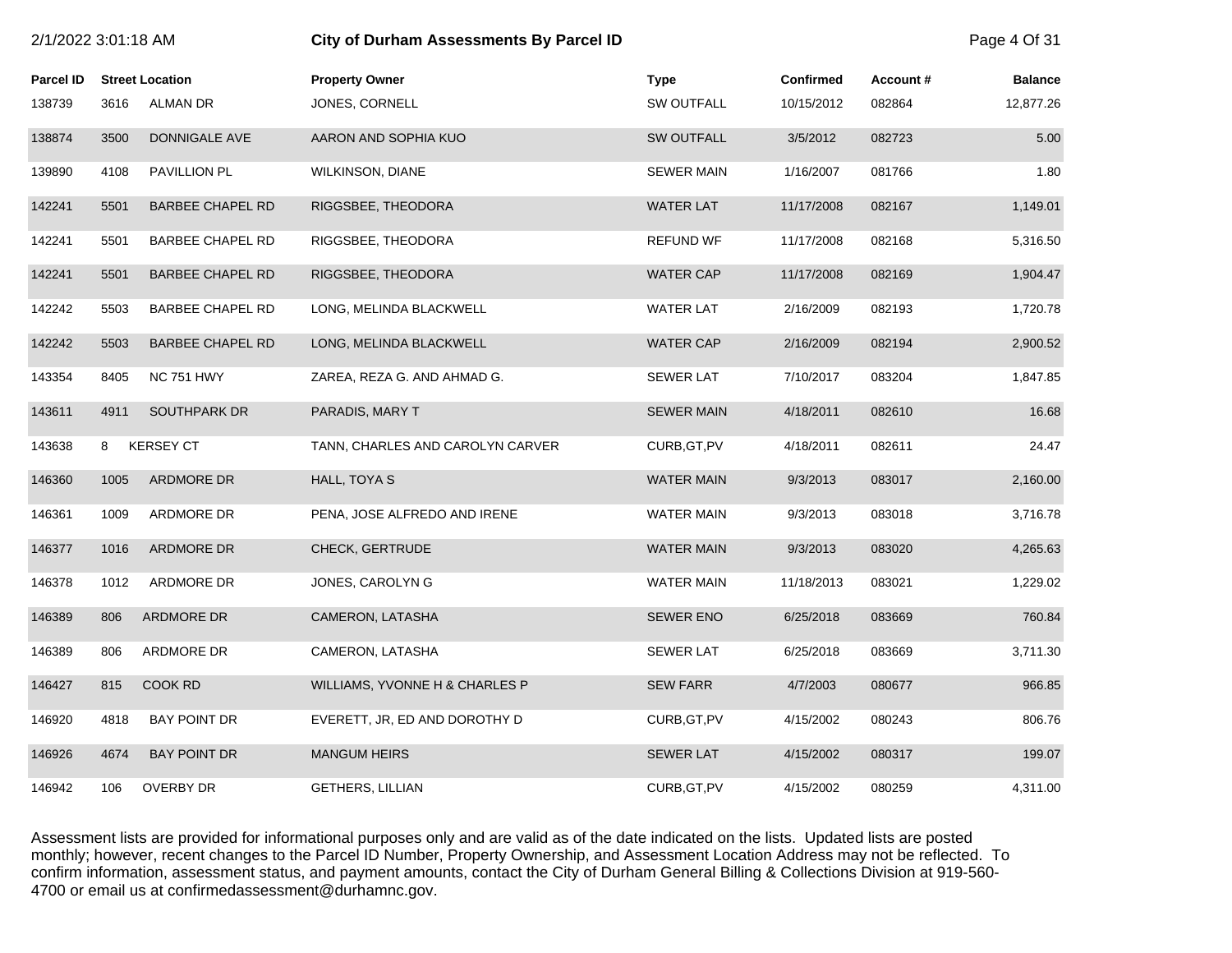**Parcel ID Street Location Property Owner Type Confirmed Account # Balance** 146942 106 OVERBY DR GETHERS, LILLIAN CURB,GT,PV 4/15/2002 080265 8,794.44 147269 812 BEEBE DR PEAKS, JAMES C. AND CORA H. CURB,GT,PV 5/19/2008 081993 8,362.54 147269 812 BEEBE DR PEAKS, JAMES C. AND CORA H. WATER LAT 5/19/2008 082000 1,280.96 147269 812 BEEBE DR PEAKS, JAMES C. AND CORA H. SEWER LAT 5/19/2008 082001 2,103.06 147269 812 BEEBE DR PEAKS, JAMES C. AND CORA H. WATER MAIN 5/19/2008 082006 6,062.85 147270 804 BEEBE DR SPRUILL, TONY A. WATER LAT 5/19/2008 081999 1,499.13 147273 809 BEEBE DR MCKNIGHT, TONYA M. CURB,GT,PV 5/19/2008 081989 2,962.93 147273 809 BEEBE DR MCKNIGHT, TONYA M. WATER MAIN 5/19/2008 082002 2,471.13 147310 324 EBON RD ALLEN, CLARENCE AND MARY T CURB,GT,PV 11/5/2001 079935 4,094.07 147390 5202 FAYETTEVILLE RD LUKNIGHT, BRAM SEWER LAT 9/21/2015 083146 843.31 147425 1914 COOK RD LEATHERS HEIRS, ARBIN WATER LAT 4/7/2003 080720 465.09 147425 1914 COOK RD LEATHERS HEIRS, ARBIN WATER CAP 4/7/2003 080721 2,111.24 147425 1914 COOK RD LEATHERS HEIRS, ARBIN SEW FARR 3/15/2004 080892 2,390.44 147425 1914 COOK RD LEATHERS HEIRS, ARBIN WATER MAIN 12/6/2004 081042 4,405.55 147425 1914 COOK RD LEATHERS, HEIRS ARBIN E AND NAOMI SEWER MAIN 11/1/2004 080972 7,403.31 147425 1914 COOK RD LEATHERS, KARL D & WILLIAM A SEWER LAT 3/15/2004 080891 2,873.75 147690 121 OBIE DR NEVILLE, JOHNSON AND WILDA CURB,GT,PV 1/19/2010 082417 3,747.27 147690 121 OBIE DR NEVILLE, JOHNSON AND WILDA SIDEWALK 1/19/2010 082488 1,615.31 147719 132 OBIE DR COOPER, RONALD AND JILL TURNER CURB,GT,PV 1/19/2010 082427 4,175.00 147719 132 OBIE DR COOPER, RONALD AND JILL TURNER SIDEWALK 1/19/2010 082498 1,043.75 147775 423 OBIE DR PARKER, CURLIN AND PENNY CURB, GT, PV 1/19/2010 082399 4,177.92

2/1/2022 3:01:18 AM **City of Durham Assessments By Parcel ID** Page 5 Of 31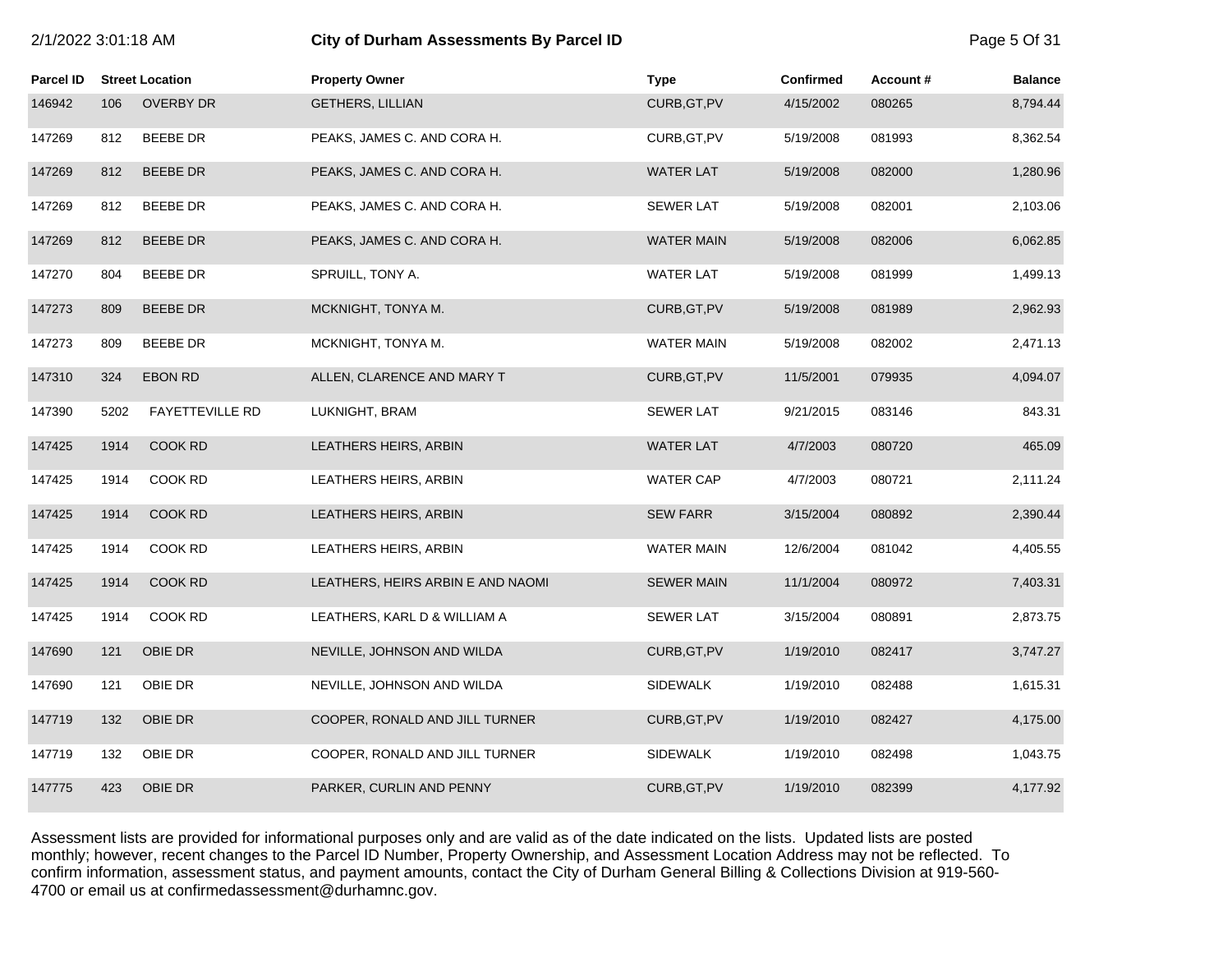| 2/1/2022 3:01:18 AM |      |                        | City of Durham Assessments By Parcel ID |                  |                  |          |                |
|---------------------|------|------------------------|-----------------------------------------|------------------|------------------|----------|----------------|
| <b>Parcel ID</b>    |      | <b>Street Location</b> | <b>Property Owner</b>                   | <b>Type</b>      | <b>Confirmed</b> | Account# | <b>Balance</b> |
| 147775              | 423  | OBIE DR                | PARKER, CURLIN AND PENNY                | <b>SIDEWALK</b>  | 1/19/2010        | 082470   | 1,044.48       |
| 147776              | 419  | OBIE DR                | JONES, VITA L.                          | CURB, GT, PV     | 1/19/2010        | 082400   | 3,548.48       |
| 147783              | 427  | OBIE DR                | THOMAS, ROSE BELL D.                    | CURB, GT, PV     | 1/19/2010        | 082398   | 1,884.38       |
| 147783              | 427  | OBIE DR                | THOMAS, ROSE BELL D.                    | <b>WATER LAT</b> | 1/19/2010        | 082448   | 771.69         |
| 147783              | 427  | OBIE DR                | THOMAS, ROSE BELL D.                    | <b>SEWER LAT</b> | 1/19/2010        | 082449   | 1,381.88       |
| 147783              | 427  | OBIE DR                | THOMAS, ROSE BELL D.                    | <b>SIDEWALK</b>  | 1/19/2010        | 082469   | 288.00         |
| 147784              | 431  | OBIE DR                | HEDGSPETH, WILLIE                       | CURB, GT, PV     | 1/19/2010        | 082397   | 1,884.38       |
| 147784              | 431  | OBIE DR                | HEDGSPETH, WILLIE                       | <b>WATER LAT</b> | 1/19/2010        | 082446   | 841.69         |
| 147784              | 431  | OBIE DR                | HEDGSPETH, WILLIE                       | <b>SEWER LAT</b> | 1/19/2010        | 082447   | 1,381.88       |
| 147784              | 431  | OBIE DR                | HEDGSPETH, WILLIE                       | <b>SIDEWALK</b>  | 1/19/2010        | 082468   | 288.00         |
| 147786              | 403  | OBIE DR                | HAM, DONALD R.                          | CURB, GT, PV     | 1/19/2010        | 082404   | 2,986.53       |
| 147786              | 403  | OBIE DR                | HAM, DONALD R.                          | <b>SIDEWALK</b>  | 1/19/2010        | 082475   | 589.60         |
| 147797              | 321  | OBIE DR                | GARCIA, RICARDO R. AND HORTENSIA        | CURB, GT, PV     | 1/19/2010        | 082405   | 6,198.62       |
| 147797              | 321  | OBIE DR                | GARCIA, RICARDO R. AND HORTENSIA        | <b>SIDEWALK</b>  | 1/19/2010        | 082476   | 1,549.66       |
| 147819              | 5402 | <b>BARBEE RD</b>       | STEPHENSON, KOREA S.                    | CURB, GT, PV     | 1/19/2010        | 082445   | 4,592.50       |
| 147819              | 5402 | <b>BARBEE RD</b>       | STEPHENSON, KOREA S.                    | <b>SIDEWALK</b>  | 1/19/2010        | 082516   | 1,462.50       |
| 147823              | 416  | OBIE DR                | RYAN, GARY L. AND ANDRE                 | <b>SIDEWALK</b>  | 1/19/2010        | 082512   | 0.86           |
| 147828              | 318  | OBIE DR                | SCOTT, MARY C.                          | CURB, GT, PV     | 1/19/2010        | 082436   | 0.62           |
| 147830              | 400  | OBIE DR                | FUTRELL, JACQUELINE                     | CURB, GT, PV     | 1/19/2010        | 082438   | 3,832.66       |
| 147830              | 400  | OBIE DR                | FUTRELL, JACQUELINE                     | <b>SEWER LAT</b> | 1/19/2010        | 082466   | 1,957.97       |
| 147830              | 400  | OBIE DR                | FUTRELL, JACQUELINE                     | <b>SIDEWALK</b>  | 1/19/2010        | 082509   | 704.11         |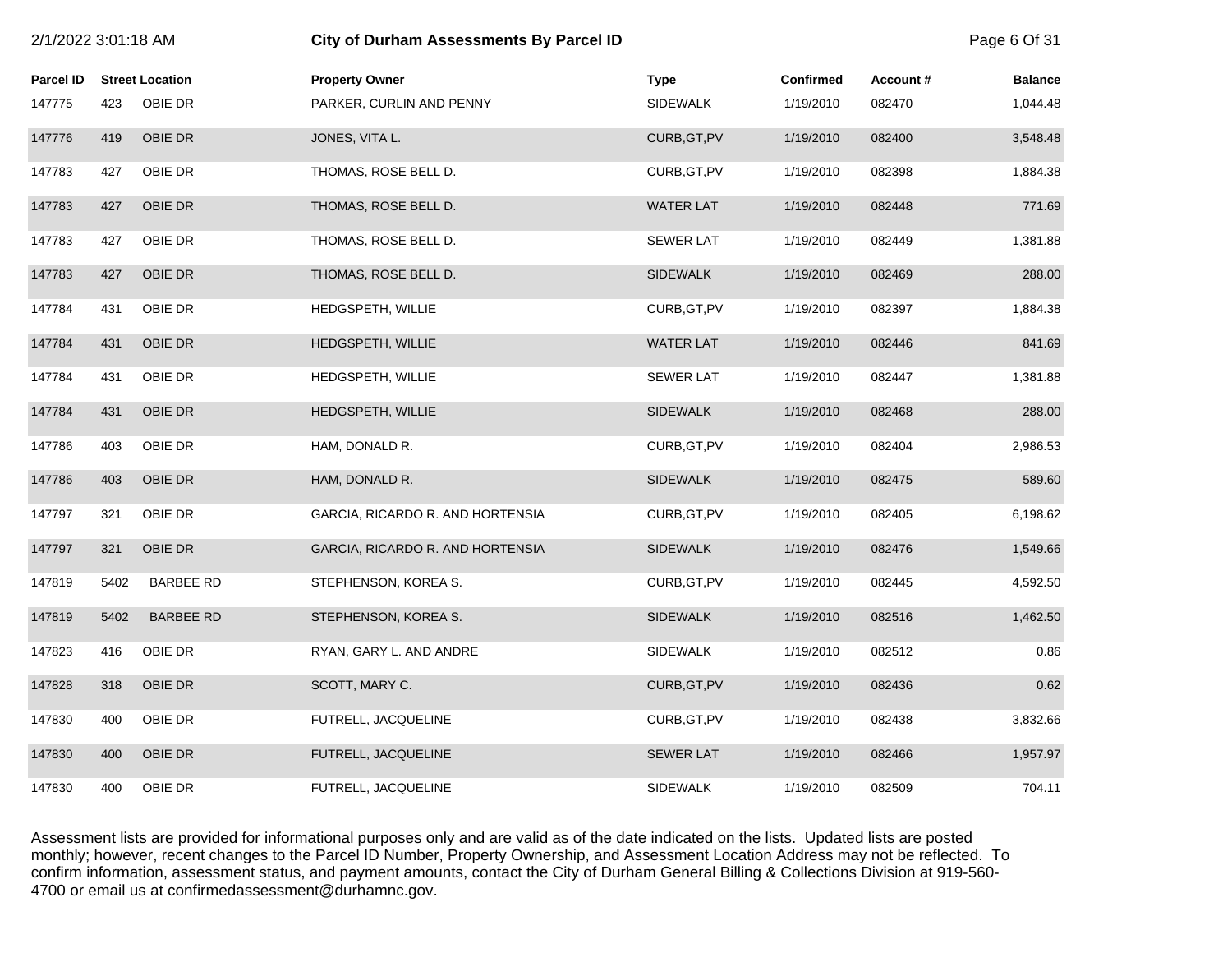|                  |      |                        | ony or burnam Assessments by Fareer IB |                   |                  |          | $1$ agu $1$ OI OI |
|------------------|------|------------------------|----------------------------------------|-------------------|------------------|----------|-------------------|
| <b>Parcel ID</b> |      | <b>Street Location</b> | <b>Property Owner</b>                  | <b>Type</b>       | <b>Confirmed</b> | Account# | <b>Balance</b>    |
| 148137           | 912  | WINDCREST RD           | BARNES, AARON AND IDA                  | CURB, GT, PV      | 3/18/2002        | 080129   | 356.53            |
| 150175           | 7907 | MASSEY CHAPEL RD       | MCDOWELL, EDWIN C AND PATRICIA A       | <b>WATER MAIN</b> | 4/18/2005        | 081328   | 4,948.74          |
| 150713           | 410  | <b>SCOTT KING RD</b>   | STAFFORD, GEORGE H. AND SUSAN          | NONREF WF         | 9/17/2007        | 081915   | 15,326.84         |
| 152758           | 514  | NC 54 HWY              | LEUNG, SHUK M                          | <b>SEWER LAT</b>  | 3/9/2015         | 083141   | 628.12            |
| 152758           | 514  | NC 54 HWY              | LEUNG, SHUK M                          | NONREF SF         | 3/9/2015         | 083141   | 4,571.57          |
| 155639           | 721  | <b>BELGREEN RD</b>     | MCCALL, WILLIE A.                      | CURB, GT, PV      | 1/19/2010        | 082341   | 4,601.92          |
| 155639           | 721  | <b>BELGREEN RD</b>     | MCCALL, WILLIE A.                      | <b>WATER LAT</b>  | 1/19/2010        | 082368   | 924.58            |
| 155639           | 721  | <b>BELGREEN RD</b>     | MCCALL, WILLIE A.                      | <b>SEWER LAT</b>  | 1/19/2010        | 082369   | 1,870.21          |
| 155667           | 613  | <b>BELGREEN RD</b>     | WHITE, PATRICIA                        | CURB, GT, PV      | 1/19/2010        | 082336   | 7,108.77          |
| 155667           | 613  | <b>BELGREEN RD</b>     | <b>WHITE, PATRICIA</b>                 | <b>WATER LAT</b>  | 1/19/2010        | 082359   | 1,398.63          |
| 155667           | 613  | <b>BELGREEN RD</b>     | WHITE, PATRICIA                        | <b>SEWER LAT</b>  | 1/19/2010        | 082360   | 2,296.25          |
| 155670           | 711  | <b>BELGREEN RD</b>     | HEDGEPETH, WILLIAM                     | CURB, GT, PV      | 1/19/2010        | 082339   | 6,930.50          |
| 155670           | 711  | <b>BELGREEN RD</b>     | HEDGEPETH, WILLIAM                     | CURB, GT, PV      | 1/19/2010        | 082354   | 6,596.50          |
| 155670           | 711  | <b>BELGREEN RD</b>     | HEDGEPETH, WILLIAM                     | <b>WATER LAT</b>  | 1/19/2010        | 082364   | 1,398.63          |
| 155670           | 711  | <b>BELGREEN RD</b>     | HEDGEPETH, WILLIAM                     | <b>SEWER LAT</b>  | 1/19/2010        | 082365   | 2,296.25          |
| 155670           | 711  | <b>BELGREEN RD</b>     | HEDGEPETH, WILLIAM                     | <b>WATER LAT</b>  | 1/19/2010        | 082386   | 1,398.63          |
| 155670           | 711  | <b>BELGREEN RD</b>     | HEDGEPETH, WILLIAM                     | <b>SEWER LAT</b>  | 1/19/2010        | 082387   | 2,296.25          |
| 155681           | 508  | <b>BELGREEN RD</b>     | DANIELS, CONNIE J.                     | <b>SEW TRIANG</b> | 2/16/2009        | 082185   | 306.29            |
| 155681           | 508  | <b>BELGREEN RD</b>     | DANIELS, CONNIE J.                     | CURB, GT, PV      | 3/15/2010        | 082345   | 874.37            |
| 155681           | 508  | <b>BELGREEN RD</b>     | DANIELS, CONNIE J.                     | <b>SEWER LAT</b>  | 3/15/2010        | 082375   | 727.85            |
| 155687           | 5117 | <b>BARBEE RD</b>       | HORTON, CHARLES J AND DOROTHY          | CURB, GT, PV      | 11/5/2001        | 079875   | 953.76            |

2/1/2022 3:01:18 AM **City of Durham Assessments By Parcel ID** Page 7 Of 31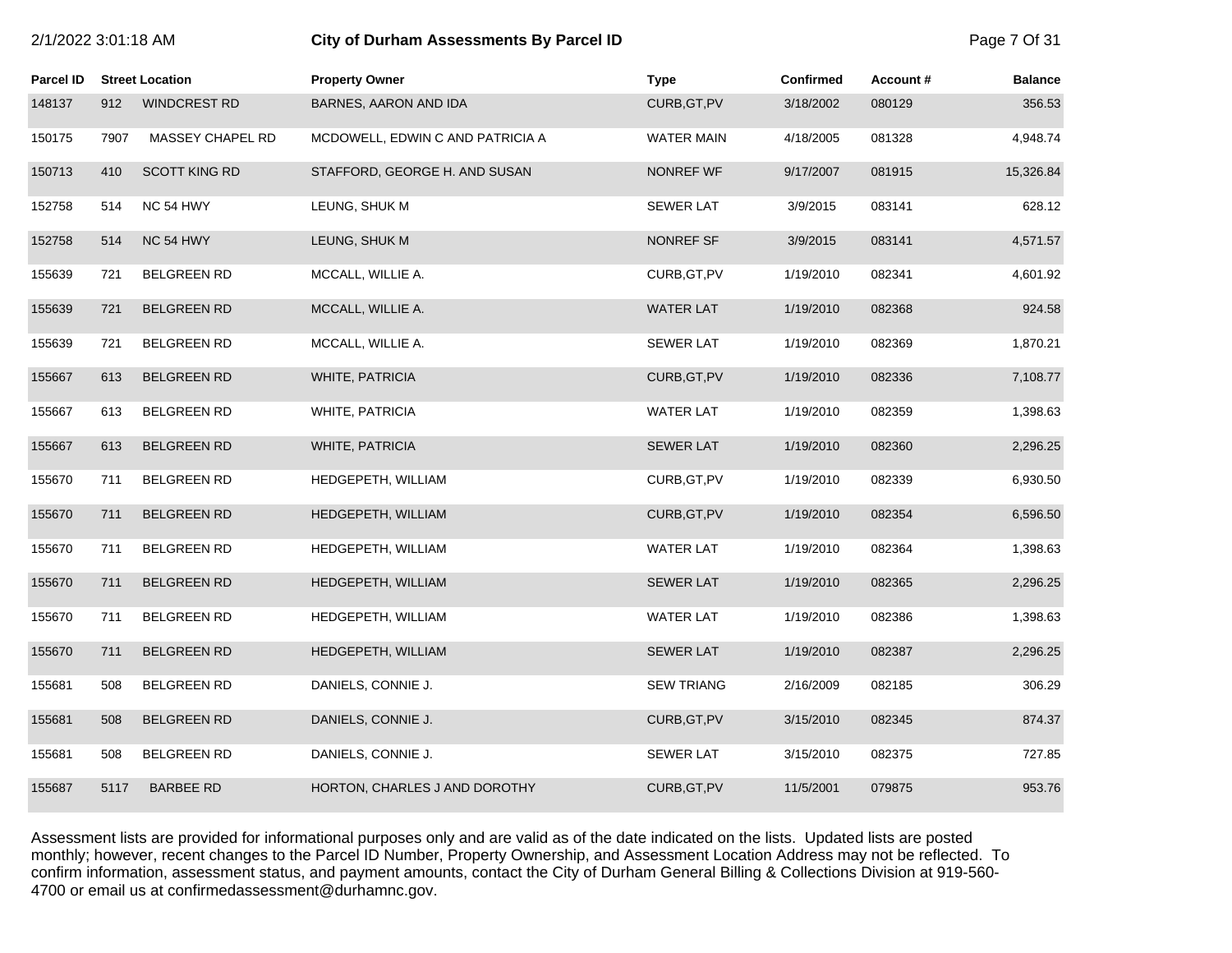| 2/1/2022 3:01:18 AM |      |                        | <b>City of Durham Assessments By Parcel ID</b> |                   |                  |          | Page 8 Of 31   |
|---------------------|------|------------------------|------------------------------------------------|-------------------|------------------|----------|----------------|
| <b>Parcel ID</b>    |      | <b>Street Location</b> | <b>Property Owner</b>                          | <b>Type</b>       | <b>Confirmed</b> | Account# | <b>Balance</b> |
| 155712              | 500  | ORINDO DR              | YOUNG, JR, ROBERT B AND MARGARET D             | CURB, GT, PV      | 11/5/2001        | 079889   | 69.20          |
| 156259              | 1821 | SO HI DR               | LEVY, GLORIA L                                 | <b>SEWER MAIN</b> | 11/15/2004       | 081017   | 11,654.26      |
| 156324              | 3301 | C VIEW ST              | EVANS, JR., SAMUEL D.                          | CURB, GT, PV      | 5/19/2008        | 081970   | 5.19           |
| 156324              | 3301 | C VIEW ST              | EVANS, JR., SAMUEL D.                          | <b>SEWER LAT</b>  | 5/19/2008        | 081978   | 1.70           |
| 156428              | 126  | <b>CASTLEROCK DR</b>   | MALLOY, DAWN                                   | CURB, GT, PV      | 5/19/2008        | 081961   | 8,027.26       |
| 156486              | 1805 | <b>DIAL DR</b>         | MAYA SANCHEZ, ANGEL                            | <b>SEW TRIANG</b> | 6/24/2019        | 083679   | 1,575.43       |
| 156489              | 1819 | DIAL DR                | INC., LEHMAN CAPITAL                           | <b>SEWER LAT</b>  | 5/19/2008        | 081982   | 2,461.25       |
| 156489              | 1819 | <b>DIAL DR</b>         | INC., LEHMAN CAPITAL                           | <b>SEWER MAIN</b> | 5/19/2008        | 081987   | 5,500.54       |
| 156489              | 1819 | DIAL DR                | LEHMAN CAPITAL INC.                            | CURB, GT, PV      | 5/19/2008        | 081975   | 4,681.30       |
| 156490              | 2517 | <b>S ALSTON AVE</b>    | BETHEL TABERNACLE UNITED HOLY CHURCH           | <b>SEWER LAT</b>  | 3/15/2004        | 080898   | 2,348.50       |
| 156540              | 1733 | <b>WYNN RD</b>         | EDWARDS, JANE P.                               | CURB, GT, PV      | 5/18/2009        | 082204   | 4,320.00       |
| 156541              | 1735 | <b>WYNN RD</b>         | ROGERS-MCMILLAN, CAROLYN                       | CURB, GT, PV      | 5/18/2009        | 082205   | 4,295.00       |
| 156541              | 1735 | WYNN RD                | ROGERS-MCMILLAN, CAROLYN                       | <b>WATER LAT</b>  | 5/18/2009        | 082227   | 1,438.83       |
| 156541              | 1735 | <b>WYNN RD</b>         | ROGERS-MCMILLAN, CAROLYN                       | <b>SEWER LAT</b>  | 5/18/2009        | 082228   | 2,362.25       |
| 156550              | 1728 | <b>WYNN RD</b>         | LEE, SHERRY B.                                 | CURB, GT, PV      | 5/18/2009        | 082210   | 6,570.06       |
| 156550              | 1728 | <b>WYNN RD</b>         | LEE, SHERRY B.                                 | <b>WATER LAT</b>  | 5/18/2009        | 082233   | 1,438.83       |
| 156550              | 1728 | <b>WYNN RD</b>         | LEE, SHERRY B.                                 | <b>SEWER LAT</b>  | 5/18/2009        | 082234   | 2,362.25       |
| 156554              | 1716 | <b>WYNN RD</b>         | PITTMAN, JR., JAMES EVERETT                    | CURB, GT, PV      | 5/18/2009        | 082214   | 4,294.57       |
| 156554              | 1716 | WYNN RD                | PITTMAN, JR., JAMES EVERETT                    | <b>WATER LAT</b>  | 5/18/2009        | 082237   | 1,438.83       |
| 156554              | 1716 | <b>WYNN RD</b>         | PITTMAN, JR., JAMES EVERETT                    | <b>SEWER LAT</b>  | 5/18/2009        | 082238   | 2,362.25       |
| 156853              | 1925 | <b>EDGERTON DR</b>     | LEMUS, ALAREK V.                               | CURB, GT, PV      | 6/2/2008         | 082009   | 1,945.00       |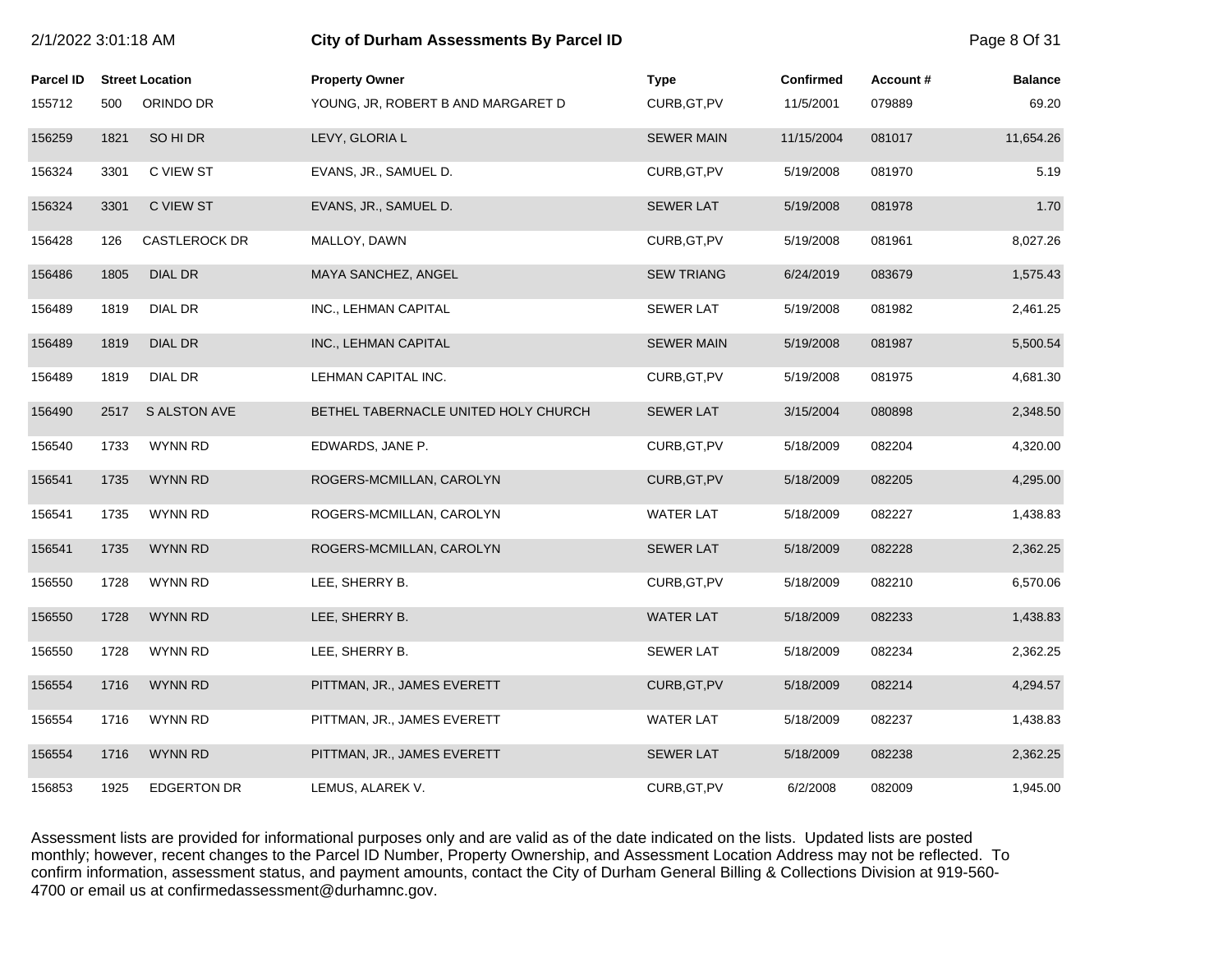# 2/1/2022 3:01:18 AM **City of Durham Assessments By Parcel ID** Page 9 Of 31

| <b>Parcel ID</b> |      | <b>Street Location</b> | <b>Property Owner</b>           | <b>Type</b>       | <b>Confirmed</b> | Account# | <b>Balance</b> |
|------------------|------|------------------------|---------------------------------|-------------------|------------------|----------|----------------|
| 156853           | 1925 | <b>EDGERTON DR</b>     | LEMUS, ALAREK V.                | <b>WATER LAT</b>  | 6/2/2008         | 082028   | 651.58         |
| 156853           | 1925 | <b>EDGERTON DR</b>     | LEMUS, ALAREK V.                | <b>WATER MAIN</b> | 6/2/2008         | 082058   | 1,410.13       |
| 156912           | 1513 | <b>TURNER ST</b>       | YANCEY, ELMOR                   | <b>WATER CAP</b>  | 6/25/2018        | 083672   | 2,071.93       |
| 156912           | 1513 | <b>TURNER ST</b>       | YANCEY, ELMOR                   | <b>WATER LAT</b>  | 6/25/2018        | 083672   | 1,716.25       |
| 156926           | 1330 | <b>ELLIS RD</b>        | NGUYEN, NAM PHAM                | <b>SEWER LAT</b>  | 6/25/2018        | 083670   | 113.50         |
| 156963           | 2016 | <b>HICKORY NUT DR</b>  | ADAMS, TAVARIS                  | <b>WATER LAT</b>  | 1/19/2010        | 082528   | 1,355.16       |
| 156963           | 2016 | <b>HICKORY NUT DR</b>  | ADAMS, TAVARIS                  | <b>WATER CAP</b>  | 1/19/2010        | 082529   | 2,621.79       |
| 156965           | 1607 | ED COOK RD             | GRAY, VANDER M & SHAUNTIL U     | <b>WATER MAIN</b> | 9/3/2013         | 083010   | 2,844.89       |
| 156971           | 1611 | ED COOK RD             | APARICIO, PEDRO                 | <b>WATER MAIN</b> | 9/3/2013         | 083012   | 542.07         |
| 157836           | 4219 | <b>HOPSON RD</b>       | COE, MARIE S YOUNG & RODNEY     | <b>WATER LAT</b>  | 5/2/2005         | 081389   | 189.99         |
| 157836           | 4219 | <b>HOPSON RD</b>       | COE, MARIE S YOUNG & RODNEY     | NONREF WF         | 5/2/2005         | 081390   | 1,690.16       |
| 157836           | 4219 | <b>HOPSON RD</b>       | COE, MARIE S YOUNG & RODNEY     | <b>WATER CAP</b>  | 5/2/2005         | 081391   | 288.81         |
| 158262           | 3601 | ANGIER AVE             | <b>HAYES, THOMAS A</b>          | <b>SEWER LAT</b>  | 3/9/2015         | 083134   | 630.00         |
| 158302           | 607  | SHILOH DR              | CAMPOS, SERGIO AND GUADALUPE    | <b>WATER MAIN</b> | 3/21/2005        | 081272   | 2,735.26       |
| 158692           | 3209 | <b>HURSEY ST</b>       | MANNING, EDUARADO ALEJANDRO     | <b>SEWER MAIN</b> | 5/6/2013         | 082983   | 4,964.68       |
| 158726           | 803  | LYNN RD                | <b>BRAME, LAWRENCE</b>          | <b>SEW LICK</b>   | 7/10/2017        | 083200   | 1,159.91       |
| 158726           | 803  | <b>LYNN RD</b>         | BRAME, LAWRENCE                 | <b>SEWER LAT</b>  | 7/10/2017        | 083200   | 1,593.30       |
| 158867           | 3026 | <b>HOLLOWAY ST</b>     | TUTORIAL - 1/2 CHRISTIAN SCHOOL | <b>WATER CAP</b>  | 6/20/2016        | 083182   | 1,762.92       |
| 158867           | 3026 | <b>HOLLOWAY ST</b>     | TUTORIAL - 1/2 CHRISTIAN SCHOOL | <b>WATER LAT</b>  | 6/20/2016        | 083182   | 841.55         |
| 159529           | 314  | SOUTHERLAND ST         | GARRETT, MARK A                 | <b>SEWER LAT</b>  | 6/20/2011        | 082668   | 91.81          |
| 159706           | 1834 | E GEER ST              | NELSON, KENDALL                 | <b>SEWER LAT</b>  | 11/17/2008       | 082173   | 1,659.14       |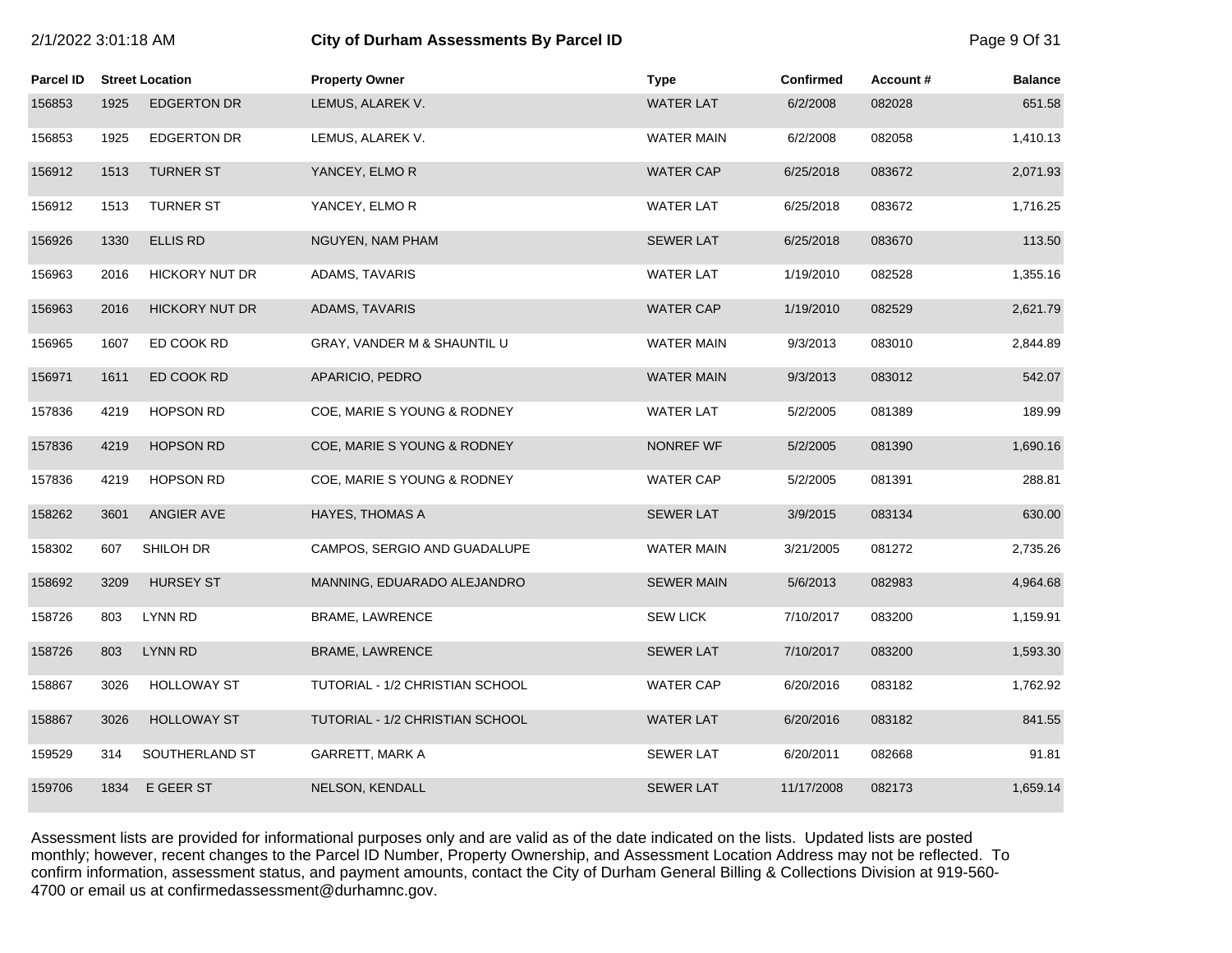| 2/1/2022 3:01:18 AM |      |                        | <b>City of Durham Assessments By Parcel ID</b> |                   |                  |          |                |
|---------------------|------|------------------------|------------------------------------------------|-------------------|------------------|----------|----------------|
| <b>Parcel ID</b>    |      | <b>Street Location</b> | <b>Property Owner</b>                          | <b>Type</b>       | <b>Confirmed</b> | Account# | <b>Balance</b> |
| 159706              | 1834 | E GEER ST              | NELSON, KENDALL                                | <b>SEW NORTH</b>  | 11/17/2008       | 082174   | 1,380.12       |
| 159710              | 1824 | E GEER ST              | TREJO-DENZA, JAMIE                             | <b>SEWER LAT</b>  | 3/9/2015         | 083132   | 881.01         |
| 159710              | 1824 | E GEER ST              | TREJO-DENZA, JAMIE                             | NONREF WF         | 3/9/2015         | 083132   | 1,407.87       |
| 159716              | 1810 | E GEER ST              | STORCH, GLENNYS P                              | <b>WATER CAP</b>  | 9/18/2012        | 082952   | 279.05         |
| 159716              | 1810 | E GEER ST              | STORCH, GLENNYS P                              | <b>WATER LAT</b>  | 9/18/2012        | 082952   | 262.39         |
| 159716              | 1810 | E GEER ST              | STORCH, GLENNYS P                              | NONREF WF         | 9/18/2012        | 082952   | 1,262.56       |
| 159717              | 1802 | E GEER ST              | FERRELL, JAMES A AND SUSAN K                   | <b>SEW NORTH</b>  | 6/20/2016        | 083175   | 1,038.05       |
| 159717              | 1802 | E GEER ST              | FERRELL, JAMES A AND SUSAN K                   | <b>SEWER LAT</b>  | 6/20/2016        | 083175   | 1,410.94       |
| 159717              | 1802 | E GEER ST              | FERRELL, JAMES A AND SUSAN K                   | <b>WATER LAT</b>  | 6/20/2016        | 083175   | 1,007.81       |
| 159717              | 1802 | E GEER ST              | FERRELL, JAMES A AND SUSAN K                   | NONREF WF         | 6/20/2016        | 083175   | 5,050.15       |
| 160085              | 3201 | DEARBORN DR            | SANCHEZ-RAMOS, LEOVIGILDA OLIVEROS-MOSSO       | <b>SEW NORTH</b>  | 6/25/2018        | 083676   | 1,260.66       |
| 160085              | 3201 | <b>DEARBORN DR</b>     | SANCHEZ-RAMOS, LEOVIGILDA OLIVEROS-MOSSO       | <b>SEWER LAT</b>  | 6/25/2018        | 083676   | 3,631.35       |
| 160085              | 3201 | DEARBORN DR            | SANCHEZ-RAMOS, LEOVIGILDA OLIVEROS-MOSSO       | NONREF SF         | 6/25/2018        | 083676   | 3,404.26       |
| 161028              | 823  | <b>CENTER ST</b>       | BROWN, ALLEN O                                 | <b>WATER CAP</b>  | 7/10/2017        | 083202   | 1,675.89       |
| 161086              | 614  | <b>CATALPA DR</b>      | TERRELL, FRED AND HAGIE M.                     | CURB, GT, PV      | 10/5/2009        | 082282   | 2,532.00       |
| 161086              | 614  | <b>CATALPA DR</b>      | TERRELL, FRED AND HAGIE M.                     | <b>SEWER LAT</b>  | 10/5/2009        | 082295   | 2,321.00       |
| 161086              | 614  | <b>CATALPA DR</b>      | TERRELL, FRED AND HAGIE M.                     | <b>SEWER MAIN</b> | 10/5/2009        | 082307   | 2,975.10       |
| 161236              | 710  | N MINERAL SPRINGS RD   | MEJIA, JESUS MEJIA                             | <b>SEWER LAT</b>  | 2/19/2007        | 081795   | 258.69         |
| 162432              | 308  | S MINERAL SPRINGS RD   | JOSEPH AND WANDA RIGSBEE                       | <b>WATER CAP</b>  | 6/24/2019        | 083682   | 1,433.43       |
| 162432              | 308  | S MINERAL SPRINGS RD   | JOSEPH AND WANDA RIGSBEE                       | <b>WATER LAT</b>  | 6/24/2019        | 083682   | 1,738.75       |
| 162679              | 1107 | S MINERAL SPRINGS RD   | INGRAM, CECIL D AND EDITH H                    | <b>WATER LAT</b>  | 7/10/2017        | 083226   | 671.91         |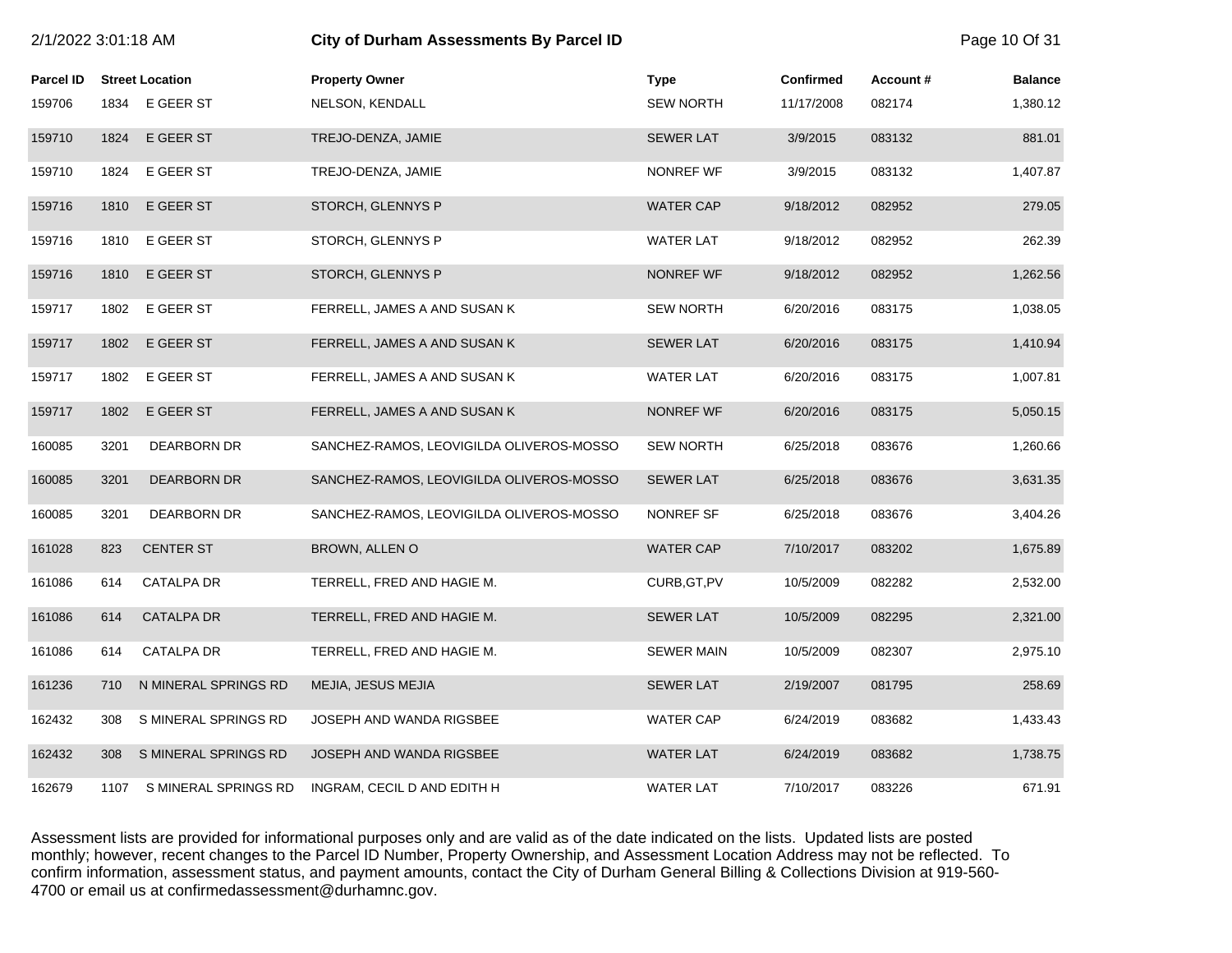# 2/1/2022 3:01:18 AM **City of Durham Assessments By Parcel ID** Page 11 Of 31

| Parcel ID |      | <b>Street Location</b> | <b>Property Owner</b>               | <b>Type</b>       | <b>Confirmed</b> | Account# | <b>Balance</b> |
|-----------|------|------------------------|-------------------------------------|-------------------|------------------|----------|----------------|
| 162831    | 4019 | <b>OAKVIEW ST</b>      | ORNELAS, LUCAS                      | <b>SEW LICK</b>   | 7/10/2017        | 083220   | 1,136.08       |
| 162831    | 4019 | OAKVIEW ST             | ORNELAS, LUCAS                      | <b>WATER CAP</b>  | 7/10/2017        | 083220   | 1,928.11       |
| 162831    | 4019 | <b>OAKVIEW ST</b>      | ORNELAS, LUCAS                      | <b>SEWER LAT</b>  | 7/10/2017        | 083220   | 3,260.98       |
| 162831    | 4019 | OAKVIEW ST             | ORNELAS, LUCAS                      | <b>WATER LAT</b>  | 7/10/2017        | 083220   | 531.68         |
| 163080    | 1418 | S MIAMI BLVD           | <b>MARKS, MILLIE</b>                | <b>SEWER LAT</b>  | 1/16/2001        | 079232   | 1,250.92       |
| 163120    | 3907 | ANGIER AVE             | HOWERTON, BARBARA J                 | <b>SEWER LAT</b>  | 2/21/2012        | 082821   | 1,765.78       |
| 163120    | 3907 | ANGIER AVE             | HOWERTON, BARBARA J                 | <b>NONREF SF</b>  | 2/21/2012        | 082821   | 7,787.21       |
| 163152    | 1505 | <b>TYONEK DR</b>       | WILSON, LARRY PERDUE                | <b>WATER LAT</b>  | 6/2/2008         | 082121   | 1,672.50       |
| 163152    | 1505 | <b>TYONEK DR</b>       | WILSON, LARRY PERDUE                | <b>SEWER LAT</b>  | 6/2/2008         | 082122   | 2,453.00       |
| 163152    | 1505 | <b>TYONEK DR</b>       | WILSON, LARRY PERDUE                | <b>WATER CAP</b>  | 6/2/2008         | 082123   | 2,718.37       |
| 163152    | 1505 | <b>TYONEK DR</b>       | WILSON, LARRY PERDUE                | <b>SEW LICK</b>   | 6/2/2008         | 082124   | 2,040.45       |
| 163209    | 1221 | <b>CRAFTON ST</b>      | COATES, KENT G. AND SHEILA E.       | <b>SEWER LAT</b>  | 9/2/2008         | 082139   | 227.22         |
| 163209    | 1221 | <b>CRAFTON ST</b>      | COATES, KENT G. AND SHEILA E.       | NONREF SF         | 9/2/2008         | 082140   | 91.52          |
| 163209    | 1221 | <b>CRAFTON ST</b>      | COATES, KENT G. AND SHEILA E.       | <b>SEW TRIANG</b> | 9/2/2008         | 082141   | 189.06         |
| 163305    | 1209 | <b>CLINTON RD</b>      | HOWELL, SANDRA                      | <b>SEWER LAT</b>  | 2/7/2005         | 081192   | 2,380.76       |
| 163305    | 1209 | <b>CLINTON RD</b>      | HOWELL, SANDRA                      | <b>SEW TRIANG</b> | 2/7/2005         | 081193   | 2,013.58       |
| 167993    | 817  | <b>VALMET DR</b>       | HOLCOMB-MARANGELLI, ELIZABETH J     | <b>WATER MAIN</b> | 11/15/2004       | 080997   | 4,627.68       |
| 167994    | 901  | VALMET DR              | HOLCOMB-MARANGELLI, ELIZABETH J     | <b>WATER MAIN</b> | 11/15/2004       | 080998   | 2,313.84       |
| 168174    | 900  | <b>CLAYTON RD</b>      | EVANS, ANN                          | <b>SEWER LAT</b>  | 5/17/2004        | 080924   | 1,662.85       |
| 168174    | 900  | <b>CLAYTON RD</b>      | EVANS, ANN                          | NONREF SF         | 5/17/2004        | 080925   | 15,044.69      |
| 168815    | 3818 | <b>ALAMEDA ST</b>      | CARACHURE, RAMON V MACEDO & ANGEL V | <b>SEWER LAT</b>  | 2/7/2005         | 081227   | 2,413.47       |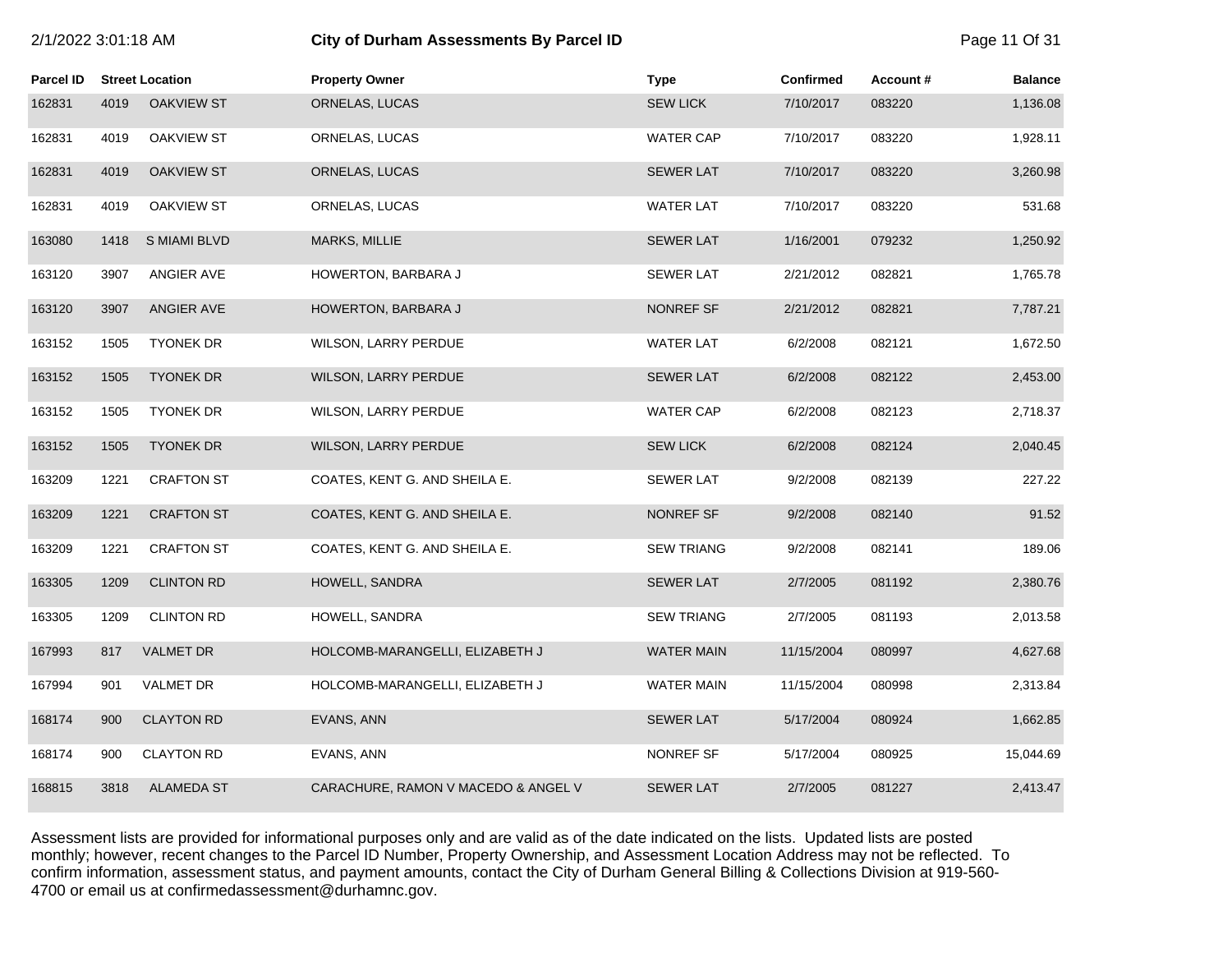|                  | 2/1/2022 3:01:18 AM |                        | City of Durham Assessments By Parcel ID  |                   |                  |          |                |
|------------------|---------------------|------------------------|------------------------------------------|-------------------|------------------|----------|----------------|
| <b>Parcel ID</b> |                     | <b>Street Location</b> | <b>Property Owner</b>                    | <b>Type</b>       | <b>Confirmed</b> | Account# | <b>Balance</b> |
| 168815           | 3818                | ALAMEDA ST             | CARACHURE, RAMON V MACEDO & ANGEL V      | <b>SEW NORTH</b>  | 2/7/2005         | 081228   | 2,007.58       |
| 168913           | 3626                | <b>WISHART ST</b>      | GODINEZ, KELITA, ARILSON OROZCO, RENALD0 | <b>SEW NORTH</b>  | 6/24/2013        | 082999   | 1,498.31       |
| 168913           | 3626                | <b>WISHART ST</b>      | GODINEZ, KELITA, ARILSON OROZCO, RENALD0 | <b>WATER CAP</b>  | 6/24/2013        | 082999   | 2,181.79       |
| 168913           | 3626                | <b>WISHART ST</b>      | GODINEZ, KELITA, ARILSON OROZCO, RENALD0 | <b>SEWER LAT</b>  | 6/24/2013        | 082999   | 1,801.25       |
| 168913           | 3626                | <b>WISHART ST</b>      | GODINEZ, KELITA, ARILSON OROZCO, RENALD0 | <b>WATER LAT</b>  | 6/24/2013        | 082999   | 1,637.50       |
| 168923           | 3625                | <b>WISHART ST</b>      | <b>BILLINGS, CARL L</b>                  | <b>SEW NORTH</b>  | 2/10/2014        | 083084   | 275.89         |
| 168923           | 3625                | <b>WISHART ST</b>      | <b>BILLINGS, CARL L</b>                  | <b>SEWER LAT</b>  | 2/10/2014        | 083084   | 331.72         |
| 168923           | 3625                | <b>WISHART ST</b>      | <b>BILLINGS, CARL L</b>                  | <b>WATER LAT</b>  | 2/10/2014        | 083084   | 124.65         |
| 168981           | 3702                | <b>WEYBURN RD</b>      | MOORE, STEFAN G & DELICIA G              | <b>SEWER LAT</b>  | 5/2/2005         | 081414   | 2,758.25       |
| 168981           | 3702                | <b>WEYBURN RD</b>      | MOORE, STEFAN G & DELICIA G              | <b>SEW NORTH</b>  | 5/2/2005         | 081415   | 2,294.36       |
| 169038           | 3821                | ALAMEDA ST             | CARVER, RICKY T                          | <b>SEWER LAT</b>  | 2/10/2014        | 083114   | 77.32          |
| 169493           | 2821                | <b>BECK RD</b>         | TILLEY, JANICE                           | <b>WATER LAT</b>  | 6/24/2019        | 083677   | 61.48          |
| 169638           | 1221                | <b>JUNCTION RD</b>     | WILLIAMS, ANN J.                         | <b>SEWER LAT</b>  | 12/3/2007        | 081920   | 1,022.12       |
| 169638           | 1221                | <b>JUNCTION RD</b>     | WILLIAMS, ANN J.                         | NONREF SF         | 12/3/2007        | 081921   | 1,948.39       |
| 169638           | 1221                | <b>JUNCTION RD</b>     | WILLIAMS, ANN J.                         | <b>SEW NORTH</b>  | 12/3/2007        | 081922   | 850.40         |
| 169638           | 1221                | <b>JUNCTION RD</b>     | WILLIAMS, ANN J.                         | <b>REFUND SF</b>  | 12/3/2007        | 081923   | 813.13         |
| 169869           | 3824                | <b>BRIGHTWOOD LN</b>   | FISHER, FAYE R                           | <b>WATER MAIN</b> | 4/16/2012        | 082846   | 19.42          |
| 170438           | 4007                | <b>CHEEK RD</b>        | HINESLEY, JERRY AND TAMMY                | <b>SEW NORTH</b>  | 7/10/2017        | 083206   | 949.28         |
| 170438           | 4007                | <b>CHEEK RD</b>        | HINESLEY, JERRY AND TAMMY                | <b>SEWER LAT</b>  | 7/10/2017        | 083206   | 1,151.25       |
| 170515           | 2412                | <b>LOFTIN DR</b>       | JAMES AND ROSA M LASSITER                | <b>SEWER MAIN</b> | 11/5/2012        | 082913   | 17.22          |
| 170515           | 2412                | <b>LOFTIN DR</b>       | JAMES AND ROSA M LASSITER                | <b>WATER MAIN</b> | 11/5/2012        | 082923   | 10.39          |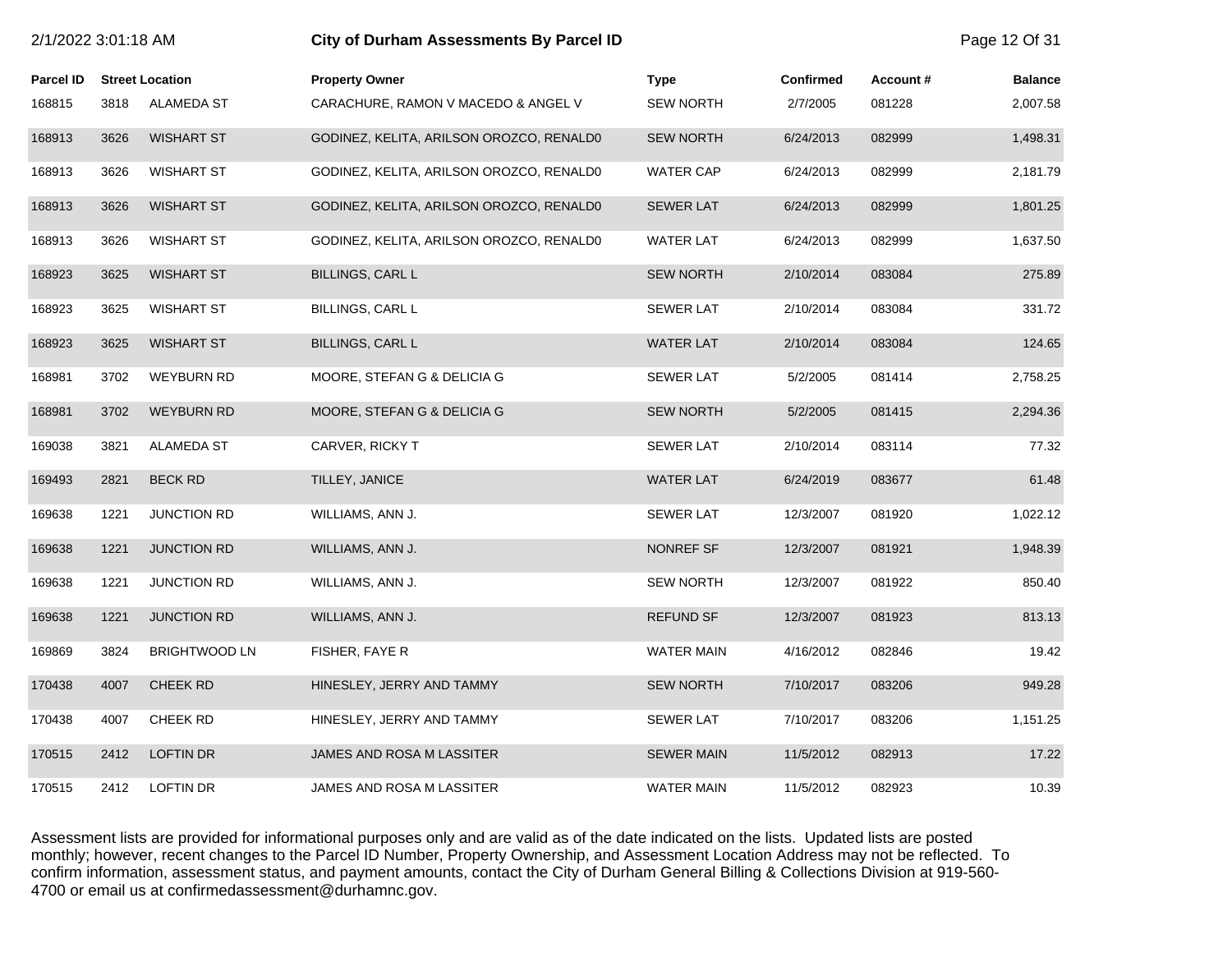## 2/1/2022 3:01:18 AM **City of Durham Assessments By Parcel ID** Page 13 Of 31

| Parcel ID |      | <b>Street Location</b> | <b>Property Owner</b>      | <b>Type</b>       | Confirmed | Account# | <b>Balance</b> |
|-----------|------|------------------------|----------------------------|-------------------|-----------|----------|----------------|
| 170523    | 2424 | <b>LOFTIN DR</b>       | JONES, TERESA F            | <b>SEWER MAIN</b> | 11/5/2012 | 082917   | 3,475.19       |
| 170523    | 2424 | LOFTIN DR              | JONES, TERESA F            | <b>WATER MAIN</b> | 11/5/2012 | 082927   | 2,098.22       |
| 170542    | 2417 | <b>LOFTIN DR</b>       | JORDAN, WILLIAM C JR       | <b>SEWER MAIN</b> | 11/5/2012 | 082921   | 22.17          |
| 170542    | 2417 | <b>LOFTIN DR</b>       | JORDAN, WILLIAM C JR       | WATER MAIN        | 11/5/2012 | 082929   | 13.40          |
| 170553    | 3906 | <b>CHEEK RD</b>        | EVANS, LARRY FRANKLIN      | <b>SEWER LAT</b>  | 5/2/2005  | 081408   | 1,538.28       |
| 170553    | 3906 | CHEEK RD               | EVANS, LARRY FRANKLIN      | NONREF WF         | 5/2/2005  | 081409   | 664.50         |
| 170553    | 3906 | <b>CHEEK RD</b>        | EVANS, LARRY FRANKLIN      | <b>WATER CAP</b>  | 5/2/2005  | 081410   | 1,623.62       |
| 170553    | 3906 | <b>CHEEK RD</b>        | EVANS, LARRY FRANKLIN      | <b>SEW NORTH</b>  | 5/2/2005  | 081411   | 1,013.41       |
| 170553    | 3906 | CHEEK RD               | EVANS, LARRY FRANKLIN      | <b>REFUND WF</b>  | 5/2/2005  | 081426   | 1,107.50       |
| 170790    | 2566 | <b>BURTON RD</b>       | LADD, ROGER L & SANDRA B   | <b>WATER LAT</b>  | 8/4/2003  | 080825   | 409.69         |
| 170790    | 2566 | <b>BURTON RD</b>       | LADD, ROGER L & SANDRA B   | <b>SEWER LAT</b>  | 8/4/2003  | 080826   | 600.88         |
| 170790    | 2566 | <b>BURTON RD</b>       | LADD, ROGER L & SANDRA B   | NONREF WF         | 8/4/2003  | 080827   | 327.75         |
| 170790    | 2566 | <b>BURTON RD</b>       | LADD, ROGER L & SANDRA B   | <b>WATER CAP</b>  | 8/4/2003  | 080828   | 525.01         |
| 170790    | 2566 | <b>BURTON RD</b>       | LADD, ROGER L & SANDRA B   | <b>SEW NORTH</b>  | 8/4/2003  | 080829   | 499.88         |
| 170790    | 2566 | <b>BURTON RD</b>       | LADD, ROGER L AND SANDRA B | <b>REFUND WF</b>  | 8/4/2003  | 080820   | 546.25         |
| 170799    | 2571 | <b>CHADWICK PL</b>     | RAPPLEYEA, SCOTT RYAN      | <b>WATER LAT</b>  | 9/17/2007 | 081900   | 761.49         |
| 170799    | 2571 | <b>CHADWICK PL</b>     | RAPPLEYEA, SCOTT RYAN      | <b>SEWER LAT</b>  | 9/17/2007 | 081901   | 1,375.30       |
| 170799    | 2571 | CHADWICK PL            | RAPPLEYEA, SCOTT RYAN      | <b>WATER CAP</b>  | 9/17/2007 | 081902   | 1,595.93       |
| 170799    | 2571 | <b>CHADWICK PL</b>     | RAPPLEYEA, SCOTT RYAN      | <b>SEW NORTH</b>  | 9/17/2007 | 081903   | 999.82         |
| 171008    | 2722 | E GEER ST              | SEALS, SIDNEY W            | <b>SEWER LAT</b>  | 9/17/2007 | 081844   | 2,193.90       |
| 171008    | 2722 | E GEER ST              | SEALS, SIDNEY W            | <b>NONREF SF</b>  | 9/17/2007 | 081845   | 6,708.15       |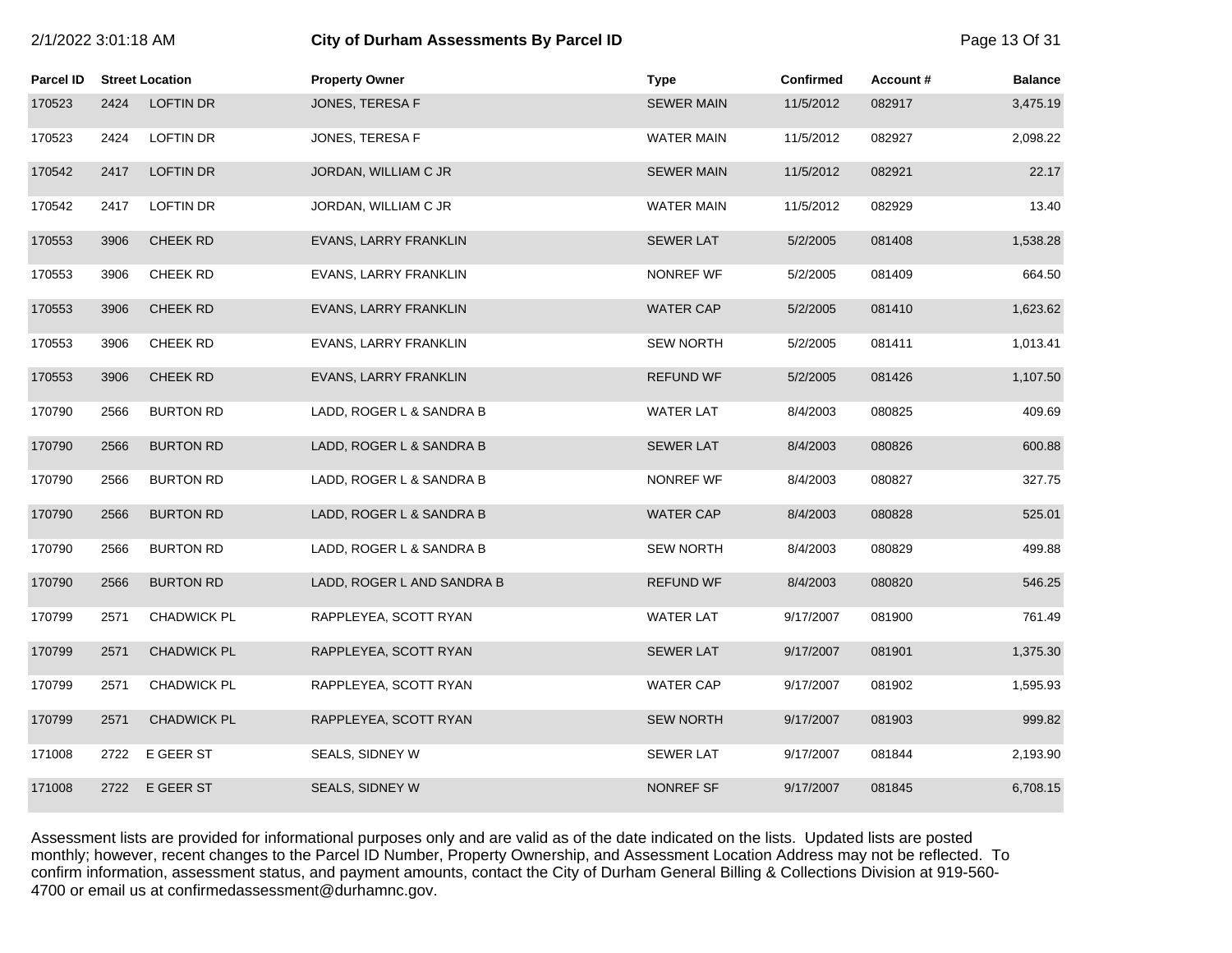| 2/1/2022 3:01:18 AM |      |                        | City of Durham Assessments By Parcel ID |                   |                  |          | Page 14 Of 31  |
|---------------------|------|------------------------|-----------------------------------------|-------------------|------------------|----------|----------------|
| <b>Parcel ID</b>    |      | <b>Street Location</b> | <b>Property Owner</b>                   | <b>Type</b>       | <b>Confirmed</b> | Account# | <b>Balance</b> |
| 171008              |      | 2722 E GEER ST         | SEALS, SIDNEY W                         | <b>SEW NORTH</b>  | 9/17/2007        | 081846   | 1,502.33       |
| 171008              | 2722 | E GEER ST              | SEALS, SIDNEY W                         | <b>REFUND SF</b>  | 9/17/2007        | 081847   | 2,803.39       |
| 171012              | 2710 | E GEER ST              | VANIE, DAVID                            | <b>WATER CAP</b>  | 6/24/2013        | 082996   | 1,130.94       |
| 171012              | 2710 | E GEER ST              | VANIE, DAVID                            | <b>WATER LAT</b>  | 6/24/2013        | 082996   | 1,332.64       |
| 171012              | 2710 | E GEER ST              | VANIE, DAVID                            | NONREF WF         | 6/24/2013        | 082996   | 6,894.22       |
| 171100              | 2711 | <b>COOKSBURY DR</b>    | OAKLEY, GERALD W AND SHARON W           | <b>SEWER LAT</b>  | 6/9/2014         | 083127   | 1,212.02       |
| 172056              | 205  | E ROCKWAY ST           | PERRY, ANTHONY                          | <b>SEWER MAIN</b> | 4/2/2001         | 079472   | 397.00         |
| 172056              | 205  | E ROCKWAY ST           | PERRY, ANTHONY                          | <b>SEWER LAT</b>  | 5/2/2005         | 081399   | 1,548.59       |
| 172056              | 205  | E ROCKWAY ST           | PERRY, ANTHONY                          | <b>SEWER ENO</b>  | 5/2/2005         | 081400   | 1,288.18       |
| 172063              | 208  | <b>ROCKWAY ST</b>      | PERRY, ANTHONY                          | <b>SEWER LAT</b>  | 5/2/2005         | 081403   | 1,548.59       |
| 172063              | 208  | <b>ROCKWAY ST</b>      | PERRY, ANTHONY                          | <b>SEWER ENO</b>  | 5/2/2005         | 081404   | 1,288.18       |
| 172381              | 4502 | <b>DENFIELD ST</b>     | <b>SALES, FREDERICK</b>                 | <b>WATER CAP</b>  | 9/17/2007        | 081878   | 320.11         |
| 174297              | 1345 | COLE MILL RD           | SMITH, CAROLINE                         | <b>WATER LAT</b>  | 6/9/2014         | 083118   | 464.06         |
| 175567              | 4810 | HILLSBOROUGH RD        | TIMBLIN, CAROL L                        | <b>SEWER MAIN</b> | 5/21/2012        | 082902   | 0.10           |
| 175569              | 4802 | HILLSBOROUGH RD        | <b>KENDRICK, DARRYL</b>                 | <b>WATER CAP</b>  | 1/22/2013        | 082974   | 301.53         |
| 176007              | 4305 | <b>BRACADA DR</b>      | HICKS, DONALD F & ETHEL W               | <b>SEWER LAT</b>  | 2/10/2014        | 083104   | 331.72         |
| 176308              | 134  | <b>FLEMING DR</b>      | THOMPSON, CONNIE                        | <b>WATER CAP</b>  | 6/24/2019        | 083680   | 1,564.33       |
| 176308              | 134  | <b>FLEMING DR</b>      | THOMPSON, CONNIE                        | <b>WATER LAT</b>  | 6/24/2019        | 083680   | 1,897.53       |
| 176978              | 4002 | FORRESTDALE DR         | VELKER, ARNOLD AND LOREDANA VELKER      | WATER MAIN        | 9/3/2013         | 083066   | 86.80          |
| 176979              | 4004 | <b>FORRESTDALE DR</b>  | HAYES, BRANTLEY R SR                    | <b>WATER MAIN</b> | 9/3/2013         | 083065   | 546.88         |
| 176991              | 4009 | FORRESTDALE DR         | ROSS, RALPH N JR AND CAROLE C           | <b>WATER MAIN</b> | 9/3/2013         | 083053   | 546.88         |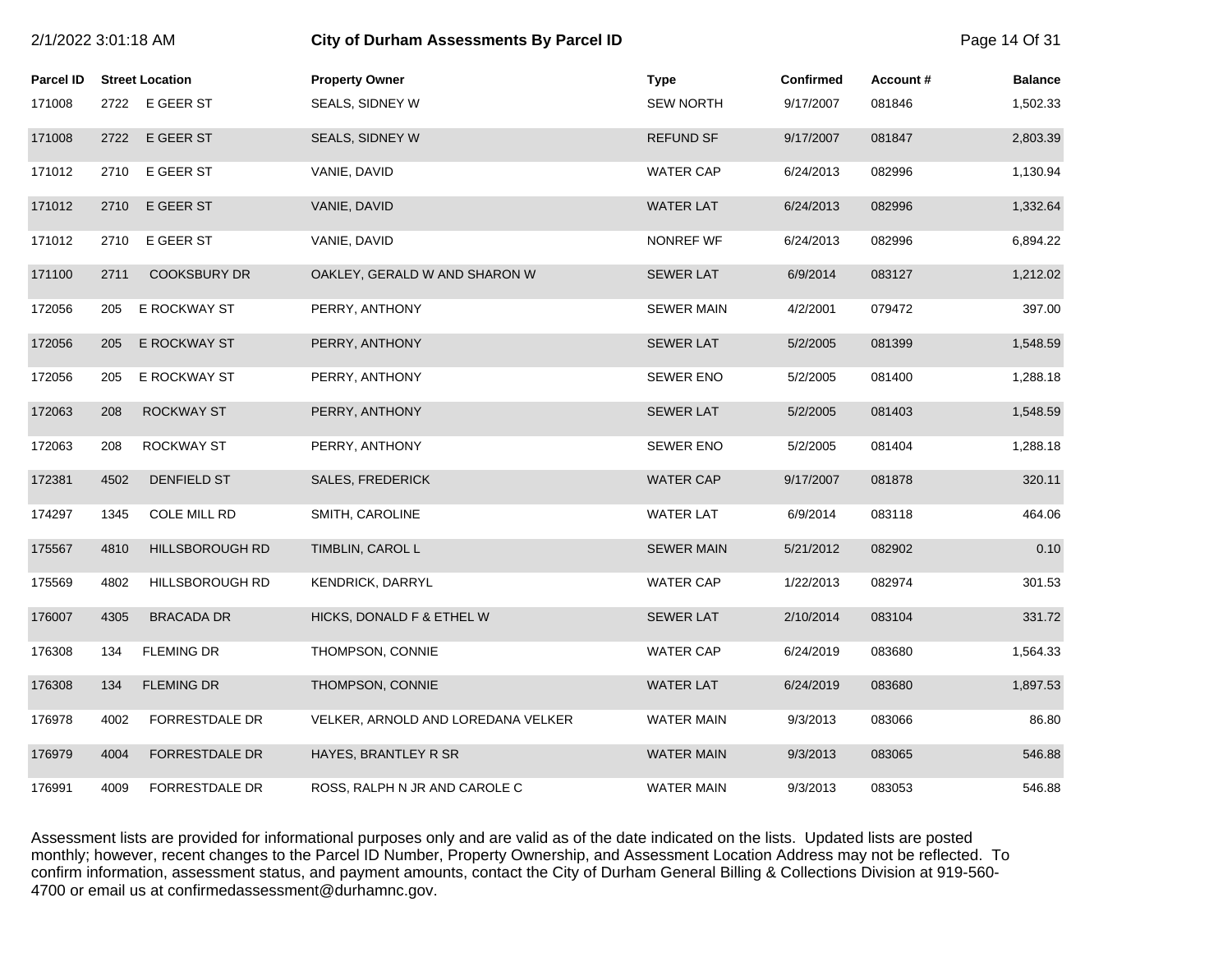| 2/1/2022 3:01:18 AM |  |  |
|---------------------|--|--|
|---------------------|--|--|

# **2/1/2022 3:01:2022 3:01:20 2:01:20 2:01:20 2:01:20 2:01:20 2:01:20 2:01:20 2:01:20 2:01:20 Page 15 Of 31**

| Parcel ID |      | <b>Street Location</b>  | <b>Property Owner</b>          | <b>Type</b>       | <b>Confirmed</b> | Account# | <b>Balance</b> |
|-----------|------|-------------------------|--------------------------------|-------------------|------------------|----------|----------------|
| 177460    | 4021 | <b>CHAUCER DR</b>       | ENGLE, DEBORAH L               | <b>SEWER ENO</b>  | 6/20/2016        | 083185   | 1,023.56       |
| 177460    | 4021 | CHAUCER DR              | ENGLE, DEBORAH L               | <b>WATER CAP</b>  | 6/20/2016        | 083185   | 532.89         |
| 177460    | 4021 | <b>CHAUCER DR</b>       | ENGLE, DEBORAH L               | <b>SEWER LAT</b>  | 6/20/2016        | 083185   | 1,391.25       |
| 177460    | 4021 | <b>CHAUCER DR</b>       | ENGLE, DEBORAH L               | <b>WATER LAT</b>  | 6/20/2016        | 083185   | 993.75         |
| 177841    | 4601 | <b>WEST AVE</b>         | GONZALES, CELEO                | <b>SEWER ENO</b>  | 6/20/2016        | 083170   | 1,340.69       |
| 177841    | 4601 | <b>WEST AVE</b>         | GONZALES, CELEO                | <b>SEWER LAT</b>  | 6/20/2016        | 083170   | 1,977.50       |
| 177854    | 710  | <b>SHAY DR</b>          | LONG, PRIMER & SHIRLEY         | <b>WATER LAT</b>  | 4/7/2003         | 080652   | 1,065.10       |
| 177854    | 710  | SHAY DR                 | LONG, PRIMER & SHIRLEY         | <b>WATER CAP</b>  | 4/7/2003         | 080653   | 1,285.99       |
| 177854    | 710  | <b>SHAY DR</b>          | LONG, PRIMER AND SHIRLEY J     | <b>SEWER LAT</b>  | 9/18/2006        | 081719   | 2,348.36       |
| 177854    | 710  | SHAY DR                 | LONG, PRIMER AND SHIRLEY J     | <b>SEWER ENO</b>  | 9/18/2006        | 081720   | 2,184.56       |
| 177857    | 707  | <b>HEBRON RD</b>        | BRYANT-CUMMINGS, ISAIAH        | <b>REFUND WF</b>  | 9/19/2011        | 082709   | 3.70           |
| 177887    | 814  | <b>JUSTICE ST</b>       | PERRY, ANTHONY                 | <b>WATER LAT</b>  | 9/7/2004         | 080964   | 844.69         |
| 177887    | 814  | <b>JUSTICE ST</b>       | PERRY, ANTHONY                 | <b>SEWER LAT</b>  | 9/7/2004         | 080965   | 1,238.88       |
| 177887    | 814  | <b>JUSTICE ST</b>       | PERRY, ANTHONY                 | <b>WATER CAP</b>  | 9/7/2004         | 080966   | 1,082.37       |
| 177887    | 814  | <b>JUSTICE ST</b>       | PERRY, ANTHONY                 | <b>SEWER ENO</b>  | 9/7/2004         | 080967   | 1,030.56       |
| 177943    | 819  | SHAY DR                 | FRENCH, SANDRA                 | <b>WATER CAP</b>  | 6/20/2016        | 083193   | 263.37         |
| 177943    | 819  | <b>SHAY DR</b>          | FRENCH, SANDRA                 | <b>WATER LAT</b>  | 6/20/2016        | 083193   | 770.38         |
| 179316    | 7714 | MASSEY CHAPEL RD        | BOYD, CARLOS O AND MARY E      | <b>WATER MAIN</b> | 4/18/2005        | 081324   | 2,133.60       |
| 179316    | 7714 | <b>MASSEY CHAPEL RD</b> | BOYD, CARLOS O AND MARY E      | <b>WATER LAT</b>  | 9/18/2006        | 081689   | 1,182.49       |
| 179316    | 7714 | MASSEY CHAPEL RD        | BOYD, CARLOS O AND MARY E      | <b>WATER CAP</b>  | 9/18/2006        | 081690   | 1,922.20       |
| 179379    | 7419 | ABRON DR                | STURDIVANT, WALTER AND DERRELL | <b>WATER MAIN</b> | 4/18/2005        | 081369   | 285.24         |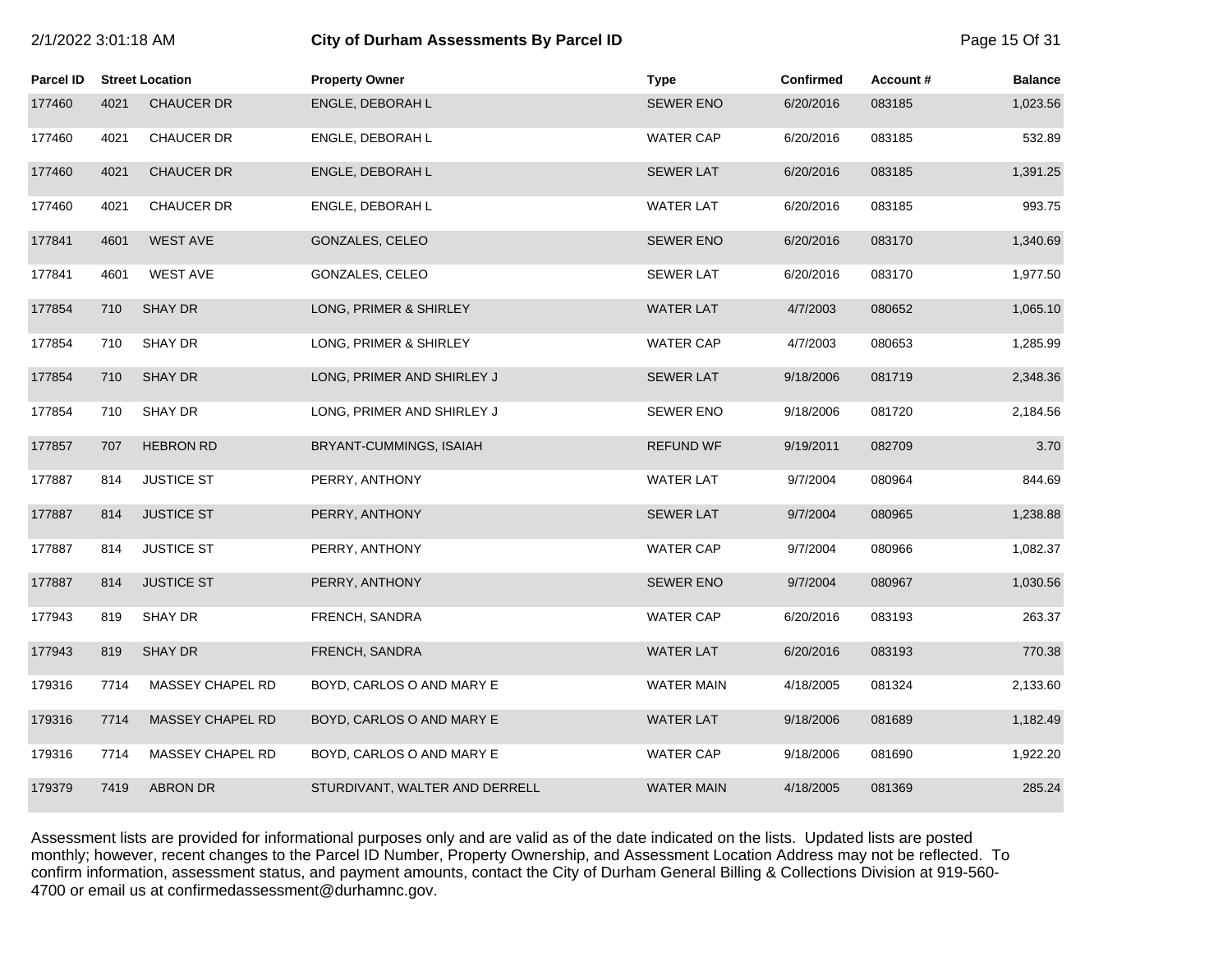| 2/1/2022 3:01:18 AM |      |                        | City of Durham Assessments By Parcel ID | Page 16 Of 31     |                  |          |                |
|---------------------|------|------------------------|-----------------------------------------|-------------------|------------------|----------|----------------|
| <b>Parcel ID</b>    |      | <b>Street Location</b> | <b>Property Owner</b>                   | <b>Type</b>       | <b>Confirmed</b> | Account# | <b>Balance</b> |
| 180960              | 504  | WANDA RIDGE DR         | TALLEY, ROBERT L. AND FELICIA B.        | <b>WATER LAT</b>  | 6/2/2008         | 082119   | 521.72         |
| 180960              | 504  | WANDA RIDGE DR         | TALLEY, ROBERT L. AND FELICIA B.        | <b>WATER CAP</b>  | 6/2/2008         | 082120   | 848.01         |
| 182327              | 1804 | <b>GRADY DR</b>        | THORNTON, OTIS                          | <b>SEWER LAT</b>  | 7/10/2017        | 083195   | 2,916.74       |
| 182328              | 1800 | <b>GRADY DR</b>        | L.F.R. & K., PARTNERSHIP                | <b>SEWER LAT</b>  | 2/18/2008        | 081933   | 2,153.59       |
| 182328              | 1800 | <b>GRADY DR</b>        | L.F.R. & K., PARTNERSHIP                | <b>SEWER ENO</b>  | 2/18/2008        | 081934   | 1,666.63       |
| 182372              | 4816 | NORTHBURY CIR          | FREY, MARIA III                         | <b>WATER CAP</b>  | 6/25/2018        | 083671   | 963.74         |
| 182372              | 4816 | NORTHBURY CIR          | FREY, MARIA III                         | <b>WATER LAT</b>  | 6/25/2018        | 083671   | 798.73         |
| 182442              | 1732 | <b>HIDEAWAY LN</b>     | CHAPPELL, GAIL S                        | <b>WATER MAIN</b> | 3/5/2012         | 082762   | 1,146.75       |
| 182899              | 5105 | GATEWOOD DR            | DILLARD, JR, LUMMIE A AND MARGARET Y    | <b>WATER MAIN</b> | 3/21/2005        | 081278   | 4,047.24       |
| 183017              | 5106 | LONG LEAF DR           | VINSON, THERESA M.                      | <b>WATER MAIN</b> | 3/19/2007        | 081757   | 2,363.98       |
| 183573              | 210  | <b>TWIN OAKS DR</b>    | MYERS, ALLEN D JR & PATTI               | <b>SEWER ENO</b>  | 2/7/2005         | 081209   | 538.80         |
| 183634              | 135  | <b>PLANTATION DR</b>   | STONE, SUZANNE L                        | <b>WATER LAT</b>  | 2/20/2006        | 081659   | 493.83         |
| 183634              | 135  | PLANTATION DR          | STONE, SUZANNE L                        | <b>WATER CAP</b>  | 2/20/2006        | 081660   | 807.42         |
| 183687              | 316  | <b>CHERYL AVE</b>      | PERRY, THOMASINE                        | <b>WATER CAP</b>  | 6/24/2019        | 083678   | 1,564.33       |
| 183687              | 316  | CHERYL AVE             | PERRY, THOMASINE                        | <b>WATER LAT</b>  | 6/24/2019        | 083678   | 1,897.53       |
| 184399              | 5326 | <b>VENTURA DR</b>      | FEDERAL NATIONAL MORTGAGE ASSOCIATION   | <b>SEWER LAT</b>  | 9/17/2007        | 081863   | 2,527.25       |
| 184399              | 5326 | <b>VENTURA DR</b>      | FEDERAL NATIONAL MORTGAGE ASSOCIATION   | <b>SEWER ENO</b>  | 9/17/2007        | 081864   | 2,102.21       |
| 184437              | 2001 | <b>BAYLEAF DR</b>      | RIDDLE, WILLIAM B AND REBECCA C         | <b>SEWER ENO</b>  | 7/10/2017        | 083224   | 437.36         |
| 184437              | 2001 | <b>BAYLEAF DR</b>      | RIDDLE, WILLIAM B AND REBECCA C         | <b>SEWER LAT</b>  | 7/10/2017        | 083224   | 3,482.51       |
| 184506              | 5638 | <b>FALKIRK DR</b>      | LATTA, DON                              | <b>WATER LAT</b>  | 2/10/2014        | 083102   | 301.56         |
| 185592              | 224  | <b>GOODWIN RD</b>      | BM BULL INVESETMENT PROPERTIES          | <b>WATER CAP</b>  | 6/25/2018        | 083673   | 2,066.02       |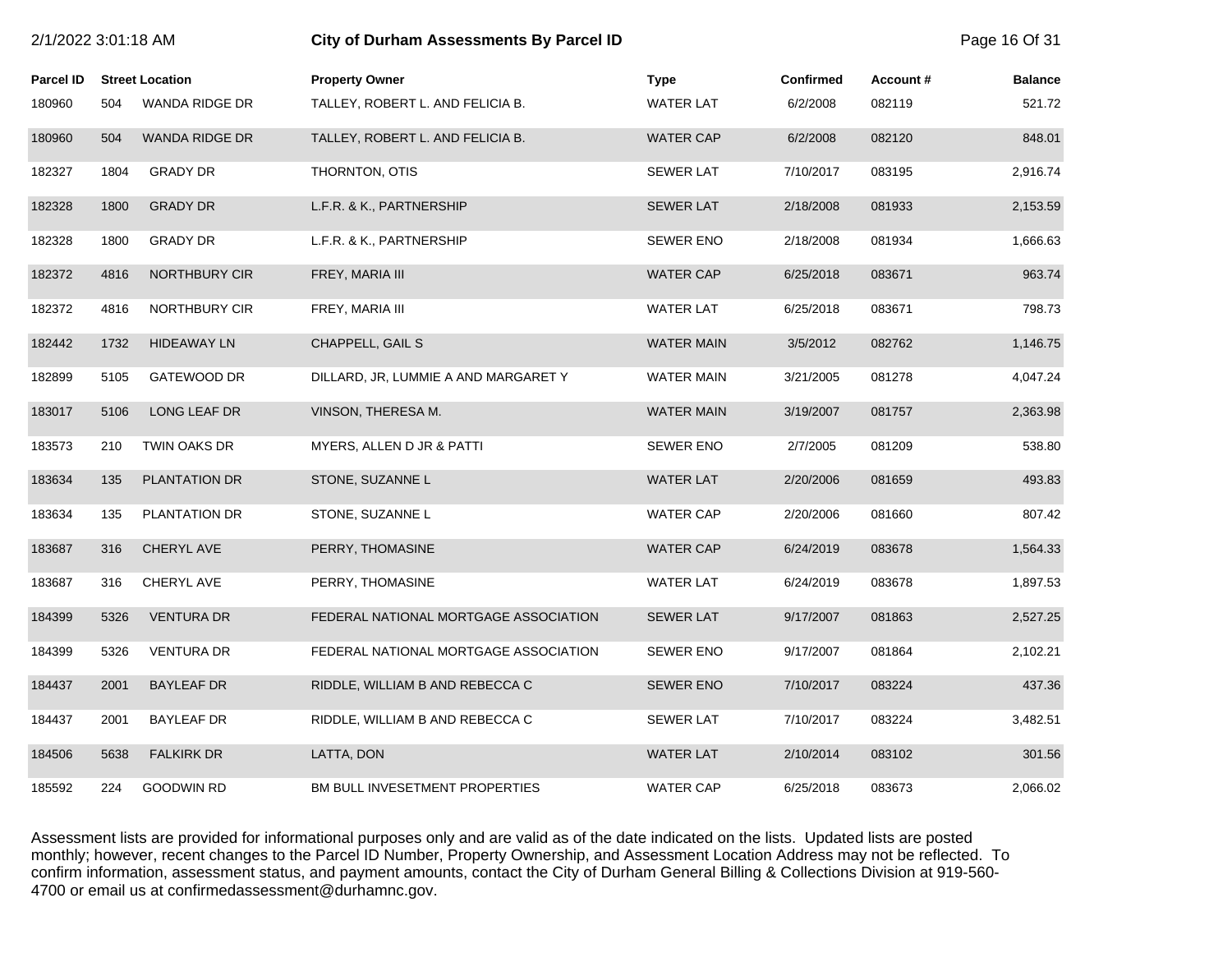|                  | 2/1/2022 3:01:18 AM |                        | City of Durham Assessments By Parcel ID |                   |                  |          | Page 17 Of 31  |
|------------------|---------------------|------------------------|-----------------------------------------|-------------------|------------------|----------|----------------|
| <b>Parcel ID</b> |                     | <b>Street Location</b> | <b>Property Owner</b>                   | <b>Type</b>       | <b>Confirmed</b> | Account# | <b>Balance</b> |
| 185592           | 224                 | <b>GOODWIN RD</b>      | BM BULL INVESETMENT PROPERTIES          | <b>WATER LAT</b>  | 6/25/2018        | 083673   | 1,740.54       |
| 186698           | 5808                | RIDGEVIEW RD           | KING, CHRISTOPHER N AND VICKIE          | <b>WATER MAIN</b> | 1/18/2005        | 081163   | 167.09         |
| 187048           | 6921                | <b>RUSSELL RD</b>      | DUKE, DONALD L                          | <b>WATER LAT</b>  | 5/6/2002         | 080422   | 208.36         |
| 187048           | 6921                | RUSSELL RD             | DUKE, DONALD L                          | <b>NONREF WF</b>  | 5/6/2002         | 080423   | 233.36         |
| 187048           | 6921                | <b>RUSSELL RD</b>      | DUKE, DONALD L                          | <b>WATER CAP</b>  | 5/6/2002         | 080424   | 230.03         |
| 187048           | 6921                | <b>RUSSELL RD</b>      | DUKE, DONALD L                          | <b>REFUND WF</b>  | 5/6/2002         | 080425   | 388.94         |
| 193555           | 629                 | <b>CONOVER RD</b>      | MFW INVESTMENTS LLC                     | <b>STR COMP</b>   | 11/20/2017       | 083354   | 800.00         |
| 195458           | 2742                | E MAIN ST              | GREATER EMMANUEL TEMPLE OF GRACE        | CURB, GT, PV      | 6/4/2012         | 082791   | 17,228.47      |
| 197637           | 3131                | ROWENA AVE             | MICOLE ENTERPRISES, LLC                 | <b>SEWER MAIN</b> | 9/18/2006        | 081527   | 255.99         |
| 197788           | 3553                | WAKE FOREST HWY        | TRIANGLE GREENWAYS COUNCIL              | <b>STR COMP</b>   | 11/20/2017       | 083650   | 800.00         |
| 199738           | 717                 | <b>BELGREEN RD</b>     | FOZARD, YASMIN M.                       | <b>WATER LAT</b>  | 9/17/2007        | 081887   | 329.64         |
| 199738           | 717                 | <b>BELGREEN RD</b>     | FOZARD, YASMIN M.                       | <b>WATER CAP</b>  | 9/17/2007        | 081889   | 1,502.68       |
| 199738           | 717                 | <b>BELGREEN RD</b>     | MCCALL, WILLIE A.                       | CURB, GT, PV      | 1/19/2010        | 082340   | 4,070.00       |
| 199738           | 717                 | <b>BELGREEN RD</b>     | MCCALL, WILLIE A.                       | <b>WATER LAT</b>  | 1/19/2010        | 082366   | 999.59         |
| 199738           | 717                 | <b>BELGREEN RD</b>     | MCCALL, WILLIE A.                       | <b>SEWER LAT</b>  | 1/19/2010        | 082367   | 1,870.22       |
| 201420           | 904                 | <b>OBSIDIAN WAY</b>    | GEMECHU, MESKEREM                       | <b>STR COMP</b>   | 11/20/2017       | 083465   | 640.00         |
| 201421           | 906                 | <b>OBSIDIAN WAY</b>    | BELLEBNA, IBRAHIM B                     | <b>STR COMP</b>   | 11/20/2017       | 083467   | 720.00         |
| 201423           | 910                 | <b>OBSIDIAN WAY</b>    | RUIZ ESPARZA, SARANYA                   | <b>STR COMP</b>   | 11/20/2017       | 083471   | 640.00         |
| 201424           | 912                 | <b>OBSIDIAN WAY</b>    | KAYEE, DANIEL                           | <b>STR COMP</b>   | 11/20/2017       | 083473   | 800.00         |
| 201428           | 920                 | <b>OBSIDIAN WAY</b>    | HERNANDEZ, ELIAS                        | <b>STR COMP</b>   | 11/20/2017       | 083481   | 640.00         |
| 201429           | 922                 | <b>OBSIDIAN WAY</b>    | SMITH, MELDA                            | <b>STR COMP</b>   | 11/20/2017       | 083483   | 800.00         |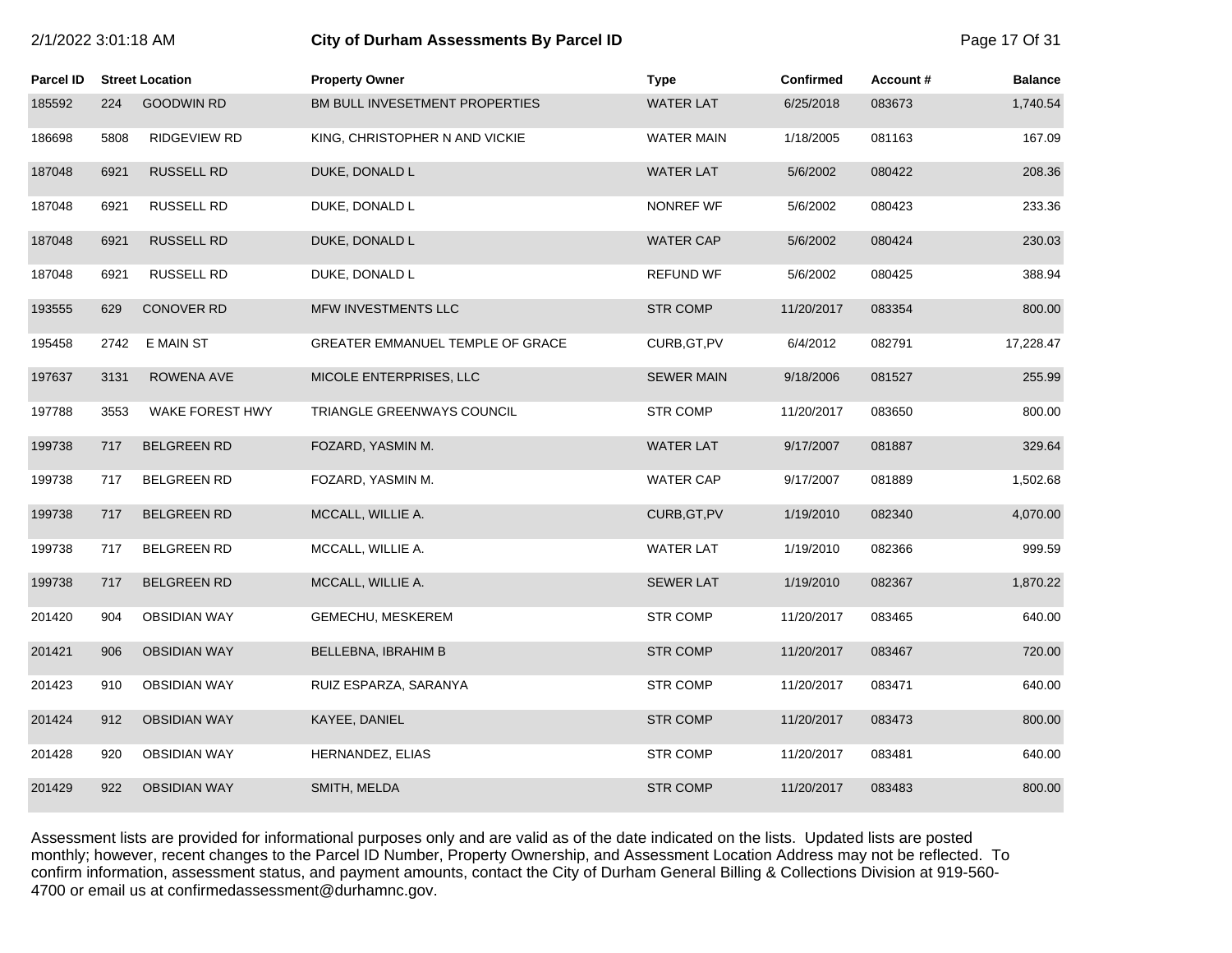| 2/1/2022 3:01:18 AM |      |                        | <b>City of Durham Assessments By Parcel ID</b> |  |                 |                  |          | Page 18 Of 31  |
|---------------------|------|------------------------|------------------------------------------------|--|-----------------|------------------|----------|----------------|
| <b>Parcel ID</b>    |      | <b>Street Location</b> | <b>Property Owner</b>                          |  | <b>Type</b>     | <b>Confirmed</b> | Account# | <b>Balance</b> |
| 201430              | 924  | <b>OBSIDIAN WAY</b>    | CALDWELL, TERA                                 |  | <b>STR COMP</b> | 11/20/2017       | 083485   | 640.00         |
| 201432              | 926  | <b>OBSIDIAN WAY</b>    | <b>STONEHILL ESTATES</b>                       |  | <b>STR COMP</b> | 11/20/2017       | 083487   | 480.00         |
| 201433              | 925  | <b>OBSIDIAN WAY</b>    | AMH NC PROPERTIES LP                           |  | <b>STR COMP</b> | 11/20/2017       | 083486   | 640.00         |
| 201434              | 923  | <b>OBSIDIAN WAY</b>    | ROBERTSON, ELIJAH                              |  | <b>STR COMP</b> | 11/20/2017       | 083484   | 800.00         |
| 201435              | 921  | <b>OBSIDIAN WAY</b>    | KITHCART, JAMES W                              |  | <b>STR COMP</b> | 11/20/2017       | 083482   | 640.00         |
| 201436              | 919  | <b>OBSIDIAN WAY</b>    | OPPY, TURNER B                                 |  | <b>STR COMP</b> | 11/20/2017       | 083480   | 640.00         |
| 201437              | 917  | <b>OBSIDIAN WAY</b>    | DAVIS, NATASHA                                 |  | <b>STR COMP</b> | 11/20/2017       | 083478   | 640.00         |
| 201438              | 915  | <b>OBSIDIAN WAY</b>    | GRAY, GLENDA                                   |  | <b>STR COMP</b> | 11/20/2017       | 083476   | 800.00         |
| 201439              | 913  | <b>OBSIDIAN WAY</b>    | ROUNTREE, CHENITA                              |  | <b>STR COMP</b> | 11/20/2017       | 083474   | 640.00         |
| 201441              | 909  | <b>OBSIDIAN WAY</b>    | CAIN, REGINA                                   |  | <b>STR COMP</b> | 11/20/2017       | 083470   | 800.00         |
| 201443              | 905  | OBSIDIAN WAY           | DAVIES, JIMMY J                                |  | <b>STR COMP</b> | 11/20/2017       | 083466   | 800.00         |
| 201444              | 903  | <b>OBSIDIAN WAY</b>    | MARTIN, LOLA                                   |  | <b>STR COMP</b> | 11/20/2017       | 083464   | 720.00         |
| 201445              | 812  | <b>OBSIDIAN WAY</b>    | STONEHILL ESTATES                              |  | <b>STR COMP</b> | 11/20/2017       | 083463   | 320.00         |
| 201447              | 3606 | <b>TURQUOISE DR</b>    | <b>KEYS, SHIRLEY</b>                           |  | <b>STR COMP</b> | 11/20/2017       | 083492   | 640.00         |
| 201449              | 3614 | TURQUOISE DR           | <b>HAMLIN, MONICA B</b>                        |  | <b>STR COMP</b> | 11/20/2017       | 083498   | 800.00         |
| 201450              | 3616 | <b>TURQUOISE DR</b>    | FULLER, DELORIES                               |  | <b>STR COMP</b> | 11/20/2017       | 083500   | 720.00         |
| 201452              | 3615 | <b>TURQUOISE DR</b>    | CRENDAL, KERRENDA                              |  | <b>STR COMP</b> | 11/20/2017       | 083499   | 640.00         |
| 201455              | 3609 | <b>TURQUOISE DR</b>    | HILL, MINE N                                   |  | <b>STR COMP</b> | 11/20/2017       | 083494   | 640.00         |
| 201456              | 3607 | <b>TURQUOISE DR</b>    | FLETCHER, CHARLES H                            |  | <b>STR COMP</b> | 11/20/2017       | 083493   | 800.00         |
| 201457              | 3605 | <b>TURQUOISE DR</b>    | ABDULLAH, ADID F                               |  | <b>STR COMP</b> | 11/20/2017       | 083491   | 680.00         |
| 201458              | 3601 | <b>TURQUOISE DR</b>    | POOLE, JOANNE                                  |  | <b>STR COMP</b> | 11/20/2017       | 083488   | 640.00         |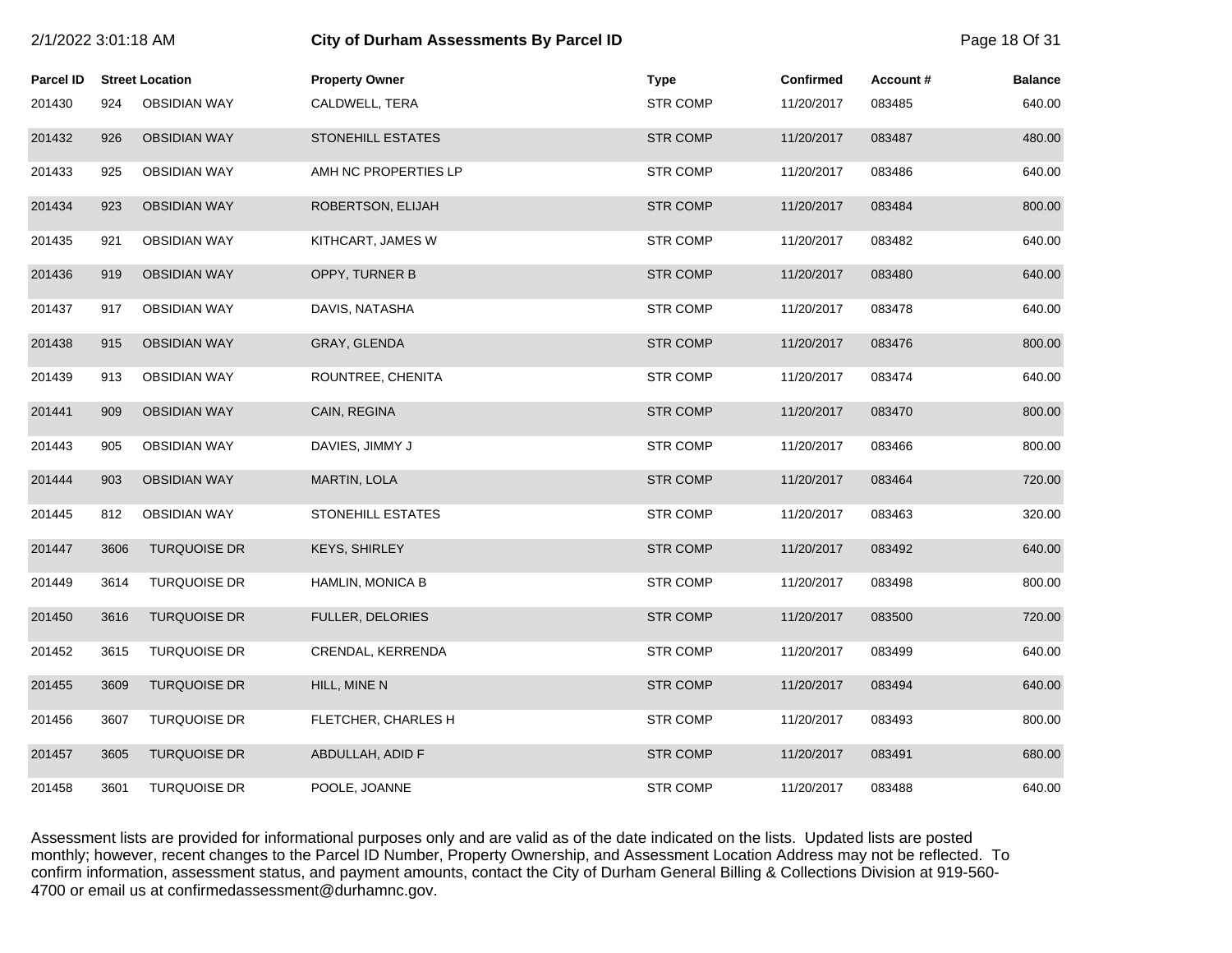## 2/1/2022 3:01:18 AM **City of Durham Assessments By Parcel ID** Page 19 Of 31

| Parcel ID |      | <b>Street Location</b> | <b>Property Owner</b>  | <b>Type</b>     | <b>Confirmed</b> | Account# | <b>Balance</b> |
|-----------|------|------------------------|------------------------|-----------------|------------------|----------|----------------|
| 201459    | 3603 | <b>TURQUOISE DR</b>    | STONEHILL ESTATES      | <b>STR COMP</b> | 11/20/2017       | 083490   | 480.00         |
| 201461    | 3702 | <b>TURQUOISE DR</b>    | PERRUSQUIA, JERRY      | <b>STR COMP</b> | 11/20/2017       | 083506   | 800.00         |
| 201462    | 3704 | <b>TURQUOISE DR</b>    | JOHNSON, MICHAEL       | <b>STR COMP</b> | 11/20/2017       | 083508   | 640.00         |
| 201465    | 3709 | <b>TURQUOISE DR</b>    | AMH NC PROPERTIES LP   | <b>STR COMP</b> | 11/20/2017       | 083513   | 640.00         |
| 201467    | 3705 | <b>TURQUOISE DR</b>    | JEFFERSON, NORMA J     | <b>STR COMP</b> | 11/20/2017       | 083509   | 640.00         |
| 201468    | 3703 | <b>TURQUOISE DR</b>    | LEMAY MOSES JR TRUSTEE | <b>STR COMP</b> | 11/20/2017       | 083507   | 640.00         |
| 201469    | 3701 | <b>TURQUOISE DR</b>    | WAGNER, SABRINA        | <b>STR COMP</b> | 11/20/2017       | 083505   | 560.00         |
| 201471    | 3621 | <b>TURQUOISE DR</b>    | STONEHILL ESTATES      | <b>STR COMP</b> | 11/20/2017       | 083504   | 480.00         |
| 201638    | 805  | <b>QUARTZ DR</b>       | STONEHILL ESTATES      | <b>STR COMP</b> | 11/20/2017       | 083514   | 480.00         |
| 201805    | 508  | <b>HILLVIEW DR</b>     | MARSHALL, SEAN         | <b>STR COMP</b> | 11/20/2017       | 083289   | 800.00         |
| 201806    | 509  | <b>HILLVIEW DR</b>     | ARMSTON, RODNEY        | <b>STR COMP</b> | 11/20/2017       | 083290   | 800.00         |
| 202418    | 741  | <b>OBSIDIAN WAY</b>    | SHILL, CHRISTOPHER     | <b>STR COMP</b> | 11/20/2017       | 083554   | 640.00         |
| 202419    | 739  | <b>OBSIDIAN WAY</b>    | HALL, TIM              | <b>STR COMP</b> | 11/20/2017       | 083552   | 800.00         |
| 202420    | 737  | <b>OBSIDIAN WAY</b>    | CHERRY, STEPHANIE A    | <b>STR COMP</b> | 11/20/2017       | 083550   | 640.00         |
| 202421    | 735  | <b>OBSIDIAN WAY</b>    | GOLDER, GENEVA         | <b>STR COMP</b> | 11/20/2017       | 083548   | 560.00         |
| 202422    | 733  | <b>OBSIDIAN WAY</b>    | ALI, MUHAMMAD          | <b>STR COMP</b> | 11/20/2017       | 083546   | 720.00         |
| 202424    | 729  | <b>OBSIDIAN WAY</b>    | CONYERS, ROSEMOND      | <b>STR COMP</b> | 11/20/2017       | 083542   | 560.00         |
| 202425    | 727  | <b>OBSIDIAN WAY</b>    | WATKINS, ANTHONY       | <b>STR COMP</b> | 11/20/2017       | 083540   | 200.00         |
| 202426    | 725  | <b>OBSIDIAN WAY</b>    | EASON, ETHEL N         | <b>STR COMP</b> | 11/20/2017       | 083538   | 800.00         |
| 202427    | 723  | <b>OBSIDIAN WAY</b>    | KAPRAL, GARY J         | <b>STR COMP</b> | 11/20/2017       | 083536   | 560.00         |
| 202428    | 721  | <b>OBSIDIAN WAY</b>    | BRADY, MARILYN         | <b>STR COMP</b> | 11/20/2017       | 083534   | 640.00         |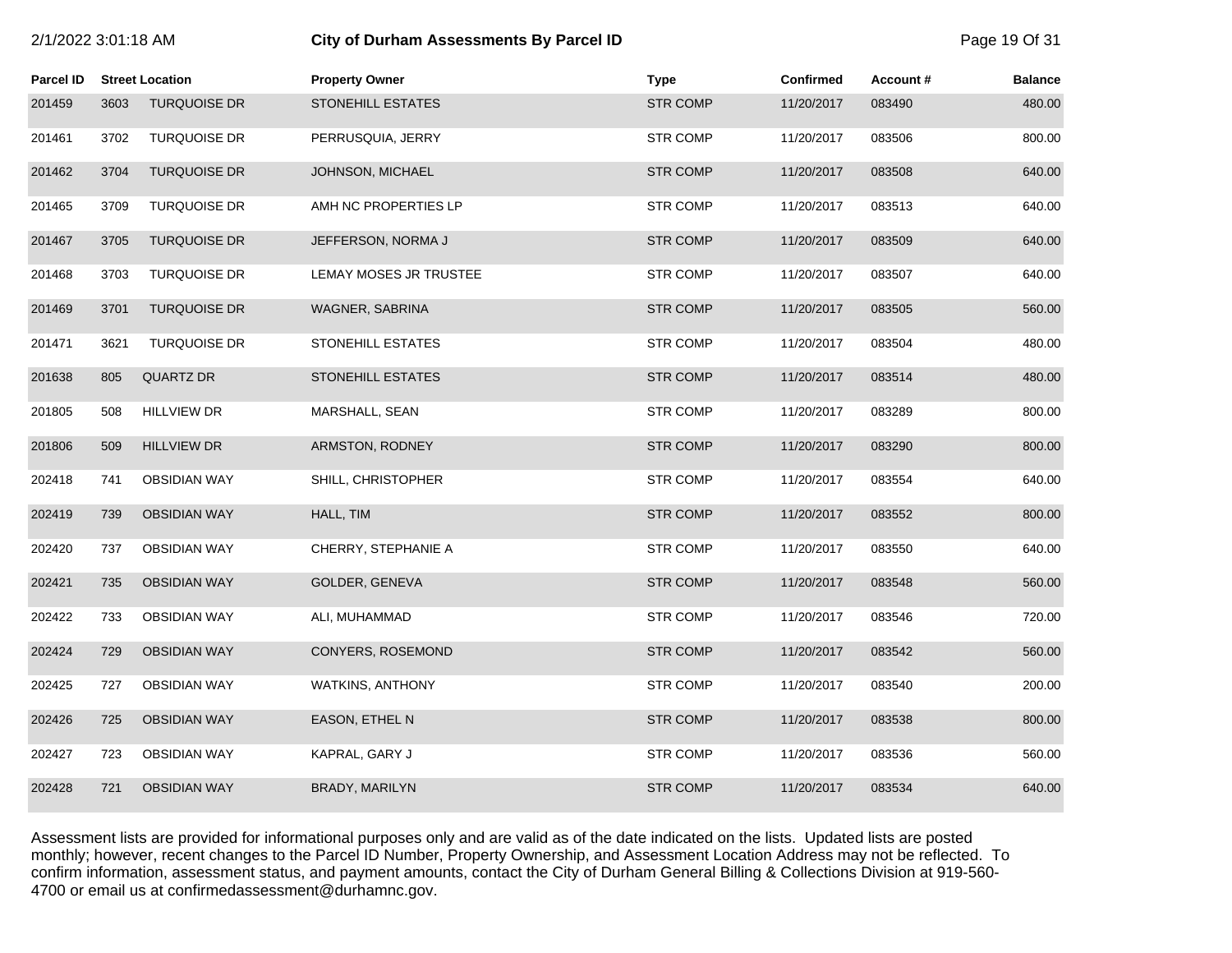| 2/1/2022 3:01:18 AM |                |                        |                          | <b>City of Durham Assessments By Parcel ID</b> |                  |          |                |  |
|---------------------|----------------|------------------------|--------------------------|------------------------------------------------|------------------|----------|----------------|--|
| <b>Parcel ID</b>    |                | <b>Street Location</b> | <b>Property Owner</b>    | <b>Type</b>                                    | <b>Confirmed</b> | Account# | <b>Balance</b> |  |
| 202429              | 719            | <b>OBSIDIAN WAY</b>    | AFIFI, OSAMA             | <b>STR COMP</b>                                | 11/20/2017       | 083532   | 640.00         |  |
| 202430              | 718            | <b>OBSIDIAN WAY</b>    | BUCCAFUFCO, ADAM N       | <b>STR COMP</b>                                | 11/20/2017       | 083531   | 640.00         |  |
| 202431              | 720            | <b>OBSIDIAN WAY</b>    | JONES, DANA              | <b>STR COMP</b>                                | 11/20/2017       | 083533   | 800.00         |  |
| 202432              | 722            | <b>OBSIDIAN WAY</b>    | RUSS, ROSA L             | <b>STR COMP</b>                                | 11/20/2017       | 083535   | 640.00         |  |
| 202435              | 728            | OBSIDIAN WAY           | CLICK, MONICA            | <b>STR COMP</b>                                | 11/20/2017       | 083541   | 800.00         |  |
| 202437              | 732            | <b>OBSIDIAN WAY</b>    | HILL, TAMARA             | <b>STR COMP</b>                                | 11/20/2017       | 083545   | 720.00         |  |
| 202438              | 734            | <b>OBSIDIAN WAY</b>    | BHARGAVA, DEEPIKA        | <b>STR COMP</b>                                | 11/20/2017       | 083547   | 720.00         |  |
| 202439              | 736            | <b>OBSIDIAN WAY</b>    | ESPINOZA, JOEL           | <b>STR COMP</b>                                | 11/20/2017       | 083549   | 720.00         |  |
| 202441              | 740            | <b>OBSIDIAN WAY</b>    | APONTE, STACY V          | <b>STR COMP</b>                                | 11/20/2017       | 083553   | 300.00         |  |
| 202442              | 743            | <b>OBSIDIAN WAY</b>    | <b>STONEHILL ESTATES</b> | <b>STR COMP</b>                                | 11/20/2017       | 083555   | 480.00         |  |
| 202445              | 715            | OBSIDIAN WAY           | ABDELATIF, MOHAMAD       | <b>STR COMP</b>                                | 11/20/2017       | 083528   | 640.00         |  |
| 202448              | 707            | <b>OBSIDIAN WAY</b>    | SIMPSON MCKOY, KIMBERLY  | <b>STR COMP</b>                                | 11/20/2017       | 083521   | 800.00         |  |
| 202449              | 705            | <b>OBSIDIAN WAY</b>    | HARRIS, FELICIA          | <b>STR COMP</b>                                | 11/20/2017       | 083519   | 640.00         |  |
| 202451              | $\overline{4}$ | <b>OLIVENE DR</b>      | DOLES, ROBIN             | <b>STR COMP</b>                                | 11/20/2017       | 083558   | 640.00         |  |
| 202452              | 6              | OLIVENE DR             | BAKER, ERIC M            | <b>STR COMP</b>                                | 11/20/2017       | 083560   | 640.00         |  |
| 202453              | $\mathbf{1}$   | OLIVENE DR             | BERRYMAN, TANNEIKA       | <b>STR COMP</b>                                | 11/20/2017       | 083556   | 640.00         |  |
| 202454              | 606            | <b>OBSIDIAN WAY</b>    | MOORE, GWENDOLYN         | <b>STR COMP</b>                                | 11/20/2017       | 083515   | 720.00         |  |
| 202455              | 702            | <b>OBSIDIAN WAY</b>    | ABRAM, WALTER            | <b>STR COMP</b>                                | 11/20/2017       | 083517   | 640.00         |  |
| 202457              | 706            | <b>OBSIDIAN WAY</b>    | RUDE, NATALYA A          | <b>STR COMP</b>                                | 11/20/2017       | 083520   | 640.00         |  |
| 202458              | 708            | <b>OBSIDIAN WAY</b>    | PERRY, CHAD              | <b>STR COMP</b>                                | 11/20/2017       | 083522   | 480.00         |  |
| 202460              | 712            | <b>OBSIDIAN WAY</b>    | <b>BELL, JAMISE</b>      | <b>STR COMP</b>                                | 11/20/2017       | 083526   | 560.00         |  |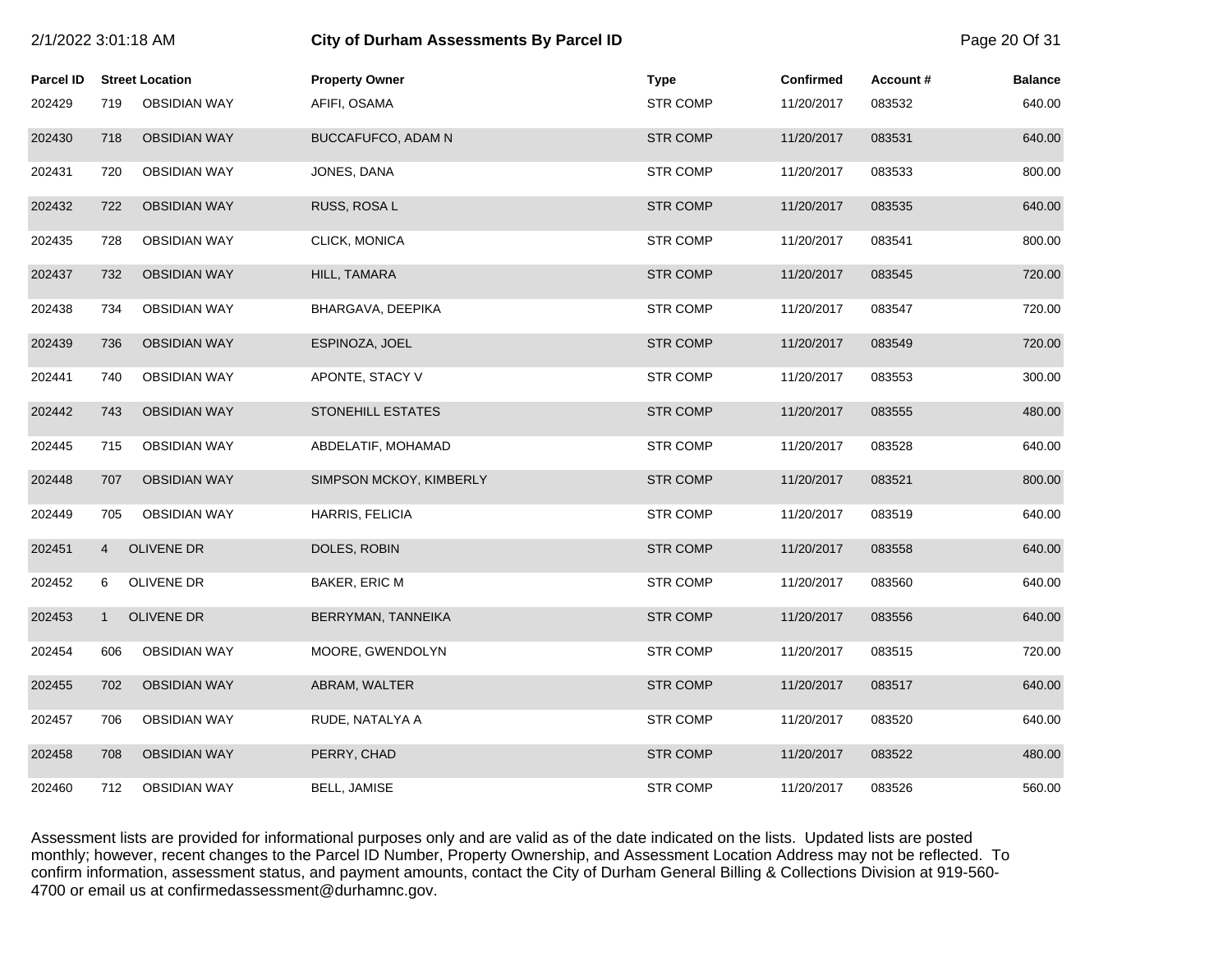|                  | 2/1/2022 3:01:18 AM          | City of Durham Assessments By Parcel ID |                   |                  |          | Page 21 Of 31  |
|------------------|------------------------------|-----------------------------------------|-------------------|------------------|----------|----------------|
| <b>Parcel ID</b> | <b>Street Location</b>       | <b>Property Owner</b>                   | <b>Type</b>       | <b>Confirmed</b> | Account# | <b>Balance</b> |
| 202461           | <b>OBSIDIAN WAY</b><br>714   | IH3 PROPERTY NORTH CAROLINA, LP         | <b>STR COMP</b>   | 11/20/2017       | 083527   | 640.00         |
| 202463           | 608<br><b>OBSIDIAN WAY</b>   | STONEHILL ESTATES                       | <b>STR COMP</b>   | 11/20/2017       | 083516   | 480.00         |
| 202464           | OLIVENE DR<br>8              | PRISCO, MARIA                           | <b>STR COMP</b>   | 11/20/2017       | 083562   | 640.00         |
| 202465           | OLIVENE DR<br>10             | WILLIAMS, JEROME                        | <b>STR COMP</b>   | 11/20/2017       | 083564   | 640.00         |
| 202469           | OLIVENE DR<br>19             | BOURNE, NZINGA                          | <b>STR COMP</b>   | 11/20/2017       | 083570   | 720.00         |
| 202470           | OLIVENE DR<br>17             | MARTINEZ, JOSE M                        | <b>STR COMP</b>   | 11/20/2017       | 083569   | 640.00         |
| 202471           | OLIVENE DR<br>15             | ORTIZ MURCIA, LUIS A                    | <b>STR COMP</b>   | 11/20/2017       | 083568   | 640.00         |
| 202473           | OLIVENE DR<br>11             | <b>BOBBITT, MICHAEL J</b>               | <b>STR COMP</b>   | 11/20/2017       | 083565   | 800.00         |
| 202474           | OLIVENE DR<br>9              | JOHNSON, RICHARD                        | <b>STR COMP</b>   | 11/20/2017       | 083563   | 720.00         |
| 202475           | OLIVENE DR<br>$\overline{7}$ | JACKSON, JANELLE                        | <b>STR COMP</b>   | 11/20/2017       | 083561   | 800.00         |
| 202477           | <b>OLIVENE DR</b><br>3       | MCMILLIAN, MYISHANKA                    | <b>STR COMP</b>   | 11/20/2017       | 083557   | 800.00         |
| 202606           | ROWENA AVE<br>3211           | MOORE, MILTON                           | <b>SEWER MAIN</b> | 9/18/2006        | 081518   | 1,984.20       |
| 202610           | 3201<br>ROWENA AVE           | MOORE, MILTON                           | <b>SEWER MAIN</b> | 9/18/2006        | 081523   | 255.99         |
| 204141           | 506<br><b>HILLVIEW DR</b>    | WARE, DERRICK E                         | <b>STR COMP</b>   | 11/20/2017       | 083287   | 640.00         |
| 204142           | 504<br><b>HILLVIEW DR</b>    | SMITH, CHRISTINE                        | <b>STR COMP</b>   | 11/20/2017       | 083286   | 640.00         |
| 204144           | <b>HILLVIEW DR</b><br>416    | <b>BAKHSHI, RANBIR</b>                  | STR COMP          | 11/20/2017       | 083284   | 640.00         |
| 204145           | 414<br><b>HILLVIEW DR</b>    | UYAMA, MARGARET                         | <b>STR COMP</b>   | 11/20/2017       | 083283   | 640.00         |
| 204147           | SPICEWOOD CT<br>$\mathbf{1}$ | BURNETT, MARLENE                        | STR COMP          | 11/20/2017       | 083291   | 640.00         |
| 204149           | SPICEWOOD CT<br>5            | <b>GRENIER, ANITA M</b>                 | <b>STR COMP</b>   | 11/20/2017       | 083295   | 640.00         |
| 204150           | SPICEWOOD CT<br>7            | HARMSEN, KATIE                          | <b>STR COMP</b>   | 11/20/2017       | 083297   | 720.00         |
| 204151           | SPICEWOOD CT<br>6            | <b>IVEY, LAKEISHA</b>                   | <b>STR COMP</b>   | 11/20/2017       | 083296   | 640.00         |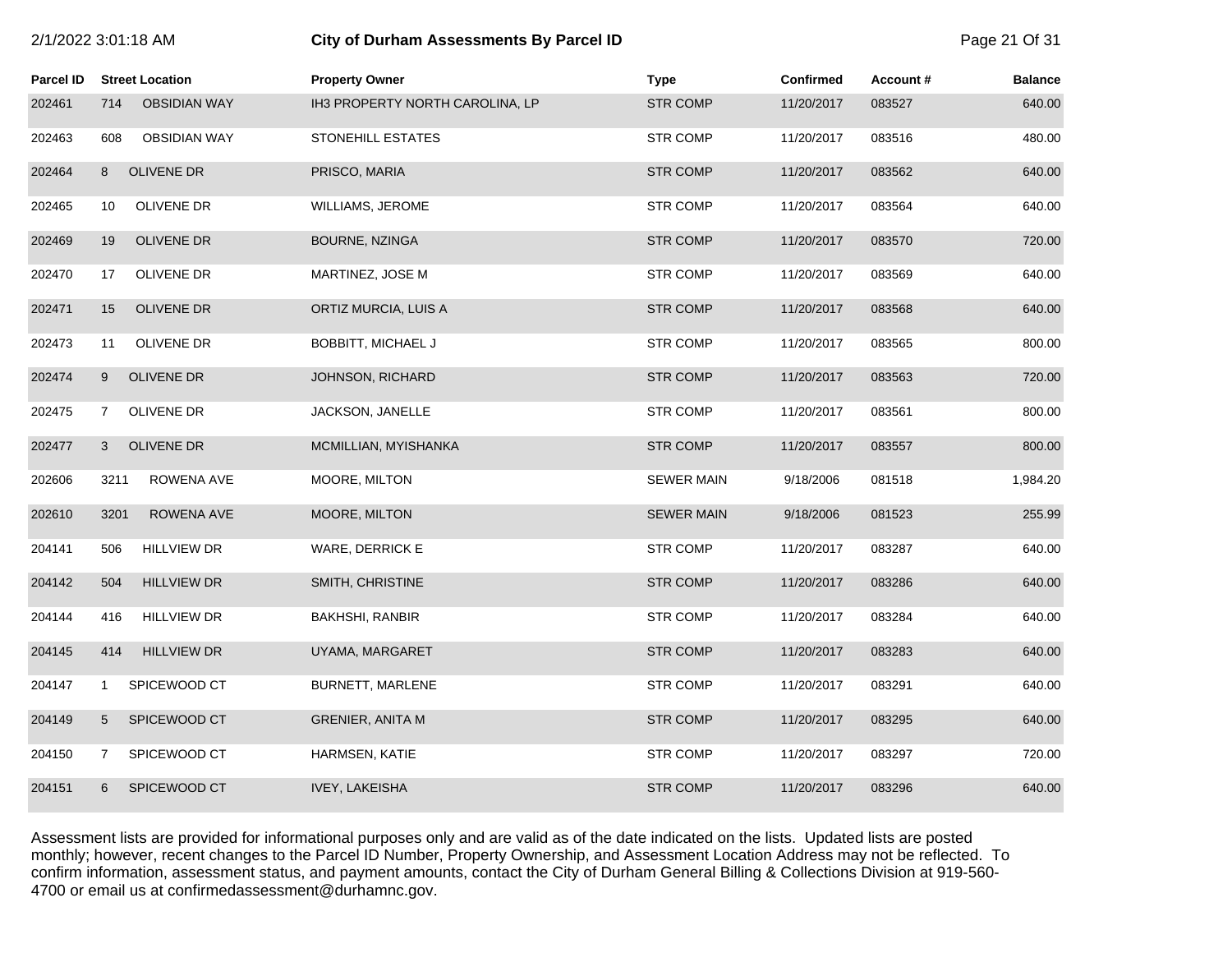| 2/1/2022 3:01:18 AM |     |                        | City of Durham Assessments By Parcel ID | Page 22 Of 31   |            |          |                |
|---------------------|-----|------------------------|-----------------------------------------|-----------------|------------|----------|----------------|
| <b>Parcel ID</b>    |     | <b>Street Location</b> | <b>Property Owner</b>                   | <b>Type</b>     | Confirmed  | Account# | <b>Balance</b> |
| 204155              | 318 | <b>HILLVIEW DR</b>     | WEATHERBURNE, ELIZABETH B               | <b>STR COMP</b> | 11/20/2017 | 083277   | 800.00         |
| 204158              | 312 | <b>HILLVIEW DR</b>     | JONES, ANTHONY                          | <b>STR COMP</b> | 11/20/2017 | 083271   | 800.00         |
| 204160              | 308 | <b>HILLVIEW DR</b>     | <b>GOBRECHT, JARED B</b>                | <b>STR COMP</b> | 11/20/2017 | 083267   | 640.00         |
| 204161              | 307 | <b>HILLVIEW DR</b>     | MIAL, TERRI A                           | <b>STR COMP</b> | 11/20/2017 | 083266   | 640.00         |
| 204162              | 309 | <b>HILLVIEW DR</b>     | TOOMER, TYRONE                          | <b>STR COMP</b> | 11/20/2017 | 083268   | 720.00         |
| 204163              | 311 | <b>HILLVIEW DR</b>     | STYNES, BRIAN                           | <b>STR COMP</b> | 11/20/2017 | 083270   | 640.00         |
| 204164              | 313 | <b>HILLVIEW DR</b>     | BAY, BESSIE M                           | <b>STR COMP</b> | 11/20/2017 | 083272   | 720.00         |
| 204165              | 315 | <b>HILLVIEW DR</b>     | THOMAS, ANTONETTE L                     | <b>STR COMP</b> | 11/20/2017 | 083274   | 60.00          |
| 204166              | 317 | <b>HILLVIEW DR</b>     | MANGUM, PATRICIA                        | <b>STR COMP</b> | 11/20/2017 | 083276   | 640.00         |
| 204167              | 319 | <b>HILLVIEW DR</b>     | ELLISON, ALICIA                         | <b>STR COMP</b> | 11/20/2017 | 083278   | 640.00         |
| 204168              | 602 | <b>WEATHERVANE DR</b>  | TAYLOR, DIANE                           | <b>STR COMP</b> | 11/20/2017 | 083298   | 720.00         |
| 204169              | 604 | <b>WEATHERVANE DR</b>  | DUNN, MILES                             | <b>STR COMP</b> | 11/20/2017 | 083299   | 480.00         |
| 204171              | 410 | <b>HILLVIEW DR</b>     | TRIANGLE GREENWAYS COUNCIL              | <b>STR COMP</b> | 11/20/2017 | 083281   | 800.00         |
| 204173              | 304 | <b>HILLVIEW DR</b>     | HUANG, HANS                             | <b>STR COMP</b> | 11/20/2017 | 083263   | 640.00         |
| 204174              | 302 | <b>HILLVIEW DR</b>     | PRUETT, BENJAMIN                        | <b>STR COMP</b> | 11/20/2017 | 083262   | 640.00         |
| 204175              | 226 | <b>HILLVIEW DR</b>     | STEVENS, CALISTA                        | <b>STR COMP</b> | 11/20/2017 | 083260   | 640.00         |
| 204176              | 224 | <b>HILLVIEW DR</b>     | LUCAS, BARBARA                          | <b>STR COMP</b> | 11/20/2017 | 083259   | 480.00         |
| 204177              | 222 | <b>HILLVIEW DR</b>     | ORGLAN, PERRY                           | <b>STR COMP</b> | 11/20/2017 | 083258   | 640.00         |
| 204179              | 218 | <b>HILLVIEW DR</b>     | HOLLCRAFT, WILLIAM                      | <b>STR COMP</b> | 11/20/2017 | 083254   | 640.00         |
| 204181              | 214 | <b>HILLVIEW DR</b>     | TON, TRAN                               | <b>STR COMP</b> | 11/20/2017 | 083250   | 640.00         |
| 204182              | 212 | <b>HILLVIEW DR</b>     | KULIS, CHRISTOPHER                      | <b>STR COMP</b> | 11/20/2017 | 083248   | 640.00         |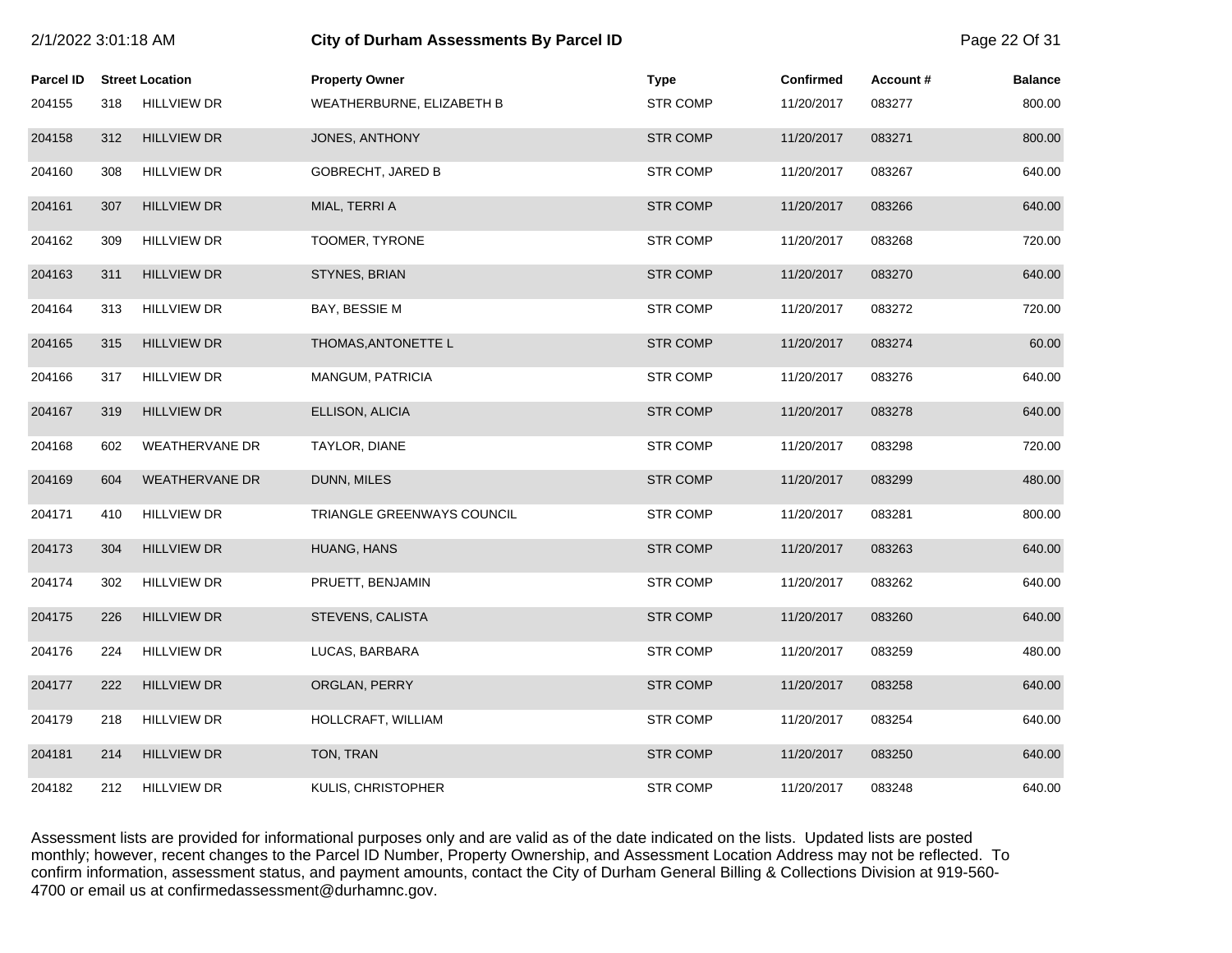|  | 2/1/2022 3:01:18 AM |
|--|---------------------|
|--|---------------------|

# 2/1/2022 3:01:18 AM **City of Durham Assessments By Parcel ID** Page 23 Of 31

| <b>Parcel ID</b> |                | <b>Street Location</b> | <b>Property Owner</b>           | <b>Type</b>     | <b>Confirmed</b> | Account# | <b>Balance</b> |
|------------------|----------------|------------------------|---------------------------------|-----------------|------------------|----------|----------------|
| 204183           | 210            | <b>HILLVIEW DR</b>     | CAMPBELL, JUNIUS C              | <b>STR COMP</b> | 11/20/2017       | 083246   | 720.00         |
| 204184           | 208            | <b>HILLVIEW DR</b>     | MUMAWEL, SHEWAKENA              | <b>STR COMP</b> | 11/20/2017       | 083244   | 800.00         |
| 204185           | 206            | <b>HILLVIEW DR</b>     | <b>SHORT, MAUREEN</b>           | <b>STR COMP</b> | 11/20/2017       | 083242   | 720.00         |
| 204187           | 202            | <b>HILLVIEW DR</b>     | SINGLETON, GEORGE               | <b>STR COMP</b> | 11/20/2017       | 083239   | 720.00         |
| 204188           | 205            | <b>HILLVIEW DR</b>     | IH3 PROPERTY NORTH CAROLINA, LP | <b>STR COMP</b> | 11/20/2017       | 083241   | 640.00         |
| 204189           | 207            | <b>HILLVIEW DR</b>     | JOSEPH, CRYSTAL                 | <b>STR COMP</b> | 11/20/2017       | 083243   | 640.00         |
| 204192           | 213            | <b>HILLVIEW DR</b>     | GREENLEE, WILLIAM               | <b>STR COMP</b> | 11/20/2017       | 083249   | 640.00         |
| 204193           | 215            | <b>HILLVIEW DR</b>     | WOODWARD, JAMIE L               | <b>STR COMP</b> | 11/20/2017       | 083251   | 640.00         |
| 204195           | 221            | <b>HILLVIEW DR</b>     | KERKAU, MICHAEL J               | <b>STR COMP</b> | 11/20/2017       | 083257   | 800.00         |
| 204197           | 603            | <b>CONOVER RD</b>      | LI, SIGUI                       | <b>STR COMP</b> | 11/20/2017       | 083332   | 800.00         |
| 204198           | 301            | <b>HILLVIEW DR</b>     | REID, JAMES A                   | <b>STR COMP</b> | 11/20/2017       | 083261   | 640.00         |
| 204199           | 305            | <b>HILLVIEW DR</b>     | NZUYEN, MIEN                    | <b>STR COMP</b> | 11/20/2017       | 083264   | 640.00         |
| 204202           | $\mathbf{1}$   | <b>RED SAGE CT</b>     | LAMBERT, MATTHEW                | <b>STR COMP</b> | 11/20/2017       | 083319   | 800.00         |
| 204204           | 5              | RED SAGE CT            | SELLS, DALE L                   | <b>STR COMP</b> | 11/20/2017       | 083323   | 640.00         |
| 204207           | 11             | <b>RED SAGE CT</b>     | RATHJEN, CHRIS                  | <b>STR COMP</b> | 11/20/2017       | 083329   | 800.00         |
| 204209           | 10             | RED SAGE CT            | FERGUSON, DANIEL                | <b>STR COMP</b> | 11/20/2017       | 083328   | 720.00         |
| 204212           | $\overline{4}$ | <b>RED SAGE CT</b>     | CABRERA, TONYA                  | <b>STR COMP</b> | 11/20/2017       | 083322   | 720.00         |
| 204213           | 2              | RED SAGE CT            | WHITTEN, WANDA                  | <b>STR COMP</b> | 11/20/2017       | 083320   | 640.00         |
| 204214           | 707            | <b>WEATHERVANE DR</b>  | ROSARIO, RACHELLE               | <b>STR COMP</b> | 11/20/2017       | 083306   | 640.00         |
| 204215           | 709            | WEATHERVANE DR         | GALLOP, ANTHONY Q               | <b>STR COMP</b> | 11/20/2017       | 083308   | 640.00         |
| 204216           | 711            | <b>WEATHERVANE DR</b>  | LOWE, BARBARA                   | <b>STR COMP</b> | 11/20/2017       | 083310   | 640.00         |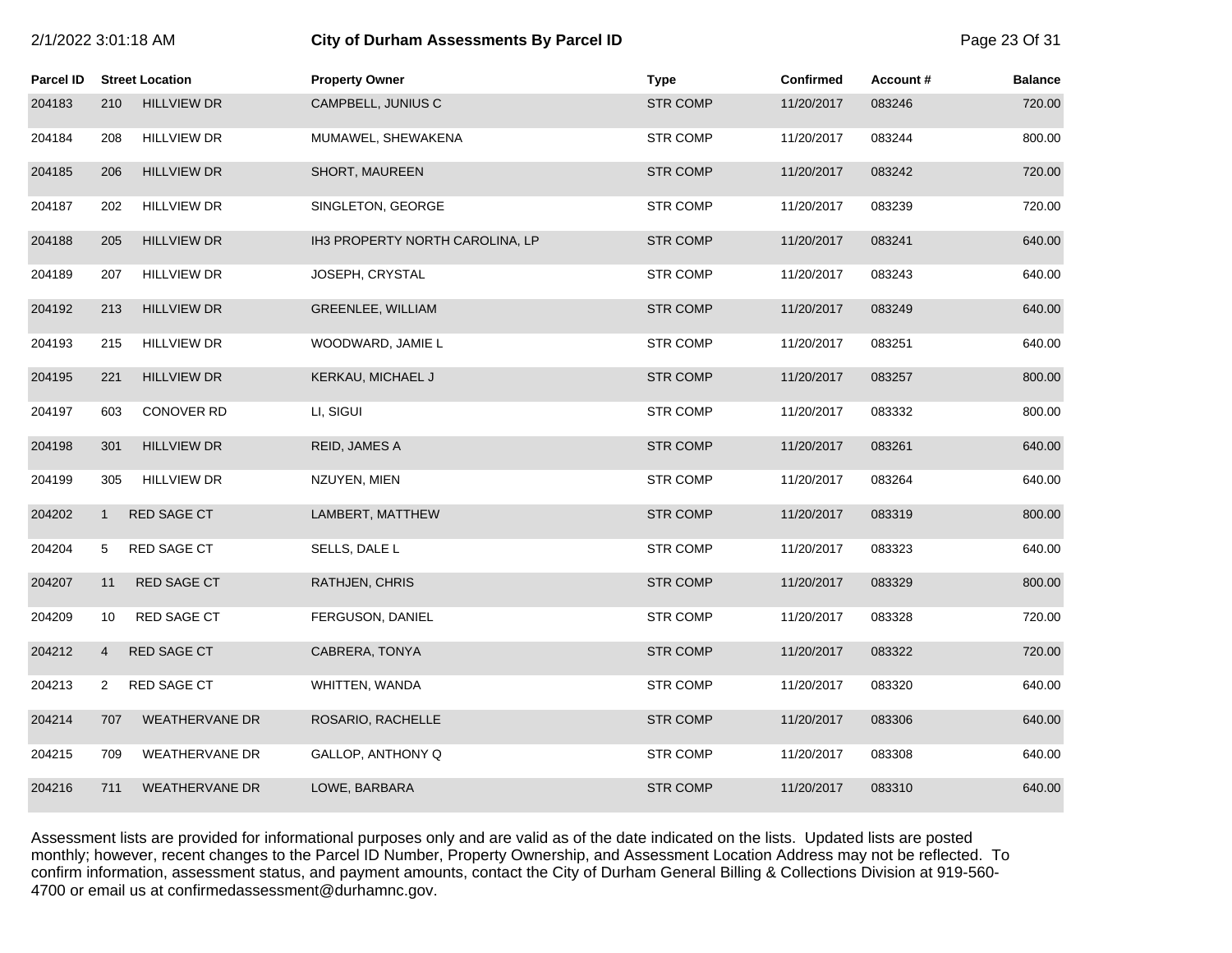| 2/1/2022 3:01:18 AM |     |                        | <b>City of Durham Assessments By Parcel ID</b> |                 |                  |          | Page 24 Of 31  |
|---------------------|-----|------------------------|------------------------------------------------|-----------------|------------------|----------|----------------|
| <b>Parcel ID</b>    |     | <b>Street Location</b> | <b>Property Owner</b>                          | <b>Type</b>     | <b>Confirmed</b> | Account# | <b>Balance</b> |
| 204217              | 715 | <b>WEATHERVANE DR</b>  | PATTON, CORETTA D                              | <b>STR COMP</b> | 11/20/2017       | 083313   | 80.00          |
| 204219              | 102 | RONDELAY DR            | DICKSON, HAMILTON D                            | <b>STR COMP</b> | 11/20/2017       | 083372   | 720.00         |
| 204222              | 105 | RONDELAY DR            | PELAEZ, SLAVIO J                               | <b>STR COMP</b> | 11/20/2017       | 083374   | 640.00         |
| 204223              | 107 | RONDELAY DR            | MARROW, BETHORA                                | <b>STR COMP</b> | 11/20/2017       | 083375   | 720.00         |
| 204225              | 201 | RONDELAY DR            | HALL, NATASHA                                  | <b>STR COMP</b> | 11/20/2017       | 083377   | 720.00         |
| 204226              | 720 | <b>WEATHERVANE DR</b>  | COLELLA, STEVEN                                | <b>STR COMP</b> | 11/20/2017       | 083317   | 640.00         |
| 204227              | 718 | <b>WEATHERVANE DR</b>  | THACKER, MATTHEW                               | <b>STR COMP</b> | 11/20/2017       | 083315   | 500.00         |
| 204228              | 716 | <b>WEATHERVANE DR</b>  | THOMAS, ETIENNE M                              | <b>STR COMP</b> | 11/20/2017       | 083314   | 720.00         |
| 204230              | 712 | <b>WEATHERVANE DR</b>  | KIRKLAND, BETTY                                | <b>STR COMP</b> | 11/20/2017       | 083311   | 720.00         |
| 204232              | 706 | <b>WEATHERVANE DR</b>  | NOBLE, SARAH J                                 | <b>STR COMP</b> | 11/20/2017       | 083305   | 800.00         |
| 204233              | 704 | <b>WEATHERVANE DR</b>  | GONZALEZ, JORGE                                | <b>STR COMP</b> | 11/20/2017       | 083304   | 300.00         |
| 204234              | 702 | <b>WEATHERVANE DR</b>  | HO, CHRISTOPHER                                | <b>STR COMP</b> | 11/20/2017       | 083303   | 560.00         |
| 204236              | 608 | <b>WEATHERVANE DR</b>  | WISE, ROBERT                                   | <b>STR COMP</b> | 11/20/2017       | 083301   | 640.00         |
| 204237              | 606 | <b>WEATHERVANE DR</b>  | <b>TORAIN, CANDICE</b>                         | <b>STR COMP</b> | 11/20/2017       | 083300   | 800.00         |
| 204238              | 708 | <b>WEATHERVANE DR</b>  | TRIANGLE GREENWAYS COUNCIL                     | <b>STR COMP</b> | 11/20/2017       | 083307   | 800.00         |
| 204239              | 605 | CONOVER RD             | NEAL, STEPHEN W                                | <b>STR COMP</b> | 11/20/2017       | 083333   | 640.00         |
| 204240              | 607 | <b>CONOVER RD</b>      | O'BRIAN LEWIS, PATRICK                         | <b>STR COMP</b> | 11/20/2017       | 083335   | 800.00         |
| 204241              | 609 | <b>CONOVER RD</b>      | <b>WALDER, TARA</b>                            | <b>STR COMP</b> | 11/20/2017       | 083337   | 720.00         |
| 204243              | 613 | CONOVER RD             | RUFFIN, DEITRA                                 | <b>STR COMP</b> | 11/20/2017       | 083341   | 720.00         |
| 204244              | 615 | <b>CONOVER RD</b>      | HALABI REVOCABLE TRUST                         | <b>STR COMP</b> | 11/20/2017       | 083343   | 640.00         |
| 204245              | 616 | <b>CONOVER RD</b>      | WORTHY, EVELYN M                               | <b>STR COMP</b> | 11/20/2017       | 083344   | 720.00         |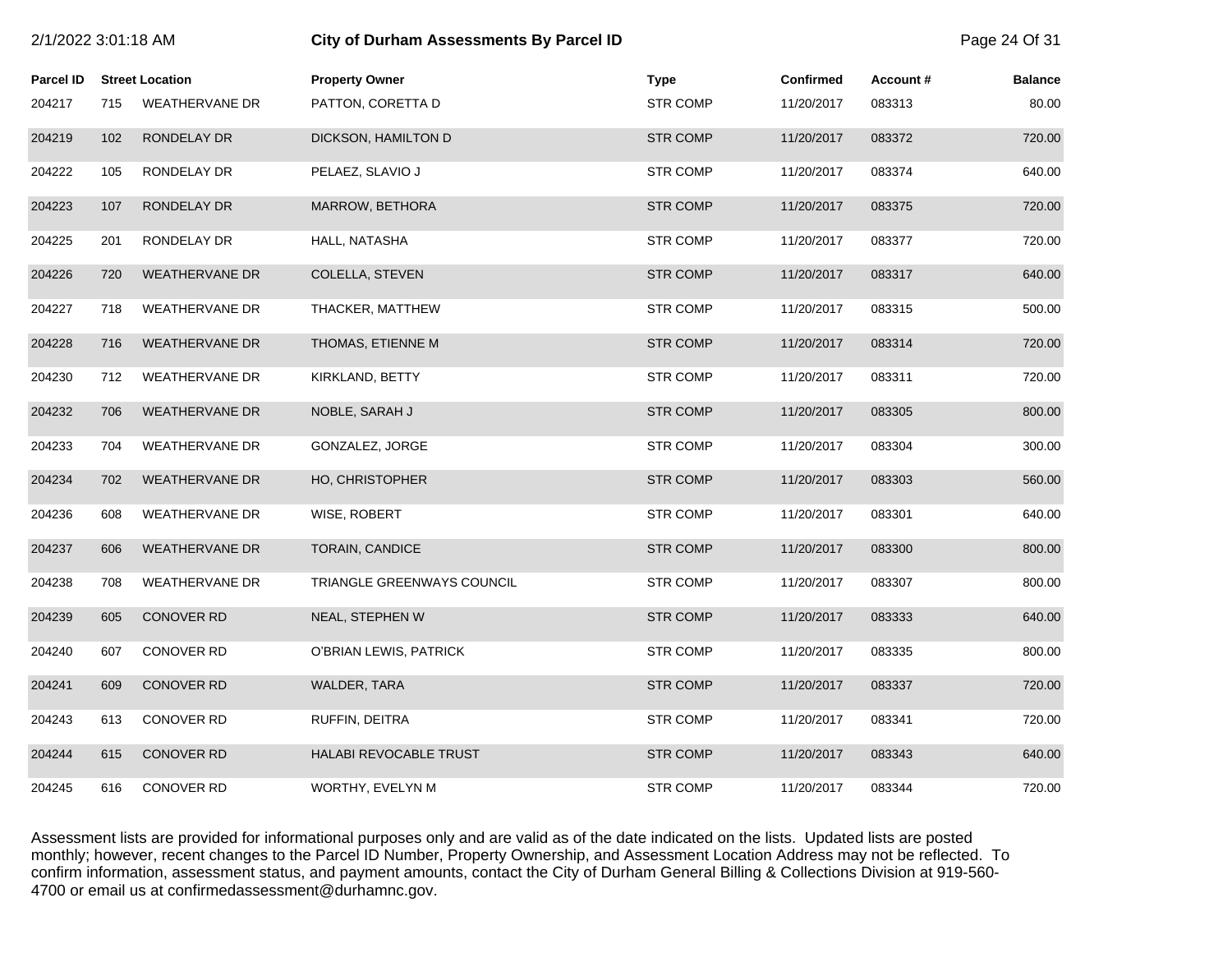| /1/2022 3:01:18 AM |  |
|--------------------|--|
|--------------------|--|

# 2/1/2022 3:01:18 AM **City of Durham Assessments By Parcel ID** Page 25 Of 31

| <b>Parcel ID</b> |     | <b>Street Location</b> | <b>Property Owner</b>      | <b>Type</b>     | <b>Confirmed</b> | Account# | <b>Balance</b> |
|------------------|-----|------------------------|----------------------------|-----------------|------------------|----------|----------------|
| 204246           | 614 | <b>CONOVER RD</b>      | MCARTHUR, TIMOTHY          | <b>STR COMP</b> | 11/20/2017       | 083342   | 800.00         |
| 204247           | 612 | CONOVER RD             | JONES, CLAYTON J JR        | <b>STR COMP</b> | 11/20/2017       | 083340   | 640.00         |
| 204248           | 610 | <b>CONOVER RD</b>      | RAGUSA, MICHELLE           | <b>STR COMP</b> | 11/20/2017       | 083338   | 640.00         |
| 204250           | 606 | <b>CONOVER RD</b>      | PARFITT, SETH              | <b>STR COMP</b> | 11/20/2017       | 083334   | 720.00         |
| 204254           | 401 | <b>HILLVIEW DR</b>     | TRIANGLE GREENWAYS COUNCIL | <b>STR COMP</b> | 11/20/2017       | 083280   | 800.00         |
| 205720           | 722 | <b>WEATHERVANE DR</b>  | LYNN, LARRY D              | <b>STR COMP</b> | 11/20/2017       | 083318   | 640.00         |
| 205722           | 205 | RONDELAY DR            | NGUYEN, THANH              | <b>STR COMP</b> | 11/20/2017       | 083379   | 720.00         |
| 206289           | 107 | OAKCHEST CT            | MELTON, PHYLLIS            | <b>STR COMP</b> | 11/20/2017       | 083230   | 640.00         |
| 206292           | 115 | OAKCHEST CT            | FARMER, BRANDY             | <b>STR COMP</b> | 11/20/2017       | 083237   | 800.00         |
| 206293           | 117 | OAKCHEST CT            | <b>BROOKER, MARY E</b>     | <b>STR COMP</b> | 11/20/2017       | 083238   | 640.00         |
| 206294           | 112 | OAKCHEST CT            | BROWN, ORVILLE C           | <b>STR COMP</b> | 11/20/2017       | 083235   | 640.00         |
| 206295           | 110 | OAKCHEST CT            | MCQUEEN, ERICA             | <b>STR COMP</b> | 11/20/2017       | 083233   | 640.00         |
| 206296           | 108 | OAKCHEST CT            | TIAN, KAI                  | <b>STR COMP</b> | 11/20/2017       | 083231   | 454.00         |
| 206773           | 612 | CHALCEDONY CT          | SMITH, ELBERT L            | <b>STR COMP</b> | 11/20/2017       | 083591   | 800.00         |
| 206775           | 616 | CHALCEDONY CT          | GALEAS, BRENDA             | <b>STR COMP</b> | 11/20/2017       | 083594   | 640.00         |
| 206776           | 618 | CHALCEDONY CT          | AMH 2015-1 BORROWER LLC    | <b>STR COMP</b> | 11/20/2017       | 083595   | 640.00         |
| 206777           | 620 | CHALCEDONY CT          | HERNANDEZ HUERTA, JOSE I   | <b>STR COMP</b> | 11/20/2017       | 083597   | 640.00         |
| 206778           | 622 | CHALCEDONY CT          | BHARGAVA, DEEPIKA          | <b>STR COMP</b> | 11/20/2017       | 083599   | 720.00         |
| 206779           | 624 | CHALCEDONY CT          | <b>BELAI, GHIORGHIS</b>    | <b>STR COMP</b> | 11/20/2017       | 083601   | 800.00         |
| 206780           | 626 | CHALCEDONY CT          | MACKEY, BEN J              | <b>STR COMP</b> | 11/20/2017       | 083603   | 800.00         |
| 206781           | 630 | <b>CHALCEDONY CT</b>   | ARMSTRONG, INDIA S         | <b>STR COMP</b> | 11/20/2017       | 083607   | 640.00         |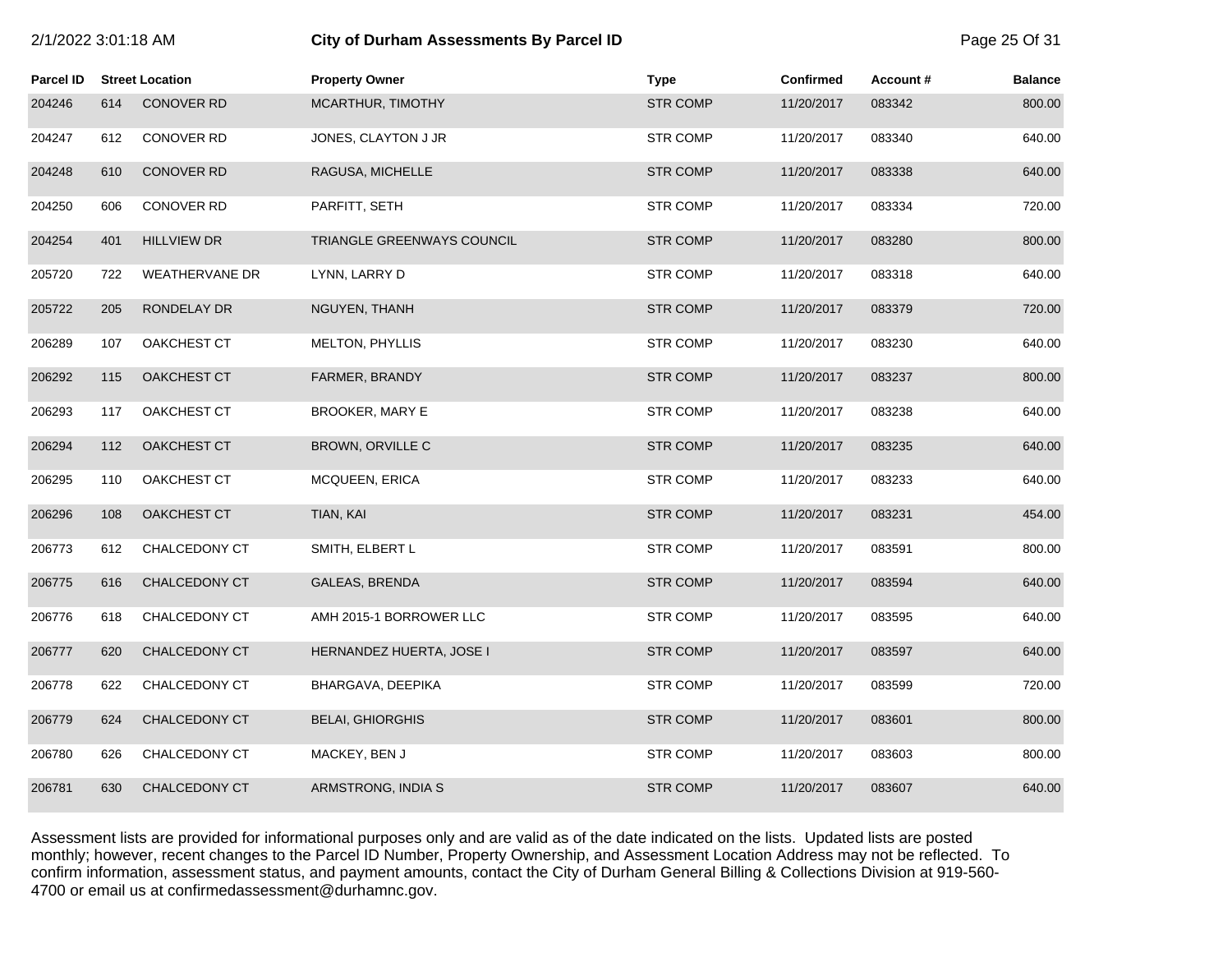| 2/1/2022 3:01:18 AM |      |                        | <b>City of Durham Assessments By Parcel ID</b> |                 |                  |          | Page 26 Of 31  |
|---------------------|------|------------------------|------------------------------------------------|-----------------|------------------|----------|----------------|
| <b>Parcel ID</b>    |      | <b>Street Location</b> | <b>Property Owner</b>                          | <b>Type</b>     | <b>Confirmed</b> | Account# | <b>Balance</b> |
| 206782              | 632  | CHALCEDONY CT          | SINGLETON, BRITTANY                            | <b>STR COMP</b> | 11/20/2017       | 083609   | 640.00         |
| 206783              | 634  | CHALCEDONY CT          | ROGERS, GWENDOLYN L                            | <b>STR COMP</b> | 11/20/2017       | 083611   | 720.00         |
| 206785              | 631  | CHALCEDONY CT          | <b>BUSADA, ASHLEY A</b>                        | <b>STR COMP</b> | 11/20/2017       | 083608   | 640.00         |
| 206787              | 627  | CHALCEDONY CT          | FLYTHE, TOMEEKA                                | <b>STR COMP</b> | 11/20/2017       | 083604   | 640.00         |
| 206788              | 625  | CHALCEDONY CT          | ADAMS, JENILLE                                 | <b>STR COMP</b> | 11/20/2017       | 083602   | 640.00         |
| 206789              | 621  | CHALCEDONY CT          | LYNDS, FREDERICK                               | <b>STR COMP</b> | 11/20/2017       | 083598   | 640.00         |
| 206791              | 615  | CHALCEDONY CT          | BARNETT, TEEA                                  | <b>STR COMP</b> | 11/20/2017       | 083593   | 720.00         |
| 206792              | 628  | CHALCEDONY CT          | <b>STONEHILL ESTATES</b>                       | <b>STR COMP</b> | 11/20/2017       | 083605   | 480.00         |
| 206793              | 602  | CHALCEDONY CT          | SIMPSON, MONA                                  | <b>STR COMP</b> | 11/20/2017       | 083584   | 800.00         |
| 206794              | 604  | CHALCEDONY CT          | WILLIAMS, BERETTA L                            | <b>STR COMP</b> | 11/20/2017       | 083585   | 800.00         |
| 206795              | 606  | CHALCEDONY CT          | SINGLETARY, JAMI                               | <b>STR COMP</b> | 11/20/2017       | 083586   | 800.00         |
| 206796              | 608  | CHALCEDONY CT          | PORTER, YUCCONDA                               | <b>STR COMP</b> | 11/20/2017       | 083588   | 800.00         |
| 206797              | 611  | CHALCEDONY CT          | HERNDON, ISAAC                                 | <b>STR COMP</b> | 11/20/2017       | 083590   | 640.00         |
| 206799              | 3515 | PORTICO LN             | SPICER, DESI                                   | <b>STR COMP</b> | 11/20/2017       | 083580   | 800.00         |
| 206800              | 3511 | PORTICO LN             | MCENZIE, KRISTOFFER                            | <b>STR COMP</b> | 11/20/2017       | 083577   | 640.00         |
| 206805              | 3510 | PORTICO LN             | MILLER, ALICIA                                 | <b>STR COMP</b> | 11/20/2017       | 083576   | 640.00         |
| 206806              | 3512 | PORTICO LN             | OLIVA, JUAN A                                  | <b>STR COMP</b> | 11/20/2017       | 083578   | 640.00         |
| 206809              | 3610 | PORTICO LN             | SCARBOROUGH, AMIRAH R                          | <b>STR COMP</b> | 11/20/2017       | 083582   | 640.00         |
| 206810              | 3612 | PORTICO LN             | WHITT, ANGELA                                  | <b>STR COMP</b> | 11/20/2017       | 083583   | 600.00         |
| 206811              | 623  | CHALCEDONY CT          | <b>STONEHILL ESTATES</b>                       | <b>STR COMP</b> | 11/20/2017       | 083600   | 480.00         |
| 206814              | 104  | <b>CITRINE CT</b>      | HERNDON, LATACHIA                              | <b>STR COMP</b> | 11/20/2017       | 083652   | 640.00         |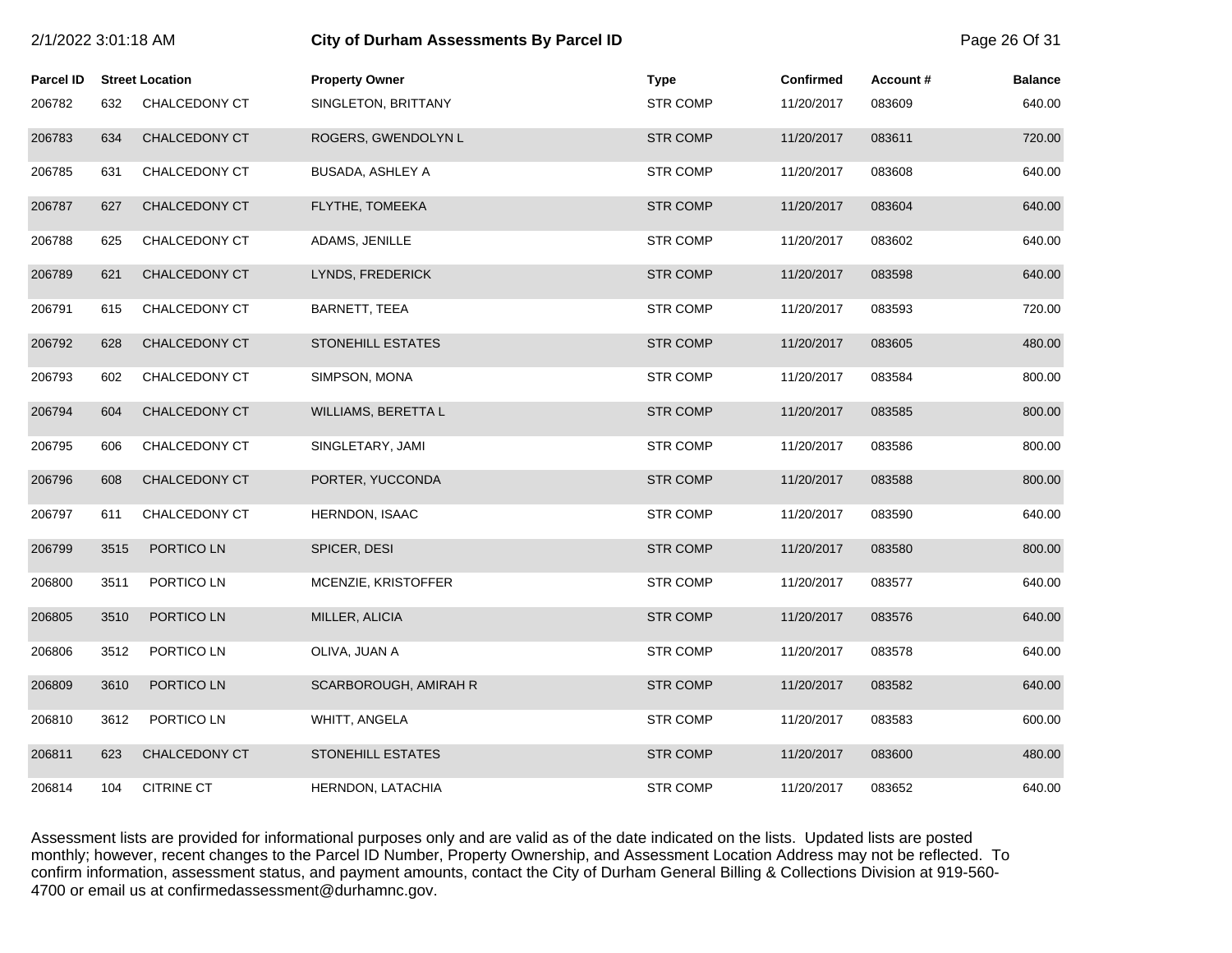| 2/1/2022 3:01:18 AM |     |                        | City of Durham Assessments By Parcel ID |                 |                  |          | Page 27 Of 31  |
|---------------------|-----|------------------------|-----------------------------------------|-----------------|------------------|----------|----------------|
| <b>Parcel ID</b>    |     | <b>Street Location</b> | <b>Property Owner</b>                   | <b>Type</b>     | <b>Confirmed</b> | Account# | <b>Balance</b> |
| 206815              | 106 | <b>CITRINE CT</b>      | RHODD, ANTOINETTE A                     | <b>STR COMP</b> | 11/20/2017       | 083654   | 720.00         |
| 206816              | 108 | <b>CITRINE CT</b>      | HOLLIDAY, NIEASHA GREEN                 | <b>STR COMP</b> | 11/20/2017       | 083655   | 640.00         |
| 206817              | 110 | <b>CITRINE CT</b>      | BLAND, KEVIN                            | <b>STR COMP</b> | 11/20/2017       | 083657   | 720.00         |
| 206820              | 116 | <b>CITRINE CT</b>      | WILLIS, TAWANDA                         | <b>STR COMP</b> | 11/20/2017       | 083663   | 720.00         |
| 206823              | 109 | <b>CITRINE CT</b>      | HENRY, ANTHONY                          | <b>STR COMP</b> | 11/20/2017       | 083656   | 640.00         |
| 206825              | 219 | LODESTONE DR           | OWUSU, SETH                             | <b>STR COMP</b> | 11/20/2017       | 083647   | 800.00         |
| 206826              | 217 | LODESTONE DR           | NOLASCO-GOMEZO, SAUL A                  | <b>STR COMP</b> | 11/20/2017       | 083645   | 480.00         |
| 206829              | 106 | LODESTONE DR           | BECK, DAVID                             | <b>STR COMP</b> | 11/20/2017       | 083615   | 640.00         |
| 206832              | 115 | LODESTONE DR           | HARVEL, SARAH                           | <b>STR COMP</b> | 11/20/2017       | 083621   | 640.00         |
| 206833              | 113 | LODESTONE DR           | PENN-REESE, MARY                        | <b>STR COMP</b> | 11/20/2017       | 083620   | 640.00         |
| 206835              | 109 | LODESTONE DR           | IH3 PROPERTY NORTH CAROLINA, LP         | <b>STR COMP</b> | 11/20/2017       | 083617   | 640.00         |
| 206836              | 107 | LODESTONE DR           | <b>BELL, STACY</b>                      | <b>STR COMP</b> | 11/20/2017       | 083616   | 800.00         |
| 206837              | 105 | LODESTONE DR           | DAWSON, DEIDRA                          | <b>STR COMP</b> | 11/20/2017       | 083613   | 800.00         |
| 206837              | 105 | LODESTONE DR           | WATERS, ANDREW M                        | <b>STR COMP</b> | 11/20/2017       | 083614   | 640.00         |
| 206840              | 215 | <b>LODESTONE DR</b>    | TIMBERLAKE, RENEE                       | <b>STR COMP</b> | 11/20/2017       | 083643   | 800.00         |
| 206842              | 211 | LODESTONE DR           | ARMENTA LUNA, ALBERTO                   | <b>STR COMP</b> | 11/20/2017       | 083639   | 640.00         |
| 206845              | 205 | LODESTONE DR           | GOMEZ, PABLO                            | <b>STR COMP</b> | 11/20/2017       | 083636   | 640.00         |
| 206846              | 203 | LODESTONE DR           | KAHOE, DENNA                            | <b>STR COMP</b> | 11/20/2017       | 083634   | 720.00         |
| 206847              | 201 | LODESTONE DR           | CORDERO, ROSA                           | <b>STR COMP</b> | 11/20/2017       | 083633   | 640.00         |
| 206850              | 204 | LODESTONE DR           | NORTH WIND PROPERTIES                   | <b>STR COMP</b> | 11/20/2017       | 083635   | 640.00         |
| 206851              | 212 | <b>LODESTONE DR</b>    | PLEASANTS, NATARSHA                     | <b>STR COMP</b> | 11/20/2017       | 083640   | 800.00         |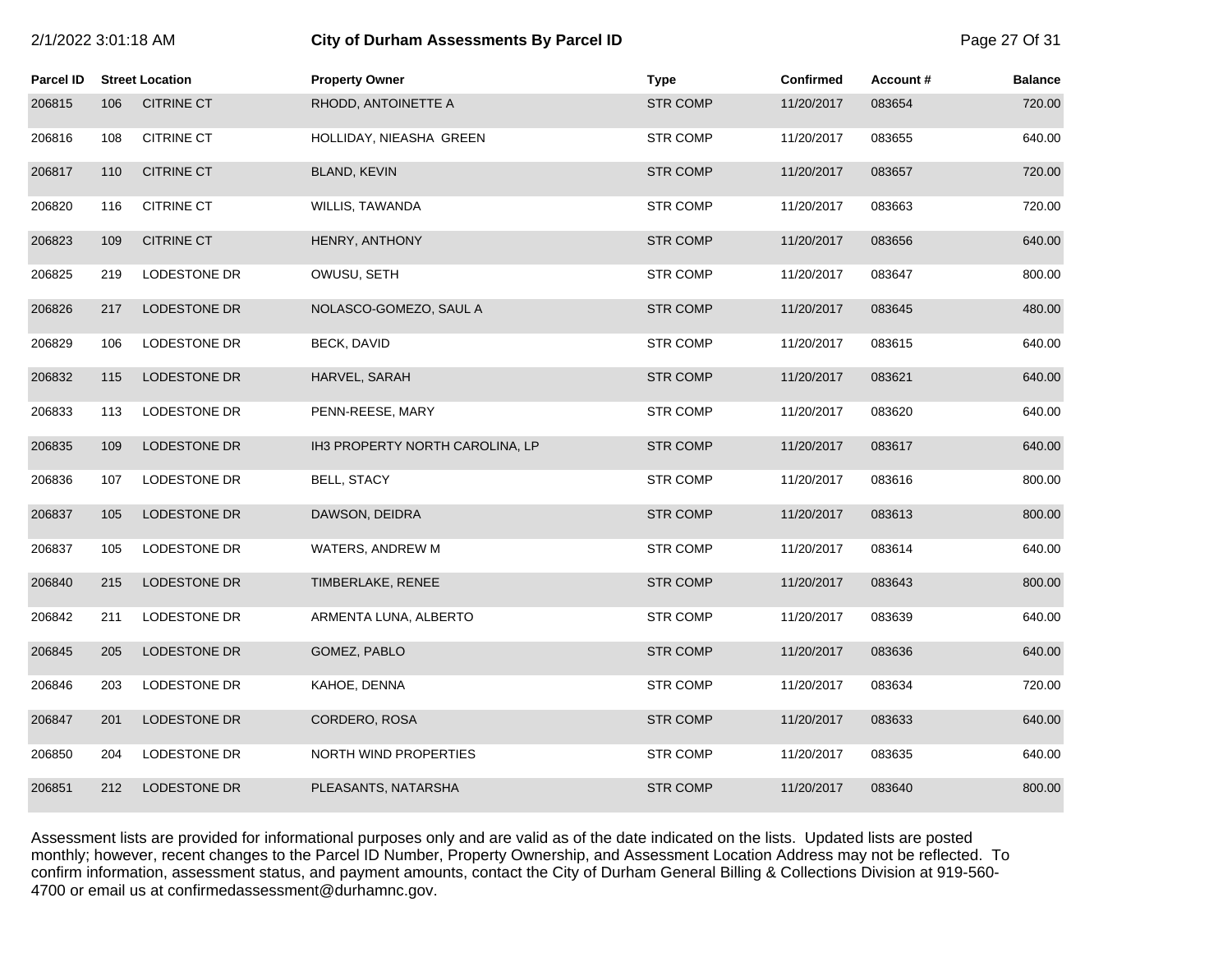| 2/1/2022 3:01:18 AM |     |                        | <b>City of Durham Assessments By Parcel ID</b> |                 |                  |          | Page 28 Of 31  |
|---------------------|-----|------------------------|------------------------------------------------|-----------------|------------------|----------|----------------|
| <b>Parcel ID</b>    |     | <b>Street Location</b> | <b>Property Owner</b>                          | Type            | <b>Confirmed</b> | Account# | <b>Balance</b> |
| 206853              | 124 | LODESTONE DR           | STONEHILL ESTATES                              | <b>STR COMP</b> | 11/20/2017       | 083628   | 480.00         |
| 206855              | 122 | LODESTONE DR           | <b>BUTTS, MARCUS</b>                           | <b>STR COMP</b> | 11/20/2017       | 083626   | 640.00         |
| 206856              | 126 | LODESTONE DR           | RAKIRO, DOLLY                                  | <b>STR COMP</b> | 11/20/2017       | 083630   | 640.00         |
| 206858              | 123 | LODESTONE DR           | CAMACHO, MARIELENA                             | <b>STR COMP</b> | 11/20/2017       | 083627   | 640.00         |
| 206859              | 121 | LODESTONE DR           | WINKFIELD, ERNEST                              | <b>STR COMP</b> | 11/20/2017       | 083625   | 640.00         |
| 207666              | 634 | <b>CONOVER RD</b>      | CORPORA, PLACIDO                               | <b>STR COMP</b> | 11/20/2017       | 083359   | 720.00         |
| 207667              | 632 | <b>CONOVER RD</b>      | MOUALLEM, PIERRE                               | <b>STR COMP</b> | 11/20/2017       | 083357   | 640.00         |
| 207669              | 628 | <b>CONOVER RD</b>      | <b>BALLARD, STEVE T</b>                        | <b>STR COMP</b> | 11/20/2017       | 083353   | 800.00         |
| 207670              | 626 | <b>CONOVER RD</b>      | <b>BROOKS, WILLIAM</b>                         | <b>STR COMP</b> | 11/20/2017       | 083352   | 800.00         |
| 207672              | 622 | <b>CONOVER RD</b>      | ROOK, BRANDEE D                                | <b>STR COMP</b> | 11/20/2017       | 083349   | 560.00         |
| 207673              | 620 | <b>CONOVER RD</b>      | HERSHBERGER, TONYA                             | <b>STR COMP</b> | 11/20/2017       | 083348   | 619.36         |
| 207674              | 618 | <b>CONOVER RD</b>      | OTTI, EMMANUEL                                 | <b>STR COMP</b> | 11/20/2017       | 083346   | 480.00         |
| 207675              | 631 | <b>CONOVER RD</b>      | MFW INVESTMENTS LLC                            | <b>STR COMP</b> | 11/20/2017       | 083356   | 800.00         |
| 207677              | 647 | <b>CONOVER RD</b>      | ROSARIO, WAYNE                                 | <b>STR COMP</b> | 11/20/2017       | 083368   | 640.00         |
| 207678              | 650 | <b>CONOVER RD</b>      | <b>BURNETT, PECOLIA</b>                        | <b>STR COMP</b> | 11/20/2017       | 083370   | 500.00         |
| 207681              | 644 | <b>CONOVER RD</b>      | HALABI REVOCABLE TRUST                         | <b>STR COMP</b> | 11/20/2017       | 083365   | 640.00         |
| 207684              | 638 | <b>CONOVER RD</b>      | BOBBITT, LEE                                   | <b>STR COMP</b> | 11/20/2017       | 083361   | 720.00         |
| 207685              | 636 | <b>CONOVER RD</b>      | SMALLWOOD, JACQUELYN                           | <b>STR COMP</b> | 11/20/2017       | 083360   | 480.00         |
| 207688              | 401 | RONDELAY DR            | LAWRENCE, ANGELA                               | <b>STR COMP</b> | 11/20/2017       | 083404   | 720.00         |
| 207690              | 408 | RONDELAY DR            | BARKER, JEANETTE                               | <b>STR COMP</b> | 11/20/2017       | 083409   | 800.00         |
| 207692              | 404 | RONDELAY DR            | DUNNIVAN, MARIA                                | <b>STR COMP</b> | 11/20/2017       | 083407   | 640.00         |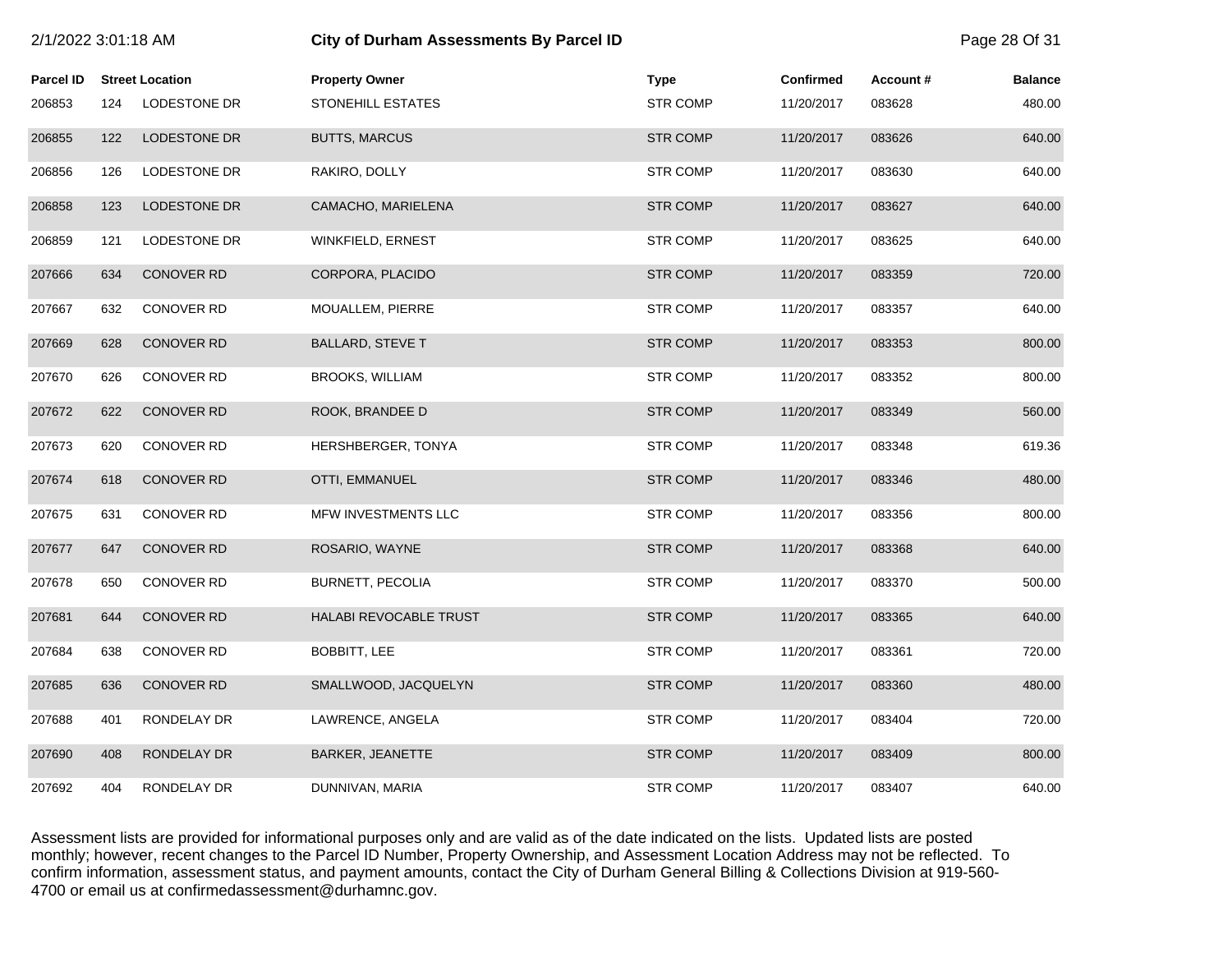| 2/1/2022 3:01:18 AM |     |                        | City of Durham Assessments By Parcel ID |                 |            |          | Page 29 Of 31  |
|---------------------|-----|------------------------|-----------------------------------------|-----------------|------------|----------|----------------|
| Parcel ID           |     | <b>Street Location</b> | <b>Property Owner</b>                   | <b>Type</b>     | Confirmed  | Account# | <b>Balance</b> |
| 207693              | 402 | RONDELAY DR            | <b>CULLEN, CATHERINE</b>                | STR COMP        | 11/20/2017 | 083405   | 800.00         |
| 207694              | 400 | RONDELAY DR            | GALBERTH, FATINA HARRIS                 | <b>STR COMP</b> | 11/20/2017 | 083403   | 640.00         |
| 207696              | 322 | RONDELAY DR            | HOLLIDAY, MONICA                        | <b>STR COMP</b> | 11/20/2017 | 083399   | 720.00         |
| 207701              | 611 | <b>ASHBURN LN</b>      | MATHEWS, ALLISON                        | <b>STR COMP</b> | 11/20/2017 | 083414   | 560.00         |
| 207702              | 613 | <b>ASHBURN LN</b>      | <b>WALKER, LATONIA D</b>                | <b>STR COMP</b> | 11/20/2017 | 083416   | 800.00         |
| 207704              | 617 | <b>ASHBURN LN</b>      | MILLER, MELINDA L                       | <b>STR COMP</b> | 11/20/2017 | 083420   | 640.00         |
| 207705              | 619 | <b>ASHBURN LN</b>      | AMH ROMAN TWO NC LLC                    | <b>STR COMP</b> | 11/20/2017 | 083422   | 800.00         |
| 207707              | 618 | <b>ASHBURN LN</b>      | SUTTON, CAMERON P                       | <b>STR COMP</b> | 11/20/2017 | 083421   | 640.00         |
| 207709              | 614 | <b>ASHBURN LN</b>      | <b>WILLIAMS, GREGORY</b>                | <b>STR COMP</b> | 11/20/2017 | 083417   | 569.36         |
| 207710              | 612 | <b>ASHBURN LN</b>      | RUVIDO, LOUIE                           | STR COMP        | 11/20/2017 | 083415   | 560.00         |
| 207712              | 607 | <b>ASHBURN LN</b>      | TRIANGLE GREENWAYS COUNCIL              | <b>STR COMP</b> | 11/20/2017 | 083412   | 800.00         |
| 207713              | 606 | <b>ASHBURN LN</b>      | TRIANGLE GREENWAYS COUNCIL              | <b>STR COMP</b> | 11/20/2017 | 083411   | 800.00         |
| 207714              | 621 | <b>ASHBURN LN</b>      | IH5 PROPERTY NORTH CAROLINA, LP         | <b>STR COMP</b> | 11/20/2017 | 083424   | 640.00         |
| 207717              | 627 | <b>ASHBURN LN</b>      | TAYLOR, BRIAN M                         | <b>STR COMP</b> | 11/20/2017 | 083430   | 720.00         |
| 207718              | 631 | <b>ASHBURN LN</b>      | RYCEK, RICHARD                          | <b>STR COMP</b> | 11/20/2017 | 083433   | 640.00         |
| 207719              | 633 | <b>ASHBURN LN</b>      | LESAWE, CYNTHIA A                       | <b>STR COMP</b> | 11/20/2017 | 083434   | 640.00         |
| 207720              | 701 | <b>ASHBURN LN</b>      | ANTHONY, MARK L                         | <b>STR COMP</b> | 11/20/2017 | 083435   | 640.00         |
| 207721              | 101 | <b>ENGLISH IVY DR</b>  | ANAYA, JOSE M                           | <b>STR COMP</b> | 11/20/2017 | 083444   | 640.00         |
| 207722              | 103 | ENGLISH IVY DR         | CANNADY, LACONDA                        | <b>STR COMP</b> | 11/20/2017 | 083446   | 620.00         |
| 207723              | 105 | ENGLISH IVY DR         | BOYD, TRENT                             | <b>STR COMP</b> | 11/20/2017 | 083448   | 640.00         |
| 207725              | 102 | <b>ENGLISH IVY DR</b>  | DIXON, LAJEANIA                         | <b>STR COMP</b> | 11/20/2017 | 083445   | 720.00         |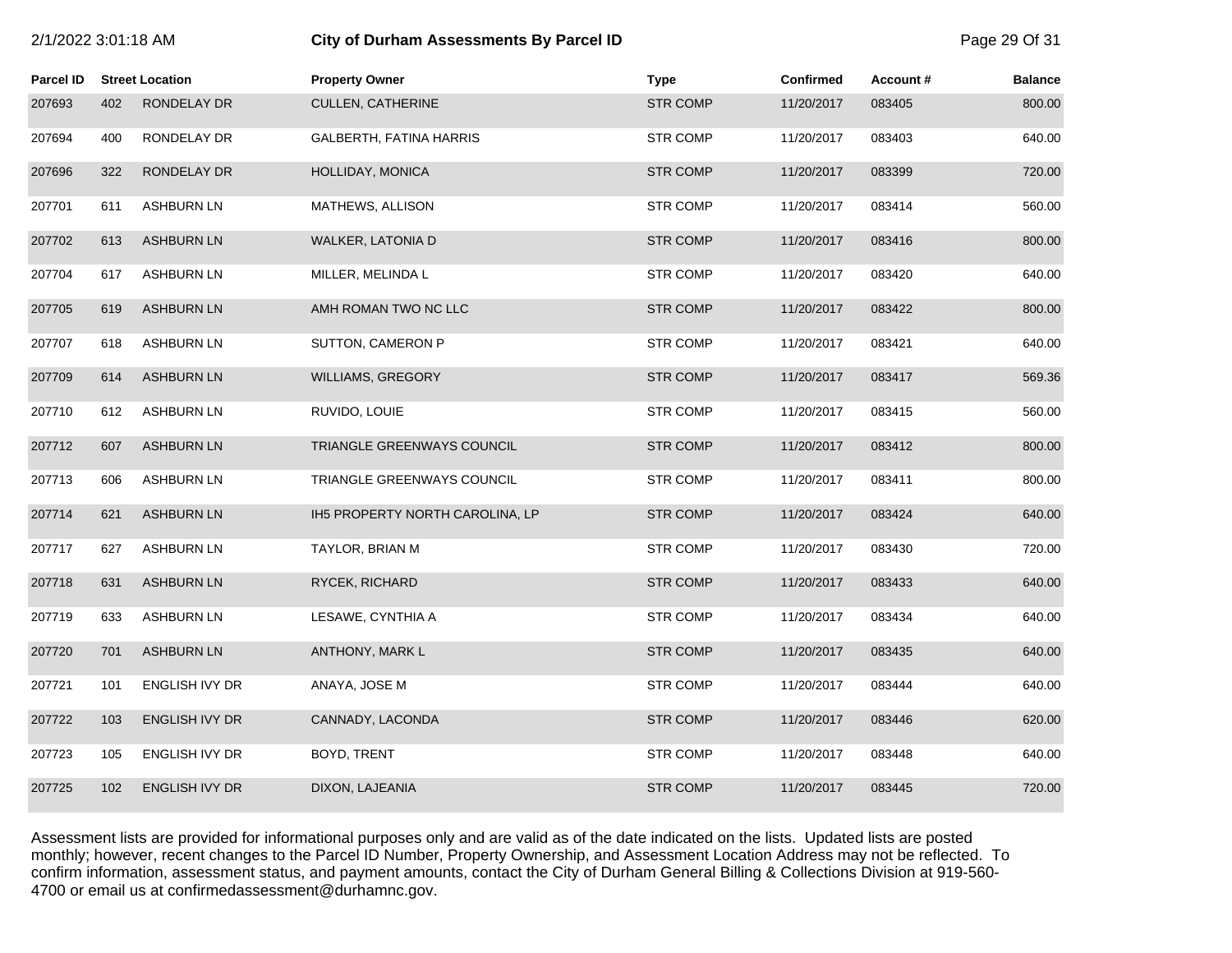| 2/1/2022 3:01:18 AM |     |                        | <b>City of Durham Assessments By Parcel ID</b> |                 |            |          | Page 30 Of 31  |
|---------------------|-----|------------------------|------------------------------------------------|-----------------|------------|----------|----------------|
| <b>Parcel ID</b>    |     | <b>Street Location</b> | <b>Property Owner</b>                          | <b>Type</b>     | Confirmed  | Account# | <b>Balance</b> |
| 207726              | 100 | <b>ENGLISH IVY DR</b>  | JOHNSON, FREDERICK A                           | <b>STR COMP</b> | 11/20/2017 | 083443   | 720.00         |
| 207727              | 630 | <b>ASHBURN LN</b>      | HUGHES, BARBARA                                | <b>STR COMP</b> | 11/20/2017 | 083432   | 800.00         |
| 207728              | 628 | <b>ASHBURN LN</b>      | BUTCH, ALEXANDER C                             | <b>STR COMP</b> | 11/20/2017 | 083431   | 800.00         |
| 207729              | 626 | <b>ASHBURN LN</b>      | CAMPBELL, RODGER                               | <b>STR COMP</b> | 11/20/2017 | 083429   | 480.00         |
| 207731              | 622 | <b>ASHBURN LN</b>      | ROYAL, JERMAINE D                              | <b>STR COMP</b> | 11/20/2017 | 083425   | 640.00         |
| 207732              | 705 | <b>ASHBURN LN</b>      | TRIANGLE GREENWAYS COUNCIL                     | <b>STR COMP</b> | 11/20/2017 | 083436   | 800.00         |
| 207734              | 109 | <b>ENGLISH IVY DR</b>  | STITH, ALEXIA                                  | <b>STR COMP</b> | 11/20/2017 | 083451   | 460.00         |
| 207736              | 113 | ENGLISH IVY DR         | MACMILLER, CURTIS                              | <b>STR COMP</b> | 11/20/2017 | 083453   | 720.00         |
| 207738              | 117 | <b>ENGLISH IVY DR</b>  | <b>GREEN, GINA V</b>                           | <b>STR COMP</b> | 11/20/2017 | 083456   | 720.00         |
| 207740              | 121 | <b>ENGLISH IVY DR</b>  | SLESAR, TOM                                    | <b>STR COMP</b> | 11/20/2017 | 083460   | 450.00         |
| 207742              | 106 | <b>ENGLISH IVY DR</b>  | LEATHERBERRY, RAMIKA S                         | <b>STR COMP</b> | 11/20/2017 | 083449   | 720.00         |
| 207743              | 314 | RONDELAY DR            | IH3 PROPERTY NORTH CAROLINA, LP                | <b>STR COMP</b> | 11/20/2017 | 083392   | 640.00         |
| 207745              | 310 | RONDELAY DR            | LANGE, ANNA K                                  | <b>STR COMP</b> | 11/20/2017 | 083389   | 720.00         |
| 207747              | 306 | RONDELAY DR            | HAYES, JAMES J                                 | <b>STR COMP</b> | 11/20/2017 | 083385   | 640.00         |
| 207751              | 713 | ASHBURN LN             | ALLGOOD, DANIELLE N                            | <b>STR COMP</b> | 11/20/2017 | 083440   | 160.00         |
| 207754              | 209 | RONDELAY DR            | WILLIAMS, DAVE E                               | <b>STR COMP</b> | 11/20/2017 | 083381   | 716.46         |
| 207755              | 211 | RONDELAY DR            | MARTINEZ, JENNIE                               | <b>STR COMP</b> | 11/20/2017 | 083382   | 800.00         |
| 207756              | 303 | RONDELAY DR            | HOVEY, SCOTT                                   | <b>STR COMP</b> | 11/20/2017 | 083383   | 640.00         |
| 207757              | 305 | RONDELAY DR            | SMITH, EVELYN N                                | <b>STR COMP</b> | 11/20/2017 | 083384   | 540.00         |
| 207758              | 307 | RONDELAY DR            | ABDUL, JALIL                                   | <b>STR COMP</b> | 11/20/2017 | 083386   | 430.13         |
| 207759              | 309 | RONDELAY DR            | X HA, QUANG                                    | <b>STR COMP</b> | 11/20/2017 | 083388   | 640.00         |